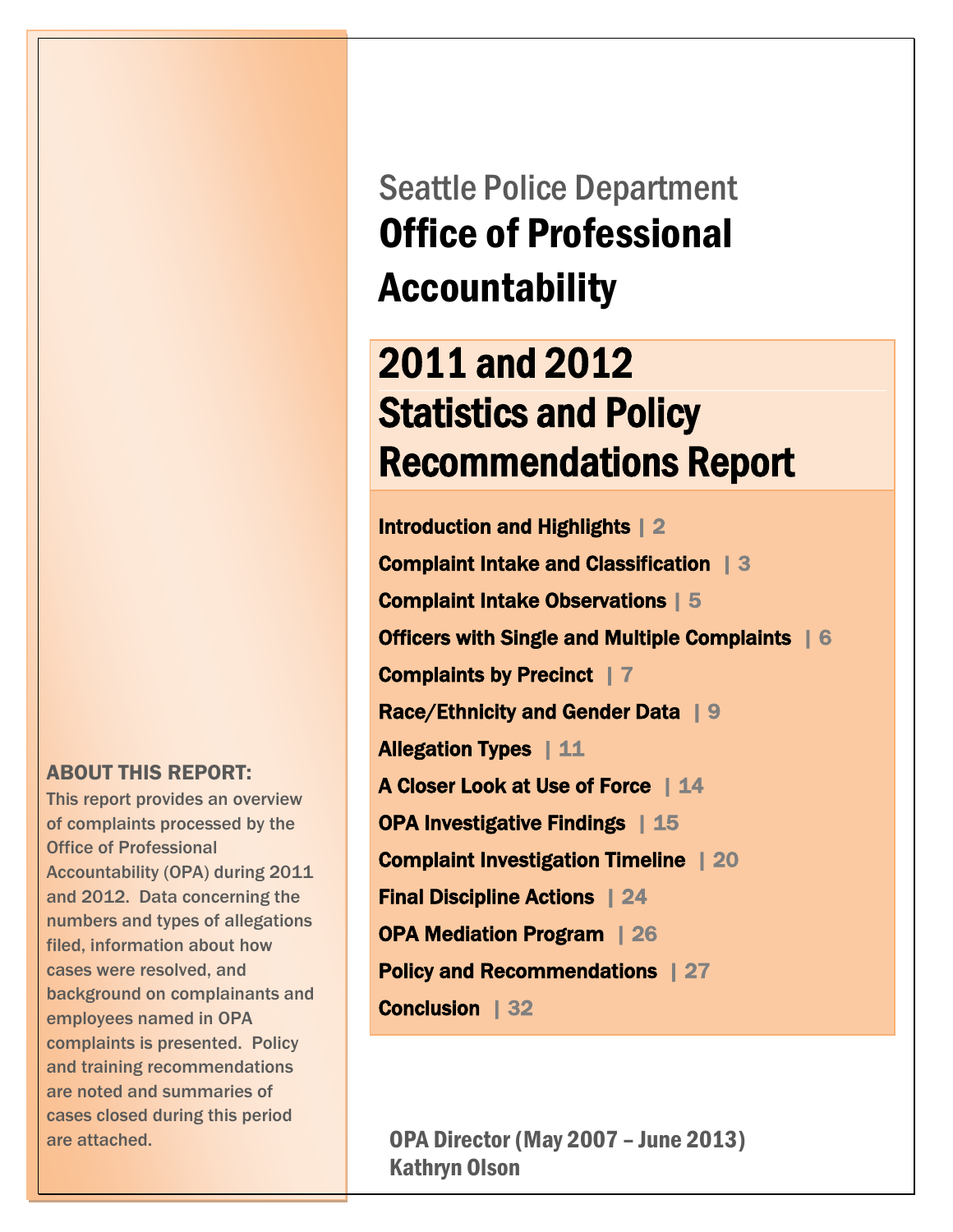# INTRODUCTION AND HIGHLIGHTS

2011 and 2012 were particularly challenging years for the Seattle Police Department (SPD), as a series of misconduct incidents captured the attention of the community and led to a Department of Justice (DOJ) investigation into misuse of force and biased policing. Ultimately, a Settlement Agreement and Memorandum of Understanding were negotiated between the City and DOJ, and a Monitoring Team was assigned to oversee reform implementation. As the Settlement Agreement notes, DOJ found that the Office of Professional Accountability (OPA) "system is sound and that investigations of police misconduct complaints are generally thorough, well-organized, well-documented, and thoughtful."<sup>1</sup> Of course, OPA can always do better and will strive to ensure that officers and complainants continue to receive a thorough, fair, and expeditious resolution of complaints. OPA will work with the Monitoring Team and Community Police Commission (CPC), also created by the settlement, to advance these goals.

This report provides data on OPA complaints processed in 2011 and 2012, along with comparative statistics from earlier years and information about other OPA activities. $2^2$ 

- **After a slight decrease in 2011, there was a 13% increase in complaints in 2012.**
- **The most common OPA complaint involves officer discourtesy, though in 2012, there was a significant spike in service quality and enforcement discretion claims.**
- **After a 30% increase in use of force complaints in 2010, there was a 23% drop in allegations related to using or reporting force in 2011 and 2012.**
- **The percentage of cases Sustained dropped to 9% in 2010, but was back up to 11% and 12% in 2011 and 2012, more typical of earlier years.**
- **Discipline actions increased dramatically since 2010, with three times as many instances of discipline in 2011 and twice as many in 2012.**
- **Issues involving professionalism, failure in performance of duty, and matters of integrity were the three most common types of complaints Sustained.**
- **Approximately 20% of OPA cases resulted in a Training Referral in 2011 and 2012. 3**
- **The average time it took to complete an OPA investigation increased in 2011, but was back down to 157 days in 2012, a low last seen in 2009.**

l

<sup>1</sup> Settlement Agreement, p. 46: http://www.seattle.gov/mayor/media/pdf/120727settlementagreement.pdf

<sup>2</sup> OPA took a new approach to presenting annual statistical information beginning with the 2010 report, using a more concise format in line with other SPD reports. Reports now use a "dashboard" style for summarizing data combined with shorter narratives highlighting information and OPA initiatives. In each section of the report, key indicators are presented at the top of the page, with comparative information for prior years. Where appropriate, trends are noted with arrows. This approach received positive feedback from elected officials and the community.

<sup>3</sup> 21% of cases closed in 2011 and 19% of cases in 2012 resulted in a Training Referral.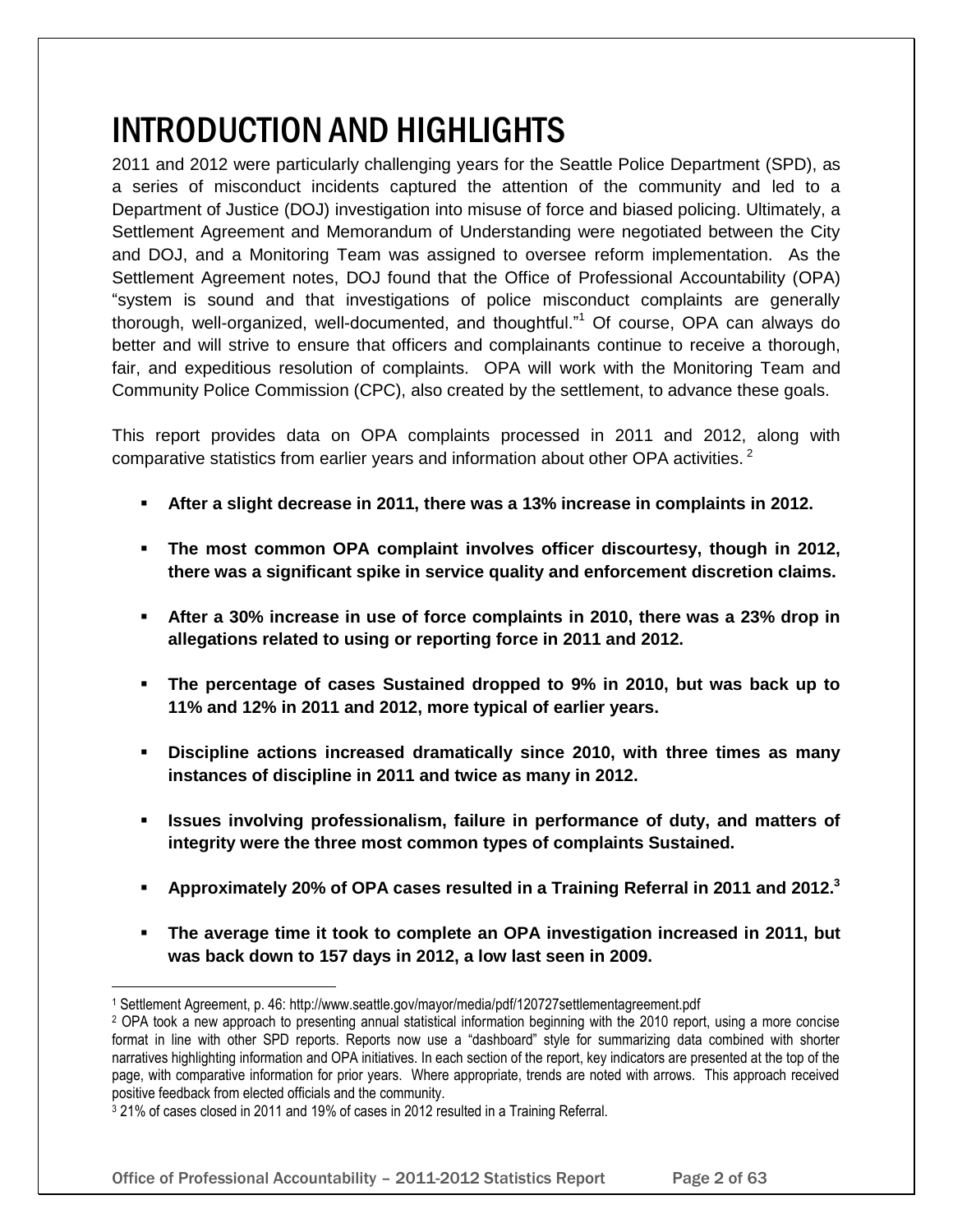| Intake and Classification by Year | 2010 | 2011                       | 2012                    |
|-----------------------------------|------|----------------------------|-------------------------|
| <b>Supervisory Action4</b>        | 344  | $341$ $\blacktriangledown$ | 413 $\triangle$         |
| Investigation                     | 214  | $201$ $\blacktriangledown$ | 186<br><b>V</b>         |
| Total                             | 558  | $542$ $\triangledown$      | $\blacktriangle$<br>599 |

# Complaint Intake and Classification

## Complaint Intake and Classification Process

When OPA receives a complaint, an Intake Sergeant interviews the complainant and gathers information about the police incident involved. The OPA Investigation Section (OPA-IS) Lieutenant or his designee reviews this information and recommends whether the complaint should be handled by the employee's supervisor (Supervisor Action) or requires further investigation (Investigation). The seriousness of the misconduct alleged, whether the employee has a history of complaints, and whether there is a potential policy or training issue may impact the classification. A single complaint can involve more than one officer and multiple allegations.

Next, the civilian OPA Director and Auditor review all intake information and a final decision is



l

made whether to refer the complaint to the employee's supervisor or for investigation. Some cases are considered for mediation at this stage, too.

Matters not involving misconduct are tracked in a master "Contact Log" and reviewed monthly by the OPA Director and Auditor.<sup>5</sup>

<sup>4</sup> In 2012, following a joint recommendation by OPA, the OPA Auditor, and the OPA Review Board, the OPA classification system was simplified. Previously, matters now classified for "Supervisor Action" were categorized as a "Preliminary Information Report (PIR)" or a "Supervisor Referral (SR)." Complaints now classified for "Investigation" previously were categorized for "OPA Investigation (OPA-IS)" or "Line Investigation (LI)." An LI is an investigation handled by the named employee's Line of Command, while the OPA conducts OPA-IS investigations. There are specific requirements about notice, interview procedures and the right to meet with the Chief in certain cases, regardless of who handles the investigation. Because OPA found inconsistent quality in LI investigations, referrals to the Line ceased in 2011 and will not be resumed before training takes place. For further information, see: http://www.seattle.gov/council/OPARB/reports/2011opa\_classifications\_findings.pdf

<sup>5</sup> Contact Log issues typically involve requests for information or referrals to other SPD units or agencies.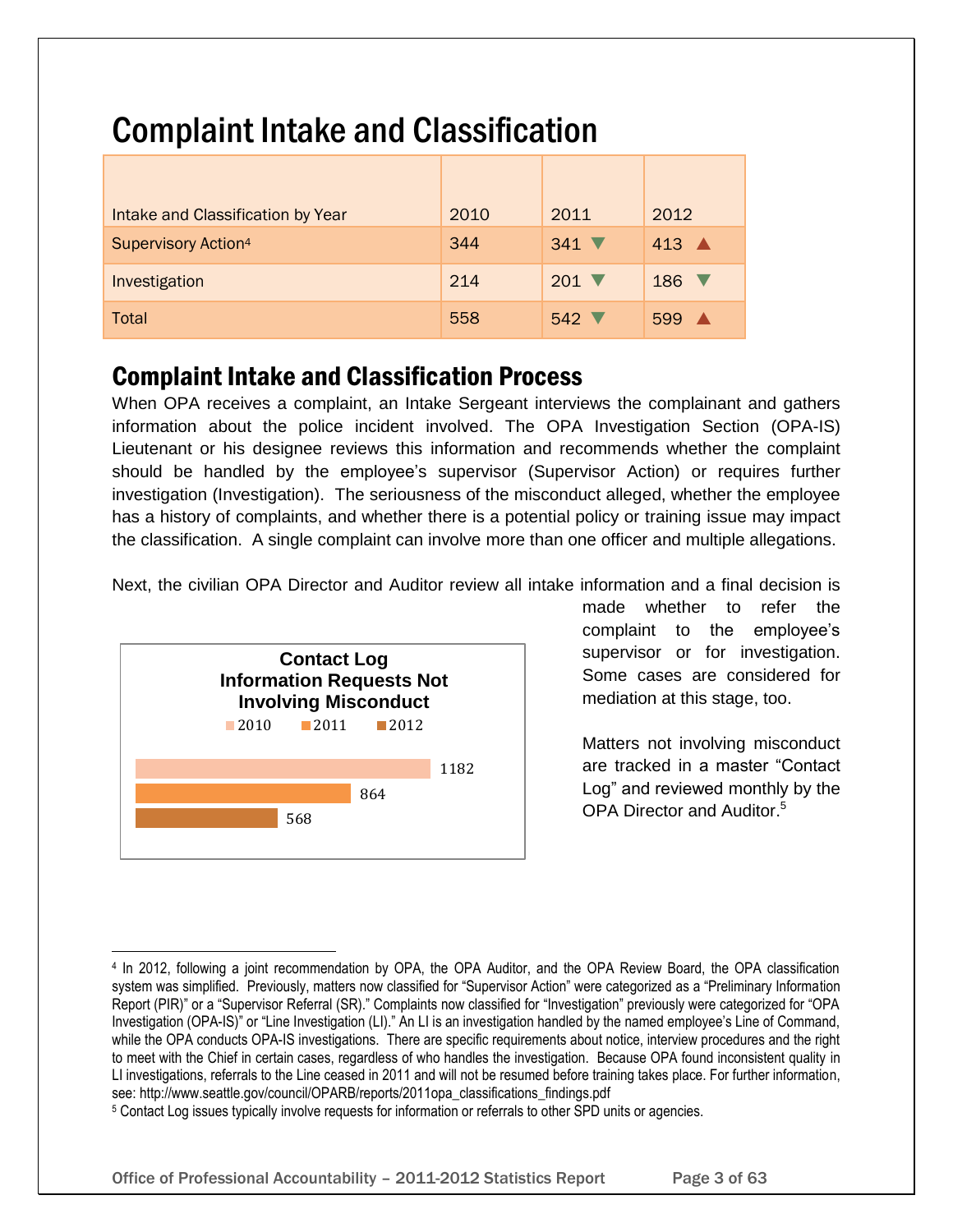### Examples of Complaint Classifications in 2011 and 2012:

- **Example of a case classified for Supervisor Action:** The complainant visited a precinct to ask an officer what she should do about an estranged husband who was violating a protection order. The order was not in the system, though the complainant showed a copy of it to the officer. The officer told the complainant to document any violations, but did not take a report. Under Department policy and procedure, the officer should have taken a report and follow-up steps to have a copy of the protection order served on the estranged husband if there was any question as to whether he knew about the order. Because it appeared that the officer might have been confused about what to do since the order was not in the system, the case was classified for Supervisor Action so counseling and training could take place. When the officer's supervisor contacted the complainant, she stated she did not want to pursue a complaint or get the officer into trouble. The supervisor explained to the complainant that he reviewed SPD policies on domestic violence with the officer, and that the officer was receptive, agreeable and welcomed the critique. The complainant indicated this approach was acceptable and that she was satisfied with the outcome of her complaint.
- **Example of a case classified for Investigation:** The complainant, whom the named officers were investigating for possible involvement in an assault, alleged that the named officers improperly searched the trunk of his car. OPA added an allegation that two of the named officers failed to use their In-car Video (ICV) systems in violation of Department policy. Following an investigation, the preponderance of the evidence demonstrated that the officers lacked justification to search the trunk of complainant's car, and that two of the officers failed to use their ICV system, which could have provided material evidence regarding the allegations under investigation. The officers received discipline and follow-up training on search and seizure procedures. Complaints raising allegations of unnecessary use of force, illegal searches, officer dishonesty or other issues of integrity are examples of the type of cases generally classified for investigation.
- **Example of a case referred for Mediation**: The complainant alleged that one of two officers was rude when responding to a call he made about an unconscious male. He said he made the complaint because he wanted to help change the officer's behavior in a positive way, was not looking to have him disciplined, and was interested in mediation. However, it was difficult for the complainant to identify the officer who was rude, even after looking at photos, because it had been dark at the time he interacted with them. One of the officers was on extended leave, so mediating with both was not an option. With approval from the complainant, the officers' supervisor met with him to hear his perspective on the incident and personally follow up with both officers. The supervisor and OPA Director expressed appreciation for the complainant's constructive feedback.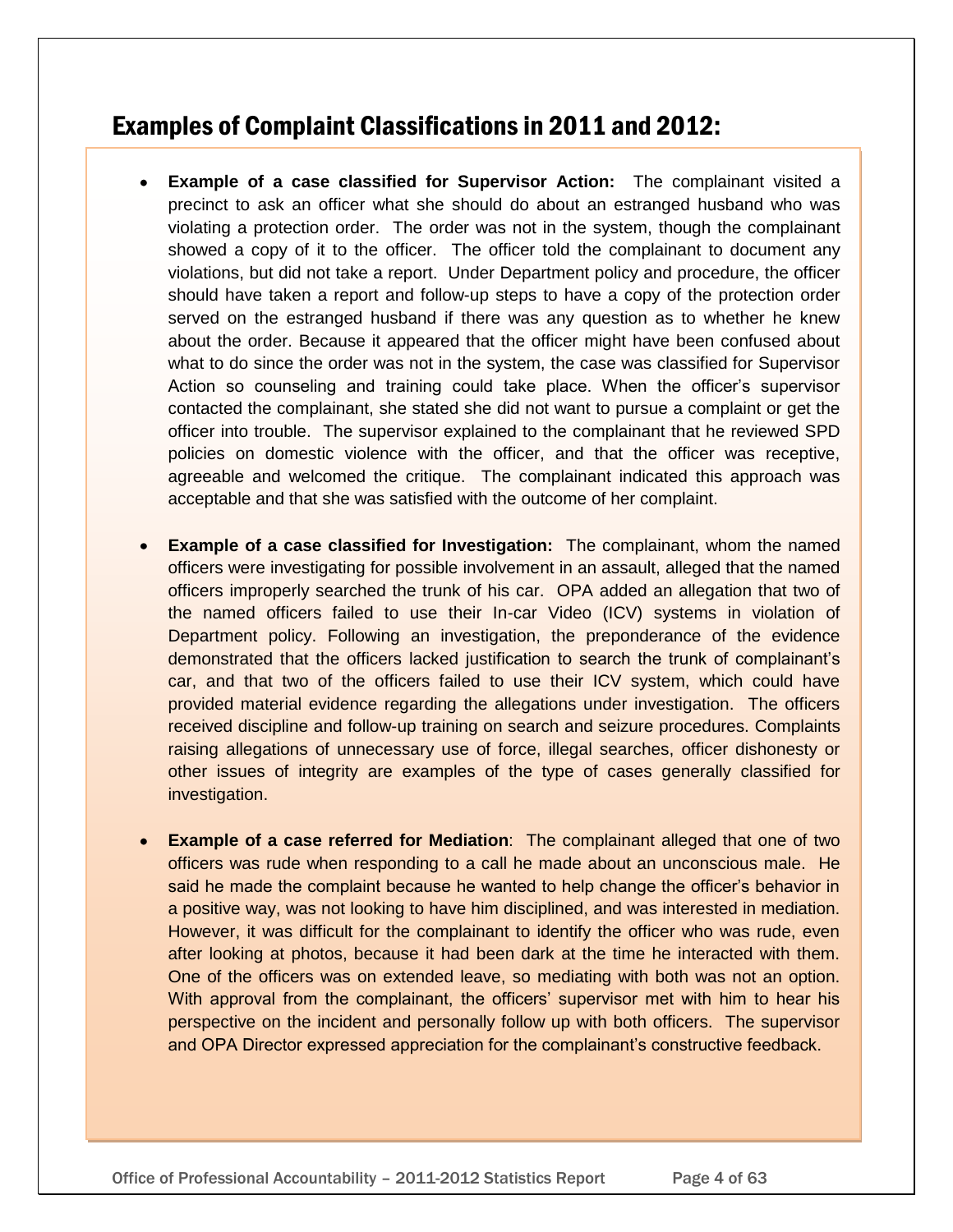# Complaint Intake Observations

- The number of complaints made to OPA continues to steadily increase. Though there was a small decrease in the number of OPA complaints in 2011 as compared to 2010, complaints increased again in 2012, by nearly 13%.
- Requests to OPA for information and referral have decreased dramatically. In  $\bullet$ 2011, there was a nearly 25% decrease in the number of requests for information (tracked through the OPA Contact Log) as compared to 2010. In 2012, the number of contacts that could be resolved at the outset dropped another 35%.
- More complaints are being classified for handling by a supervisor. Though the  $\bullet$ total number of complaints in 2012 is higher than 2011, more complaints are being referred for Supervisor Action, allowing for faster resolution of low level concerns and freeing up time for OPA to focus on the most serious allegations.

## Follow-up from 2010 and Looking Ahead – A More Accessible Complaint Process and Increased Supervisory Involvement

OPA continually strives to make its complaint system more accessible to the diverse communities found in Seattle. The 2010 Statistics Report noted a goal to get feedback on how to make the complaint process more user-friendly. In outreach sessions with community groups, the OPA Director sought input about how OPA can more effectively serve all Seattle residents. With input from the OPA Auditor, steps have been taken to communicate with complainants and employees more regularly during the investigation process, and to explain the many steps involved more clearly from the outset. OPA will continue to solicit community feedback about ways to make the system more transparent. The new OPA Director, Pierce Murphy, has committed to holding regular hours in the community to receive complaints and public input.

OPA is working with SPD to implement commitments made in the DOJ Settlement Agreement and Memorandum of Understanding. For example, the OPA Training and Operations Manual was updated to incorporate best practices, procedures and training requirements for OPA staff, and will continue to undergo revision. Also, OPA is helping to identify Liaison Officers at each precinct and developing training so they can facilitate Supervisor Actions and Training Referrals. The development of Liaisons was noted in the SPD 20/20 Initiatives as important to the goal of ensuring accountability throughout the Department, and is included in the DOJ Settlement.

The 2010 Statistics Report noted a goal of moving toward more supervisory involvement in handling citizen complaints, and as reported above, the percentage of complaints classified for Supervisor Action has increased. If the facts, even if true, would not likely result in discipline, the complaint is usually sent to the supervisor for handling. A supervisor can more quickly address an allegation of discourteous behavior, for example, sharing the complainant's experience with the employee and providing guidance on better ways to interact. OPA provides explicit directions in Supervisor Actions, sets a 30 day turn-around time, and requires written documentation about how the matter was addressed, so that the OPA Director and Auditor can monitor the quality of the process. Allowing supervisors to handle less serious complaints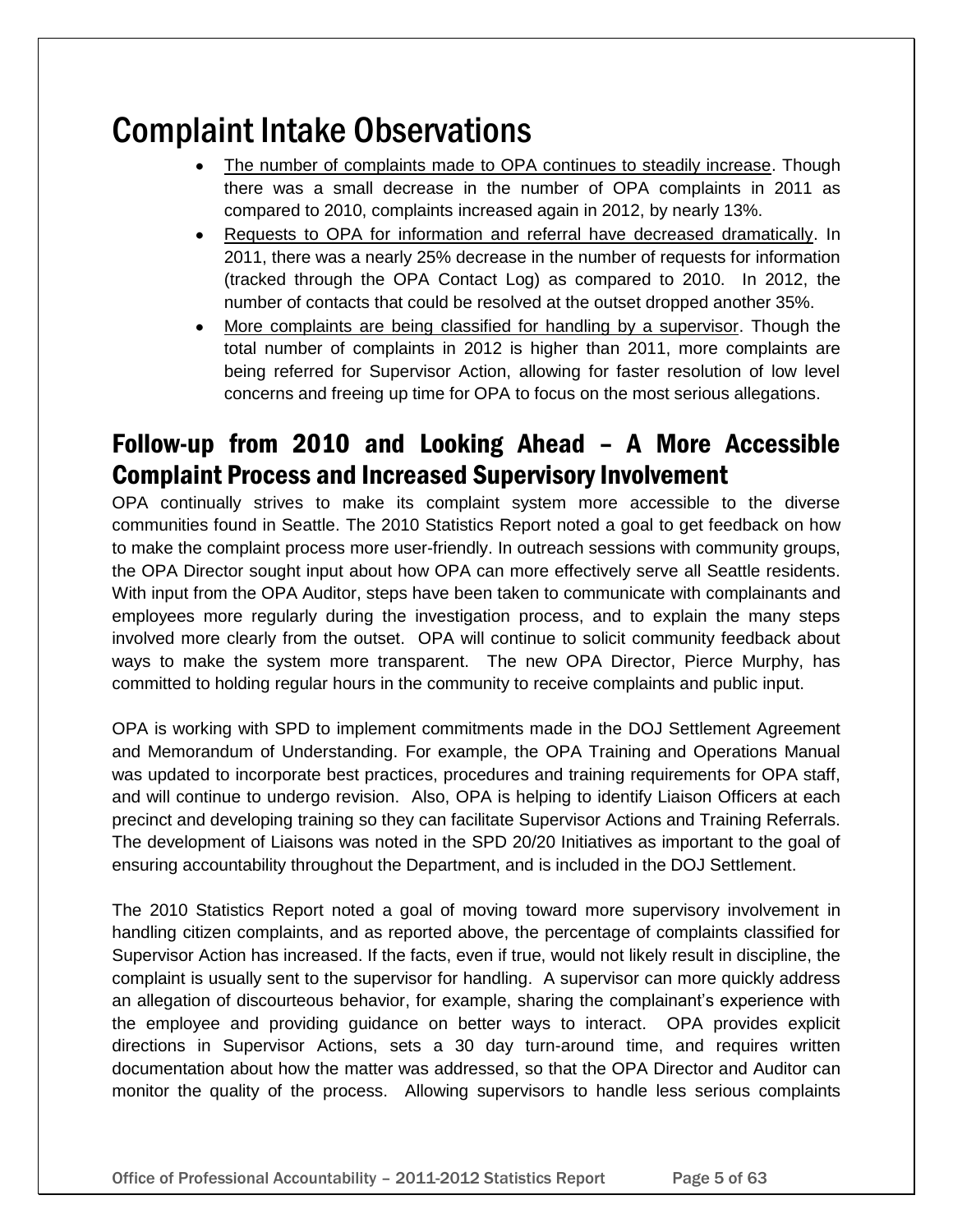allows for faster feedback to complainants and more immediate training or counseling for employees, while ensuring OPA oversight. Working to involve supervisors more with complaint resolution is consistent with SPD's renewed effort to assist sergeants in their role of managing officer performance.<sup>6</sup>

Looking ahead, efforts are underway to enhance the current complaint tracking system used by OPA, or to develop a new system that will allow for more effective monitoring. Ideally, supervisors will have access to a centralized reporting system to ensure all complaints are recorded, including those resolved at the precinct level, and to minimize the amount of paperwork and resources now required.

## Officers with Single and Multiple Complaints

| Percentage of Complaints received by<br><b>Officers</b> | 2010    | 2011                 | 2012                 |
|---------------------------------------------------------|---------|----------------------|----------------------|
| Officers with No complaints                             | 82.5%   | $85.3\%$ $\triangle$ | 84.2% $\nabla$       |
| Officers with 1 complaint                               | 14%     | 11.8% $\nabla$       | $13.7\%$ $\triangle$ |
| Officers with 2 complaints                              | 2.7%    | 2.4%                 | 1.5%                 |
| Officers with 3 or more complaints                      | $< 1\%$ | $< 1\%$              | $< 1\%$              |

Using a strength average of 1,300 in 2011 and 1,296 officers in 2012 (including all ranks)

The great majority of officers, 84-85% in 2011 and 2012, did not receive an OPA complaint. The number of officers receiving one misconduct complaint dropped in 2011 to 11.8% of all officers, though increased in 2012 to 13.7%. The percentage of officers with 2 complaints dropped slightly from 2.7% to 2.4% between 2010 and 2011, but was down more significantly to 1.5% of all officers in 2012. Consistent over time, less than 1% of officers receive 3 or more complaints in a given year.

## Follow-up from 2010 and Looking Ahead – Early Intervention System

The 2010 OPA Statistics Report noted that the Early Intervention System (EIS) was undergoing changes so the Department can more readily identify employees who may be experiencing stress or other difficulties that can impact safety or job performance. A variety of factors serve as indicators that a particular officer might benefit from early intervention, including vehicle collisions, failure to appear for court, failure to appear for training, or exceeding a threshold

l

 $^6$  For example, a change was made in 2012 that helps clarify for sergeants the specific officers within a squad over whom they are responsible. The Department also is creating a Sergeant's Academy to provide consistent training on supervisory responsibilities and resources, above and beyond the training all officers receive through Street Skills. OPA is involved in designing sessions of the Sergeant's Academy that involve conduct expectations and the OPA complaint process.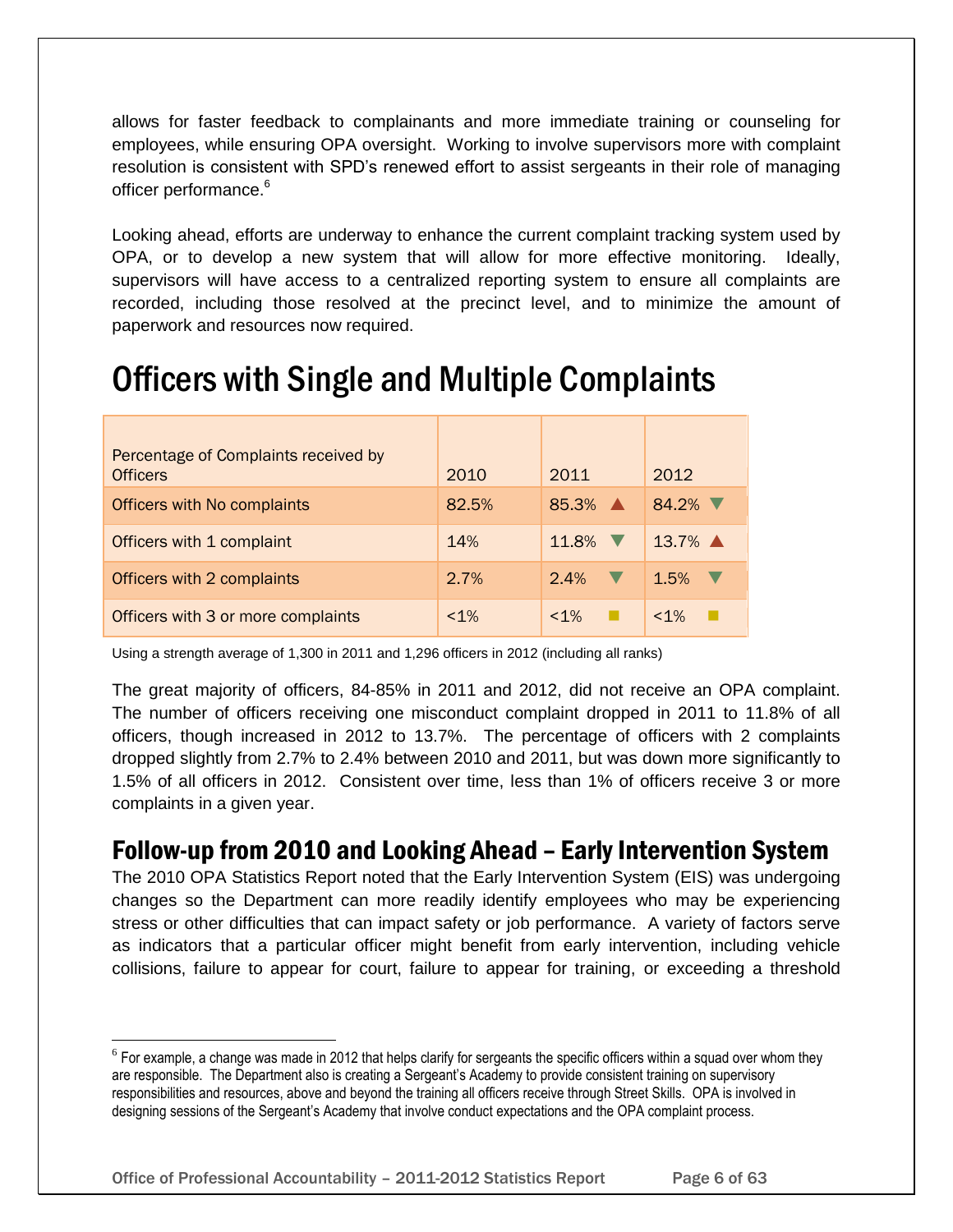number of use of force incidents within a specified time.<sup>7</sup> SPD policy currently provides that three OPA complaints received within a year will trigger an EIS review.

Under the DOJ Settlement Agreement and with the Monitor's guidance, SPD will review the criteria used to trigger an EIS review and will adjust, where appropriate, the threshold levels for these indicators. The Settlement Agreement notes that the EIS system is not intended to be used for disciplinary purposes, but to help identify behaviors that could become problematic. It is important to help officers by addressing issues before they develop into misconduct.

|                                     | 2011                  |                              |              | 2012                  |                       |                   |                  |
|-------------------------------------|-----------------------|------------------------------|--------------|-----------------------|-----------------------|-------------------|------------------|
|                                     | Supervisory<br>Action | <b>Full</b><br>Investigation | <b>Total</b> | Supervisory<br>Action | Full<br>Investigation | <b>Total</b>      |                  |
| <b>East Precinct</b>                | 47                    | 22                           | 69           | 58                    | 22                    | 80                | $\blacktriangle$ |
| <b>North Precinct</b>               | 65                    | 37                           | 102          | 88                    | 28                    | $116$ $\triangle$ |                  |
| <b>South Precinct</b>               | 39                    | 22                           | 61           | 48                    | 21                    | 69                | $\blacktriangle$ |
| <b>Southwest</b><br><b>Precinct</b> | 31                    | 20                           | 51           | 31                    | 6                     | 37                |                  |
| <b>West Precinct</b>                | 124                   | 71                           | 195          | 158                   | 78                    | 236 $\triangle$   |                  |
| Other <sup>8</sup>                  | 35                    | 29                           | 64           | 30                    | 31                    | 61                |                  |
| <b>TOTALS</b>                       | 341                   | 201                          | 542          | 413                   | 186                   | 599               |                  |

# Complaints by Precinct

As in prior years, in 2011 and 2012 West Precinct officers had the most complaints, likely explained by the fact the precinct covers downtown Seattle and other areas with the highest influx of people each day, sporting events, and a wide variety of nightlife options generating more police activity. The East, North, South and West Precincts all experienced an increase in complaints, with the most significant uptick seen in West. The Southwest Precinct had the lowest number of complaints and fewer overall in 2012 as compared to 2011.

l <sup>7</sup> The current EIS policy, Seattle Police Manual 3.070, can be found at:

http://www.seattle.gov/police/publications/manual/03\_070\_early\_intervention\_system.html

<sup>8</sup> The "Other" category includes complaints against officers in specialty units and civilian employees.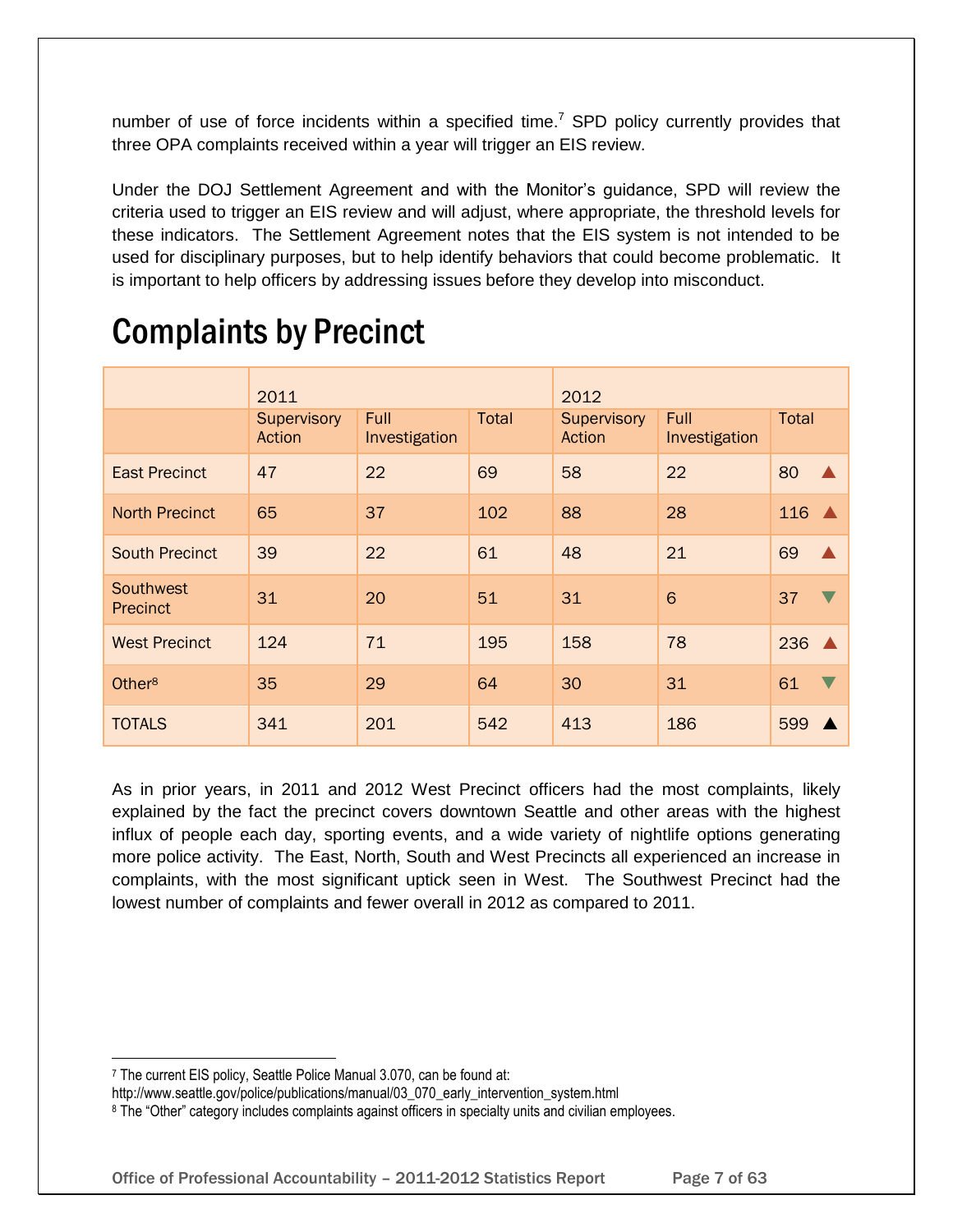## Follow-up from 2010 and Looking Ahead – More Precinct Focused Feedback

While OPA consistently provides feedback concerning complaints against individual officers, and offers information about some trends observed, OPA does not have the resources to conduct more routine in-depth complaint examinations on a precinct or unit level. The issue of lack of resources for OPA to conduct more statistical analyses is being addressed in two ways. First, as in the past, the OPA Director submitted a budget request to hire an individual who can assist in handling the statistical analysis function. A Deputy Director position has recently been approved and the additional manpower will allow for more complaint analysis on the precinct or unit level. Second, a complete review of the OPA computerized tracking system is underway and changes are contemplated that would allow employees and their supervisors to have direct access to complaint data. When the new system is operational, training will be provided at the precinct and unit level, to provide the skills necessary for others to analyze complaint statistics from their own vantage point and without having to rely on OPA resources in the process.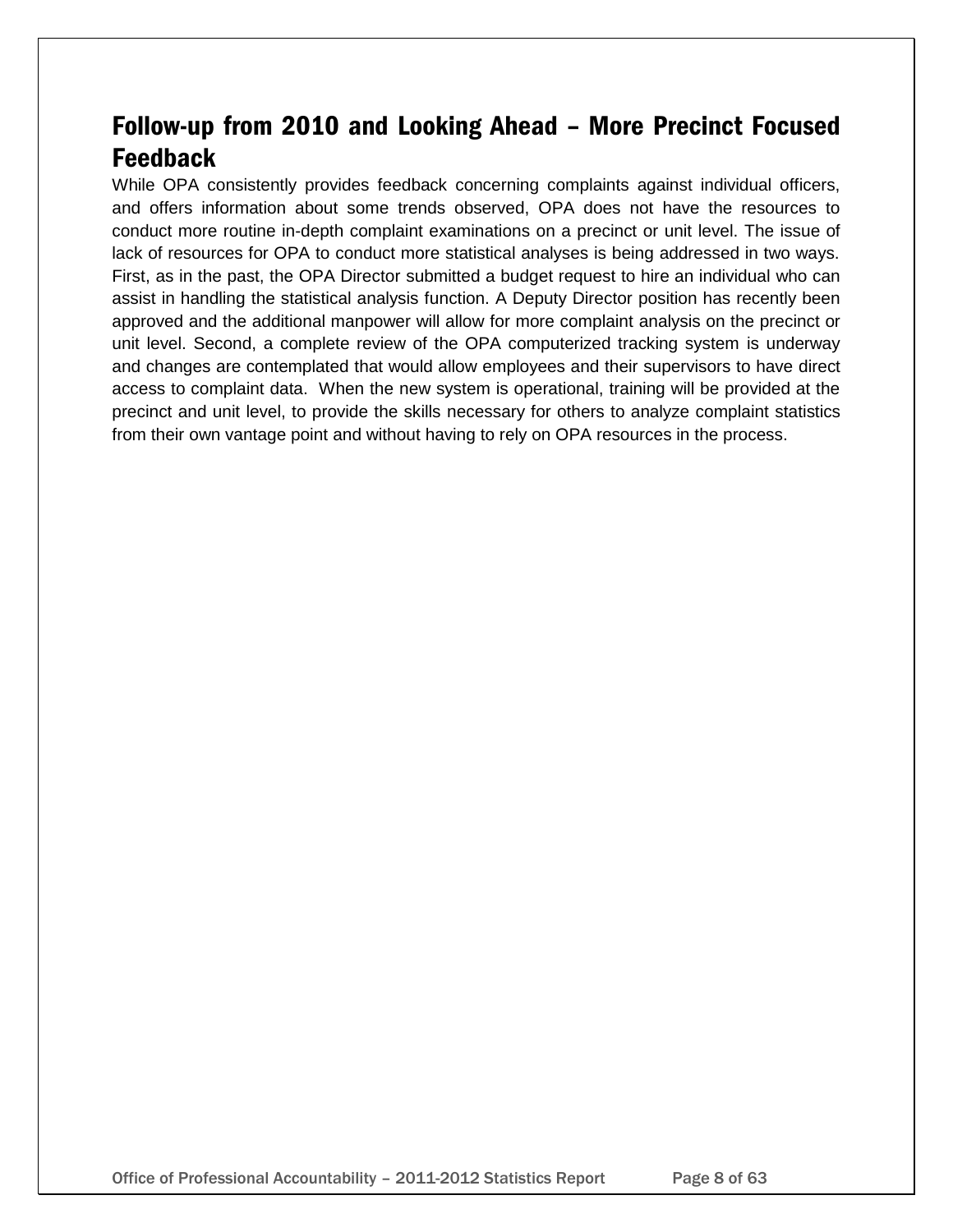# Race/Ethnicity and Gender Data

| <b>Officer Data</b>                | 2011                                                        |                                                                           | 2012                                                        |                                                                           |  |
|------------------------------------|-------------------------------------------------------------|---------------------------------------------------------------------------|-------------------------------------------------------------|---------------------------------------------------------------------------|--|
| Race/Ethnicity                     | # of Officers with<br>Complaints in<br>Race/Ethnic<br>Group | % of Officers in<br>Race/Ethnic<br><b>Group with</b><br><b>Complaints</b> | # of Officers with<br>Complaints in<br>Race/Ethnic<br>Group | % of Officers in<br>Race/Ethnic<br><b>Group with</b><br><b>Complaints</b> |  |
| American Indian/<br>Alaskan Native | 8                                                           | 1.49%                                                                     | 15                                                          | 2.37%                                                                     |  |
| Asian/Pacific<br><b>Islander</b>   | 43                                                          | 7.99%                                                                     | 42                                                          | 6.64%                                                                     |  |
| African<br>American/Black          | 72                                                          | 13.38%                                                                    | 72                                                          | 11.37%                                                                    |  |
| Hispanic/Latino                    | 22                                                          | 4.09%                                                                     | 33                                                          | 5.21%                                                                     |  |
| White/Caucasian                    | 393                                                         | 73.05%                                                                    | 471                                                         | 74.41%                                                                    |  |
| Totals                             | 538                                                         | 100.00%                                                                   | 633                                                         | 100.00%                                                                   |  |

| <b>Officer Data</b> | 2011                                              |                                            |                                            | 2012                                       |  |  |
|---------------------|---------------------------------------------------|--------------------------------------------|--------------------------------------------|--------------------------------------------|--|--|
| Gender              | # of<br><b>Officers with</b><br><b>Complaints</b> | % of Officers<br>with<br><b>Complaints</b> | # of<br>Officers with<br><b>Complaints</b> | % of Officers<br>with<br><b>Complaints</b> |  |  |
| <b>Male</b>         | 472                                               | 87.73%                                     | 566                                        | 89.42%                                     |  |  |
| Female              | 66                                                | 12.27%                                     | 67                                         | 10.58%                                     |  |  |
| <b>Totals</b>       | 538                                               | 100.00%                                    | 633                                        | 100.00%                                    |  |  |

Just as OPA is interested in understanding demographic data regarding complainants, it also is interested in tracking race/ethnicity and gender information for officers who receive complaints. OPA recently began working with a researcher who will study complaint data to determine if there are any noteworthy trends in the discipline process that are explained by officer characteristics.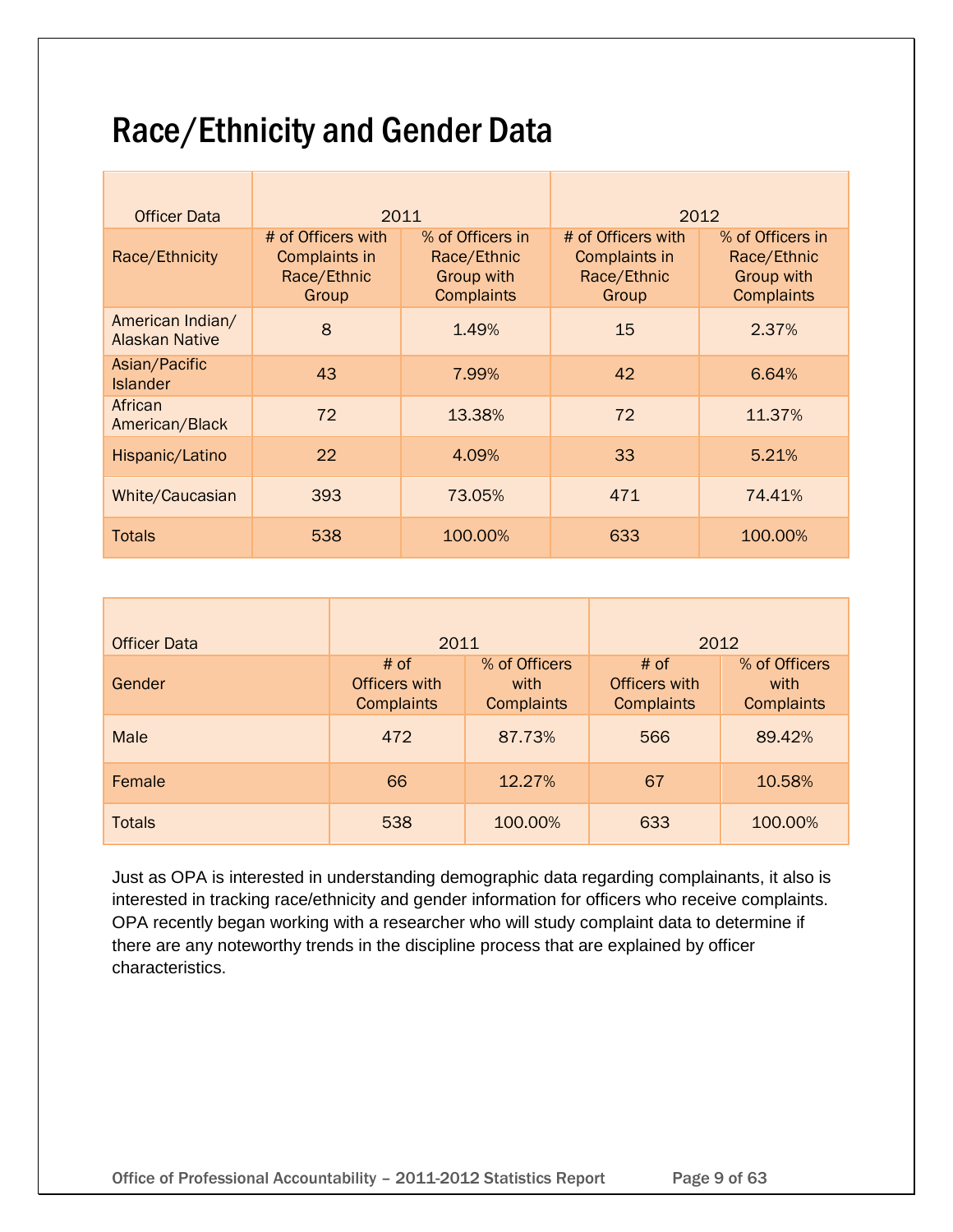| <b>Complainant Data</b>                   |                                                   | 2011                                                       |                                                   | 2012                                                       |  |
|-------------------------------------------|---------------------------------------------------|------------------------------------------------------------|---------------------------------------------------|------------------------------------------------------------|--|
| Race/Ethnicity                            | $#$ of<br>Complainants in<br>Race/Ethnic<br>Group | % of Total # of<br>Complainants in<br>Race/Ethnic<br>Group | $#$ of<br>Complainants in<br>Race/Ethnic<br>Group | % of Total # of<br>Complainants in<br>Race/Ethnic<br>Group |  |
| American Indian/<br><b>Alaskan Native</b> | 11                                                | 2.07%                                                      | 5                                                 | .89%                                                       |  |
| Asian/Pacific<br><b>Islander</b>          | 24                                                | 4.51%                                                      | 20                                                | 4.47%                                                      |  |
| African<br>American/Black                 | 108                                               | 20.30%                                                     | 75                                                | 16.78%                                                     |  |
| Hispanic/Latino                           | 18                                                | 3.38%                                                      | 13                                                | 2.91%                                                      |  |
| White/Caucasian                           | 251                                               | 47.18%                                                     | 220                                               | 49.22%                                                     |  |
| <b>Unknown</b>                            | 120                                               | 22.56%                                                     | 115                                               | 25.73%                                                     |  |
| <b>Totals</b>                             | 584                                               | 100.00%                                                    | 629                                               | 100.00%                                                    |  |

| <b>Complainant Data</b> | 2011                                           |        |                        | 2012                   |  |  |
|-------------------------|------------------------------------------------|--------|------------------------|------------------------|--|--|
| Gender                  | $%$ of<br># of<br>Complainants<br>Complainants |        | $#$ of<br>Complainants | $%$ of<br>Complainants |  |  |
| Male                    | 368                                            | 63.01% | 355                    | 56.44%                 |  |  |
| Female                  | 197                                            | 33.73% | 249                    | 39.59%                 |  |  |
| Unknown                 | 19                                             | 3.25%  | 25                     | 3.97%                  |  |  |
| <b>Totals</b>           | 584                                            | 99.99% | 629                    | 100.00%                |  |  |

OPA continues to improve in collecting statistics related to the race/ethnicity and gender of complainants. Demographic information is collected from complainants on a voluntary basis and some choose not to share such data. In some cases, if the information has not been provided at the outset, the OPA Investigator can collect the data through other sources, such as incident reports involving the complainant.

Males file the majority of OPA complaints, though 6% more women lodged complaints in 2012 as compared to 2011. Close to 50% of complainants identify themselves as White/Caucasian. Though the 2010 U.S. census indicates that the African American population in Seattle is 7.9%, 20.30% of complaints in 2011 and 16.78% of those filed in 2012 were made by people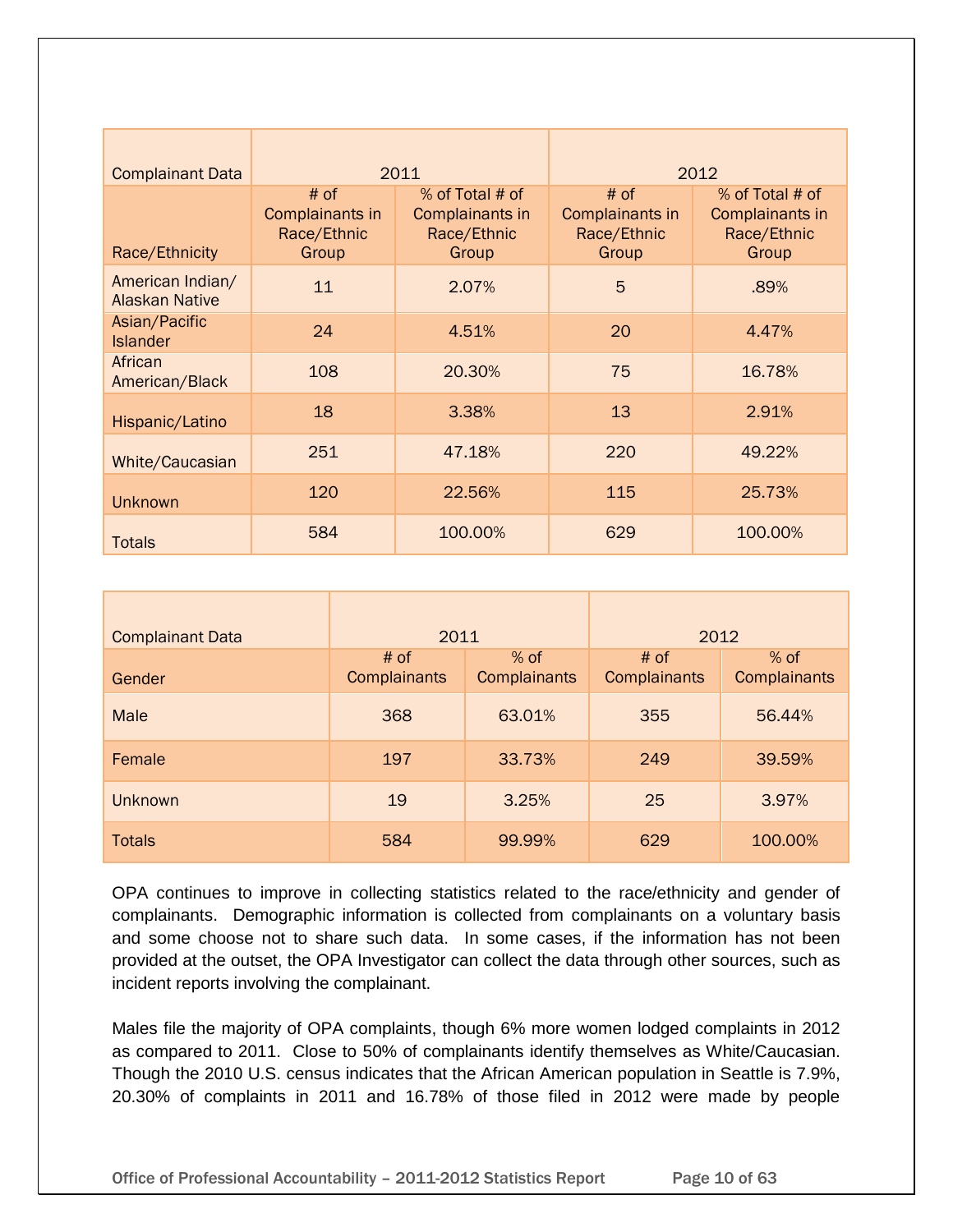identifying as African American/Black.<sup>9</sup> In comparison, Hispanics comprise 6.6% of the Seattle population, while complainants identified themselves as Hispanic in 3.38% (2011) and 2.91%  $(2012)$  of complaints filed.<sup>10</sup>

While current resources do not permit more in-depth analysis of complainant data on race/ethnicity, it is clearly important to understand and central to concerns about biased-based policing. New personnel are being assigned to OPA as the next OPA Director comes into office, allowing for further study of these important issues.

# Allegation Types

| Allegations Raised in OPA Complaints by Year <sup>11</sup> | 2009 | 2010 | 2011                   | 2012              |
|------------------------------------------------------------|------|------|------------------------|-------------------|
| Attitude/Demeanor/Courtesy                                 | 172  | 227  | $249 \triangle$        | 228               |
| Use of Force                                               | 106  | 159  | $121 \nabla$           | $125 \triangle$   |
| <b>Enforcement Discretion</b>                              | 68   | 112  | 73                     | $137 \triangle$   |
| <b>Searches</b>                                            | 46   | 60   | 38<br>$\blacksquare$   | 34                |
| <b>Service Quality</b>                                     | 69   | 50   | 66<br>$\blacktriangle$ | $228$ $\triangle$ |
| Violations of Law <sup>12</sup>                            | 30   | 40   | 40<br>п                | 42                |
| <b>Biased Policing</b>                                     | 18   | 12   | 30                     | 28                |
| In-Car Video Usage                                         | 16   | 30   | 37                     | 45                |

### Overview of Misconduct Allegations

When a complaint is made to the OPA, the underlying facts are analyzed against the Seattle Police Manual to determine the policy involved and the specific allegations that will be included. OPA will add on allegations when appropriate, even if the complainant does not mention a particular issue. A single complaint can involve multiple employees and multiple allegations.

Office of Professional Accountability – 2011-2012 Statistics Report Page 11 of 63

 $\overline{a}$ <sup>9</sup> http://quickfacts.census.gov/qfd/states/53/5363000.html

 $10$  Ibid.

 $11$  There are numerous other allegations that can be raised in a complaint, but those listed are some of the more common or, even if raised infrequently, may be of interest to the reader.

 $12$  If an officer is charged with a criminal violation of law, the case is investigated outside of OPA (either by an SPD criminal investigation unit identified by OPA or by another law enforcement agency). OPA usually conducts the administrative investigation after the criminal charge is resolved.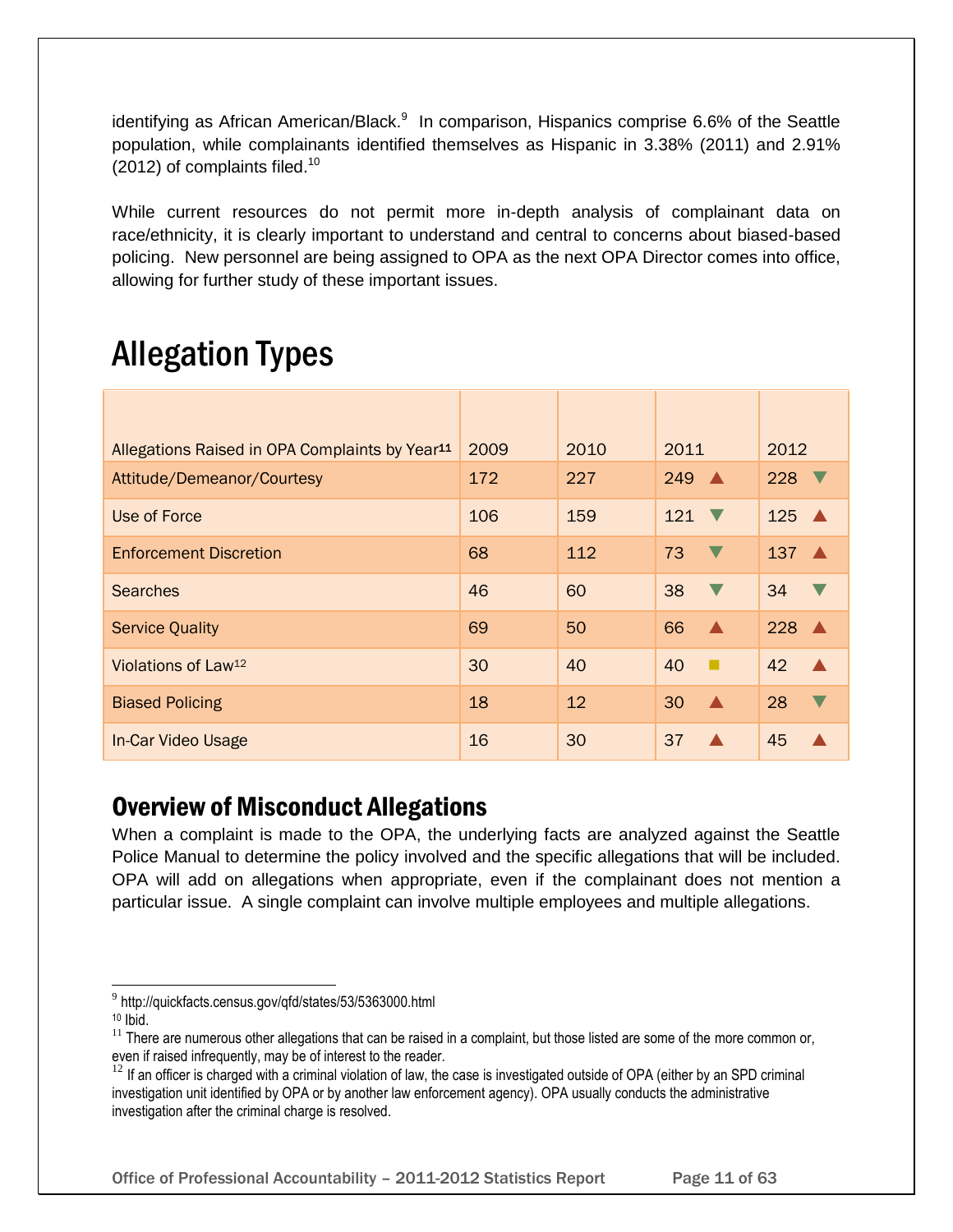The most surprising change seen in the numbers reported above is that allegations about Service Quality have increased nearly fourfold, and complaints involving Enforcement Discretion also rose higher than seen in previous years. Service Quality complaints include those where the officer is seen as not having fully addressed the needs of the complainant or steps expected in a particular incident. The complainant is left unsatisfied with how the situation was handled. Unless the involved officer has a history of such complaints or there are other serious issues involved, these complaints usually will be referred to the supervisor for handling, with feedback to the complainant about steps that were taken with the officer and monitoring by the OPA Director and OPA Auditor.

Over the years, the most common complaint made to OPA has been that an officer was discourteous or demonstrated a poor attitude during an incident. This is frequently reported to be the most common complaint about officers in other police departments, too. While it is good that fewer complaints are received alleging more serious misconduct such as misuse of force, it is important that the officer's chain of command properly counsel employees about courtesy complaints. If an officer receives repeated complaints involving attitude or courtesy issues, an investigation may be conducted resulting in discipline. However, most of these cases are classified for Supervisor Action, with the employee's supervisor counseling the employee about the citizen's experience, or they may be referred for mediation.

At the same time that the law regarding searches has gone through changes, particularly with regard to vehicle searches, complaints have decreased by about 40% since 2010. The decrease in search related complaints might be a result of training recommendations made by the OPA Director since as early as 2008. Training on searches in compliance with law and policy is being provided to both officers and sergeants in a number of different contexts, and with the OPA Director's involvement in some cases. The topic will receive heightened attention in the 2013 Street Skills course. Also, because policy requires that searches conducted by consent be documented, OPA recommended that policy be amended to clarify that using the ICV to record consent should be acceptable proof that consent was provided.

The number of officers charged with violations of law has remained relatively stable since 2010. Violations of law most typically involve employees being arrested for Driving Under the Influence (DUI), though in 2011 and 2012, other officers were investigated for administrative violations related to Obstruction, Reckless Driving, Domestic Violence, Violation of No-Contact Order, Misdemeanor Assault, Malicious Mischief, Driving with a Suspended License, and Possession of Illegal Fireworks. Criminal allegations are initially referred to the Criminal Investigations Section (or handled by an outside jurisdiction) and may be prosecuted in court, with OPA's involvement generally following this process. The question of whether OPA should be doing more parallel investigations when criminal charges are involved is under review, and the OPA Director facilitated a panel on the issue at the National Association for Civilian Oversight of Law Enforcement (NACOLE) conference in 2012.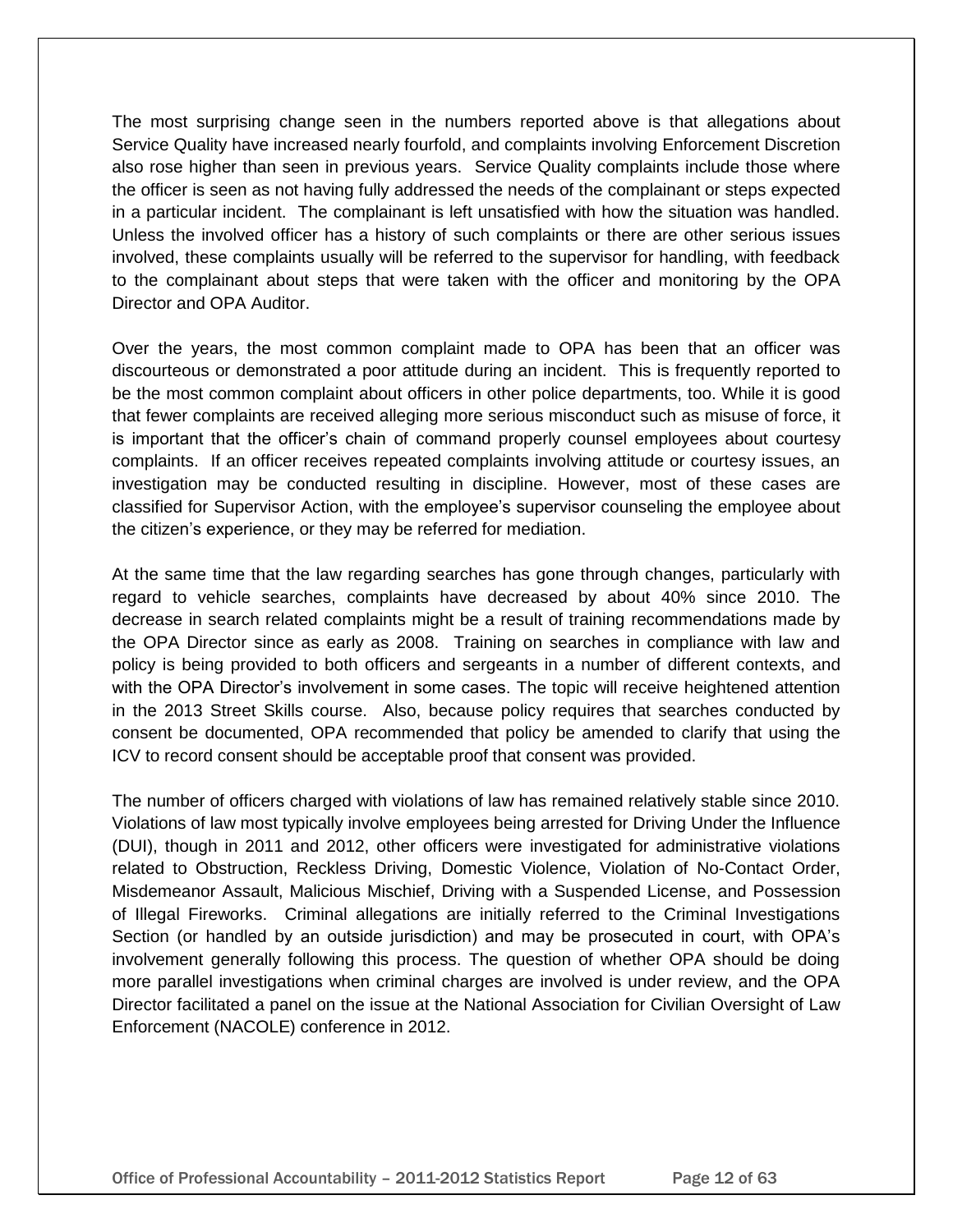Use of force allegations had increased in 2010 for the first time since 2006, though dropped in 2011 and 2012 and are discussed in more detail below. All complaints involving use of force are classified for Investigation.

Allegations of biased policing dropped from a high of 31 in 2007 to 12 in 2010. However, biased policing complaints more than doubled in 2011 and 2012, back up to numbers last seen in 2007. The question of whether the Department engages in biased policing was investigated by the DOJ. While determining that there was not a pattern and practice of unconstitutional biased policing by SPD, there nonetheless is concern that more can be done to address the issue. As a result, the Department is revising its policy on biased-based policing, requiring that all employees participate in the Race and Social Justice Initiative training on Race: The Power of Illusion, and taking other steps to ensure officers enforce the law in an unbiased manner.

## Follow-up from 2010 and Looking Ahead – LEED

The 2010 OPA Statistics Report noted that the Department was undertaking a program to encourage officers to "Listen and Explain with Equity and Dignity" (LEED) when interacting with the public. LEED training reminds officers to treat all citizens in a respectful, dignified manner. Doing so increases the likelihood the citizen will see the officer's enforcement actions as legitimate and comply with those efforts.

There are three primary components to the LEED initiative: training for new recruits and hires, in-service training for officers during Street Skills, and command/supervisor training. The recruit training has been underway since June 2012 and in-service training for current officers, commanders and supervisors recently began. The training focuses in particular on incorporating LEED concepts into existing protocols, coordinating the need for officer safety and control with respectful treatment of citizens. The OPA Director and Auditor are providing feedback on the training, with specific suggestions for improvements. Also, OPA is considering ways to measure the impact of the training, including effects on the number and types of complaints received.

The impact of LEED also is being studied in a research project supported through a grant from the Seattle Police Foundation. Dr. David Weisburd of George Mason University, Dr. Geoff Alpert from the University of South Carolina, and Emily Owens from Cornel University joined Claudia Gross-Shader of the Office of the City Auditor to develop a structured approach to using LEED principles in debriefs of critical incidents between an officer and supervisor. They have conducted training with precinct patrol and operations lieutenants and began the structured debrief sessions in May 2013. The research has a number of objectives, including that of exploring whether officers think a LEED debrief is constructive and whether regular LEED debriefs produce a positive impact on officer performance.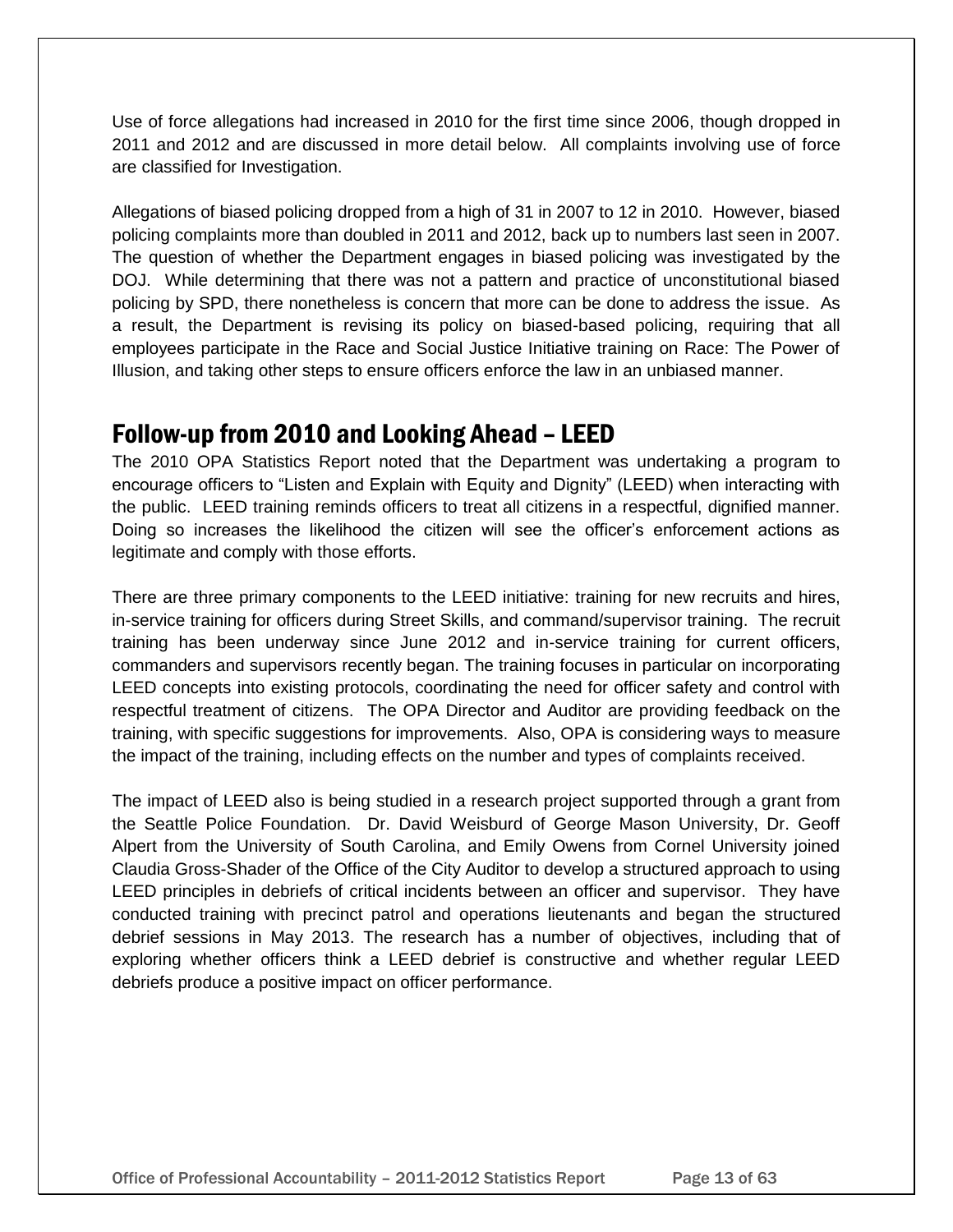# A Closer Look at Use of Force

| Officers with Use of Force Complaints by Year       | 2010 | 2011 | 2012 |
|-----------------------------------------------------|------|------|------|
| Officers with one use of force complaint            | 98   | 86   | 87   |
| Officers with two use of force complaints           | 13   |      | 11   |
| Officers with three or more use of force complaints | 3    |      |      |
| TOTAL                                               | 114  | 93   | 99   |

After a slight increase in in 2010, reported use of force incidents by SPD officers were down by 9% in 2011, the lowest observed in six years and down over 40% compared to 2006.<sup>13</sup> Similarly, after a high of 149 OPA force related allegations in 2006, the number steadily dropped until 2010, when there was a 30% increase in use of force complaints, but has since dropped by 23% in 2011 and 2012.<sup>14</sup> The number of officers with one or more use of force complaints also peaked in 2010, though dropped in 2011 and 2012

> SPD officers use force infrequently - only 0.12% of all police incidents in 2010 and 2011 resulted in use of force. When officers applied force, it usually consisted of use of their own bodies, such as hands, arms, feet, and legs. Whether instances of force used were unnecessary was the subject of the DOJ investigation and ultimate settlement, aimed at reforming SPD's approach to using, reporting and reviewing use of force.

## Follow-up from 2010 and Looking Ahead – Use of Force Policy

The 2010 OPA Statistics Report noted that SPD revised a number of its use of force processes in response to the Department of Justice's investigation.<sup>15</sup> The DOJ Settlement Agreement incorporates and enhances many of the changes that have been in development, including an approach of dividing force into three categories for reporting, investigation and review purposes.

.

l

 $13$  The Seattle Police Department issues annual reports on use of force by SPD officers. See:

<http://www.seattle.gov/police/publications/default.htm> Statistics regarding SPD use of force in 2012 are under review.

 $14$  See p. 11 above for information about allegations raised in OPA complaints, including use of force.

<sup>&</sup>lt;sup>15</sup> The 2010 Report noted that OPA worked with SPD and UW researchers to develop a project to study the issue of whether use of force is under-reported. Unfortunately, funding for the research was not forthcoming.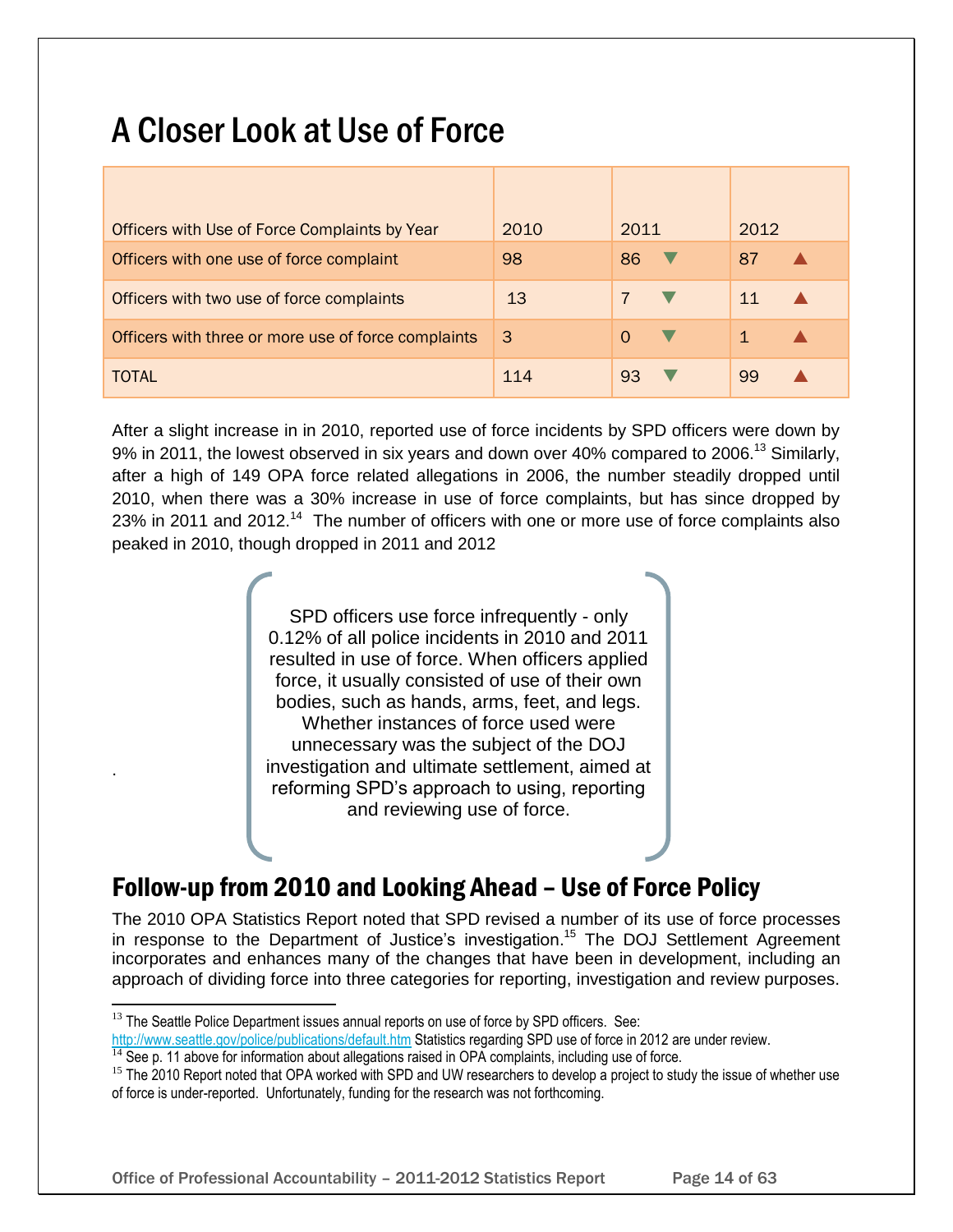The goal is to focus police resources on the most serious cases, while also requiring that all reportable force be, in fact, reported. The categorization of the three types of force is based on factors such as degree of injury caused by the force, potential of force to cause injury, degree of pain or disability experienced by the subject, whether the subject complains, degree of restraint, impairment of the functioning of any organ, duration of the force, and physical vulnerability of the subject.

SPD also created a Use of Force Review Board to evaluate every instance of reportable force, including the adequacy of documentation, whether there are training or equipment issues, and whether the matter should be referred to OPA. OPA and representatives of the Board meet regularly to discuss overlap of concerns, and the OPA Director and OPA staff recently began attending Use of Force Review Board meetings. As the Use of Force Review Board's role continues to evolve, it is vital that the Department clarify when force related concerns should be referred for a misconduct investigation, and what the role of the Force Review Board should be in such cases. Of course, all of the substantive policy changes and referral protocols are being assessed by the Settlement Agreement Monitor and his team, and are subject to change.

| <b>OPA Findings</b>             | 2010 | 2011               | 201216                  |
|---------------------------------|------|--------------------|-------------------------|
| <b>Sustained</b>                | 9%   | $11\%$ $\triangle$ | 12%<br>$\blacktriangle$ |
| Training Referral <sup>17</sup> | 14%  | $21\%$ $\triangle$ | 19%<br>V                |
| Lawful and Proper <sup>18</sup> | 32%  | $23\%$             | 21%                     |
| Inconclusive <sup>19</sup>      | 13%  | $9\%$              | 12%<br>$\blacktriangle$ |
| <b>Unfounded</b>                | 21%  | $25\%$ $\triangle$ | 36%<br>$\blacktriangle$ |
| <b>Administrative Closures</b>  | 14%  | 8%                 | $1\%$                   |

# OPA Investigative Findings

## Overview of Investigative Process and Findings

Complaints investigated by OPA conclude with a finding once the investigation is complete. A single complaint can involve multiple officers and allegations, and can result in multiple findings. There are five potential outcomes: Sustained, Training Referral, Lawful and Proper, Inconclusive, and Unfounded.<sup>20</sup> Regardless of the finding, policy and training recommendations are made when an investigation uncovers issues to be addressed on a broader scale.

l

Office of Professional Accountability – 2011-2012 Statistics Report Page 15 of 63

<sup>&</sup>lt;sup>16</sup> Findings in OPA cases closed during First Quarter 2013 are: 14% Sustained, 9% Training Referral, 22% Lawful and Proper, 16% Inconclusive, 38% Unfounded, and 1% Inactive.

 $17$  Prior to 2012, the Training Referral finding was called "Supervisor Intervention."

<sup>18</sup> Prior to 2012, the Lawful and Proper finding was called "Exonerated."

<sup>19</sup> Prior to 2012, the Inconclusive finding was called "Not Sustained.

<sup>20</sup> A SUSTAINED finding means the allegation of misconduct is supported by a preponderance of the evidence. A TRAINING REFERRAL means, while there may have been a violation of policy, it was not a willful violation and/or the violation did not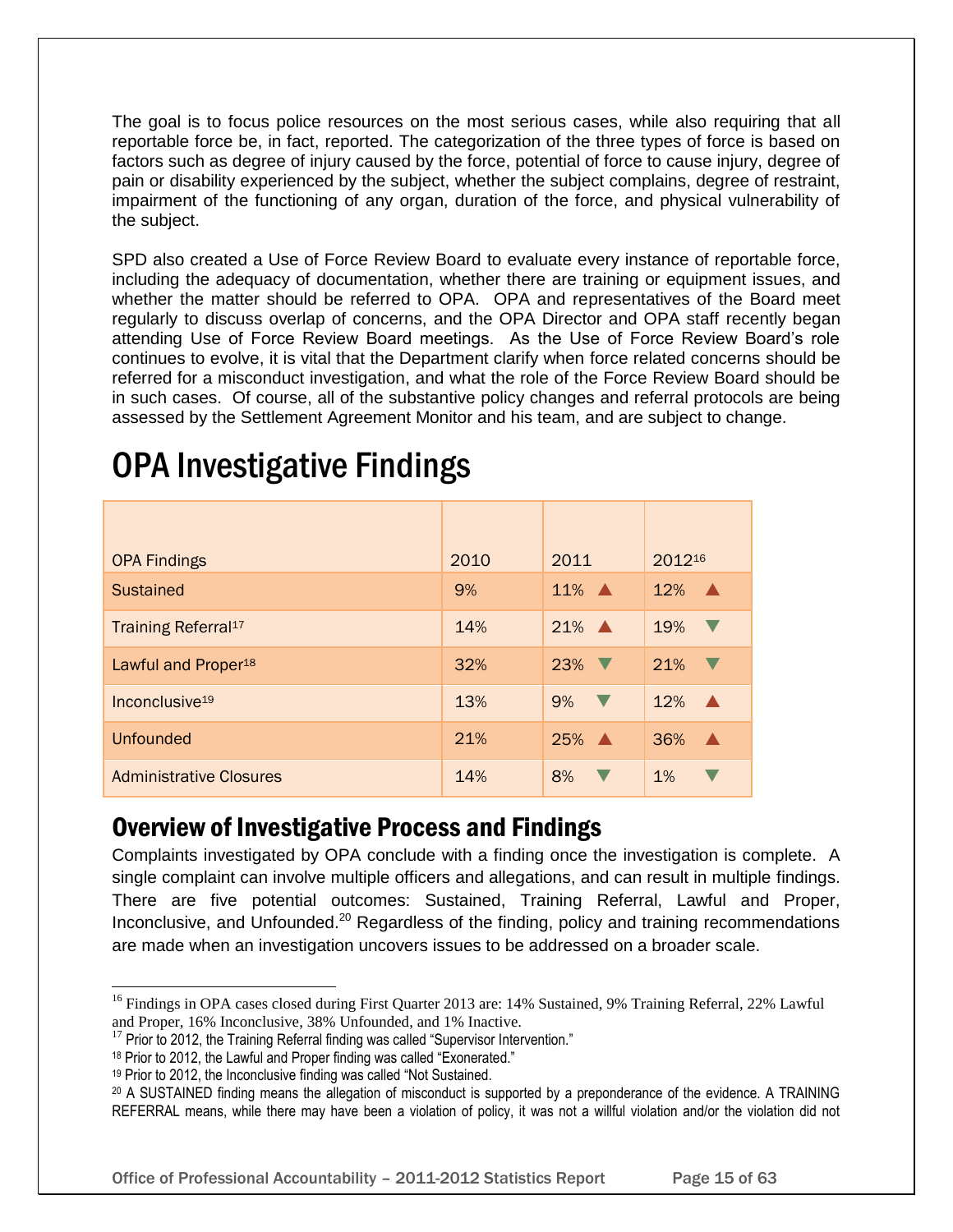When the OPA Investigator completes an investigation, the OPA-IS Lieutenant assesses the case, and then the OPA Director and Auditor review it to be sure it is thorough and complete. Follow-up investigative steps are taken if needed. $^{21}$  Next, the OPA-IS Captain makes a recommended finding in a Proposed Disposition Memorandum (PDM), which is shared with the OPA Director and Auditor. A copy of the file and PDM is sent to the employee's Line of Command, with 10 days to comment. If the PDM makes anything other than a Sustained recommendation, the OPA Director determines the finding with input from the Auditor and the employee's supervisors. If the OPA Director or anyone else believes a complaint should be Sustained, even if the PDM recommends otherwise, the Director will call a discipline meeting.

If there is a Sustained recommendation, a discipline meeting is held with the OPA Director, an Assistant Chief, the employee's Precinct Captain or other unit manager, the SPD Legal Advisor, and the OPA-IS Captain and Investigator.<sup>22</sup> Everyone reviews the investigative file before the meeting. Following discussion, the Assistant Chief decides, with input from the OPA Director, whether the complaint should be Sustained and, if so, the proposed discipline. Discipline that has been imposed for similar infractions is reviewed, as is the employee's personal OPA complaint history. The employee receives notice of the proposed discipline and if it involves a suspension, demotion or termination, is given the chance to meet with the Chief in a "*Loudermill*  meeting."<sup>23</sup> Following this meeting, which the OPA Director attends, the Chief makes the final decision as to whether the complaint will be Sustained and the discipline to be imposed. The OPA Director is actively involved in consulting with the Chief as he makes these decisions.

Once a case is concluded, the OPA Director certifies the investigation is complete in a document called the "Certification" (Cert). The OPA Director summarizes the original allegations, the recommended PDM findings, and the ultimate findings made (whether by the OPA Director or the Chief of Police). The Cert will note if there is disagreement between the original recommended and ultimate findings, if the OPA Director disagrees with a finding made by the Chief, or if the OPA Auditor offered a different opinion on the finding. The complainant and named employee(s) are notified when the case is closed and provided a summary of the investigation and findings made.

amount to misconduct. The employee's chain of command is to provide appropriate training, counseling and/or to review for deficient policies or inadequate training. If a preponderance of the evidence indicates the alleged act did not occur as reported or classified, or is false, there is an UNFOUNDED finding. Where a preponderance of the evidence indicates the conduct alleged occurred, but the conduct was justified, lawful and proper, there is an LAWFUL AND PROPER finding. If the allegation of misconduct was neither proved nor disproved by a preponderance of the evidence, the result is a INCONCLUSIVE finding. <sup>21</sup> If the OPA Auditor recommends follow up investigation and the OPA Director disagrees with the recommendation, the Auditor can require OPA to conduct specified further investigation. The OPA Director and OPA Auditor work with each other and OPA staff if questions about the need for further investigation arise and, to date, disagreements have not reached the point of the OPA Auditor requiring investigation in the face of disagreement by the Director. See: [http://clerk.seattle.gov/~scripts/nph](http://clerk.seattle.gov/~scripts/nph-brs.exe?d=ORDF&s1=122744.ordn.&Sect6=HITOFF&l=20&p=1&u=/~public/cbory.htm&r=1&f=G)[brs.exe?d=ORDF&s1=122744.ordn.&Sect6=HITOFF&l=20&p=1&u=/~public/cbory.htm&r=1&f=G](http://clerk.seattle.gov/~scripts/nph-brs.exe?d=ORDF&s1=122744.ordn.&Sect6=HITOFF&l=20&p=1&u=/~public/cbory.htm&r=1&f=G)

<sup>22</sup> Under Chief Diaz, either the Deputy Chief of Operations or Deputy Chief of Staff would attend these meetings, rather than an Assistant Chief. As the role of Deputy Chief was eliminated under Chief Pugel, an Assistant Chief is now involved. <sup>23</sup> The public employee's right to be heard before termination or other serious discipline is imposed was established in *Cleveland Board of Education v. Loudermill,* 470 U.S. 532 (1985).

Office of Professional Accountability – 2011-2012 Statistics Report Page 16 of 63

 $\overline{a}$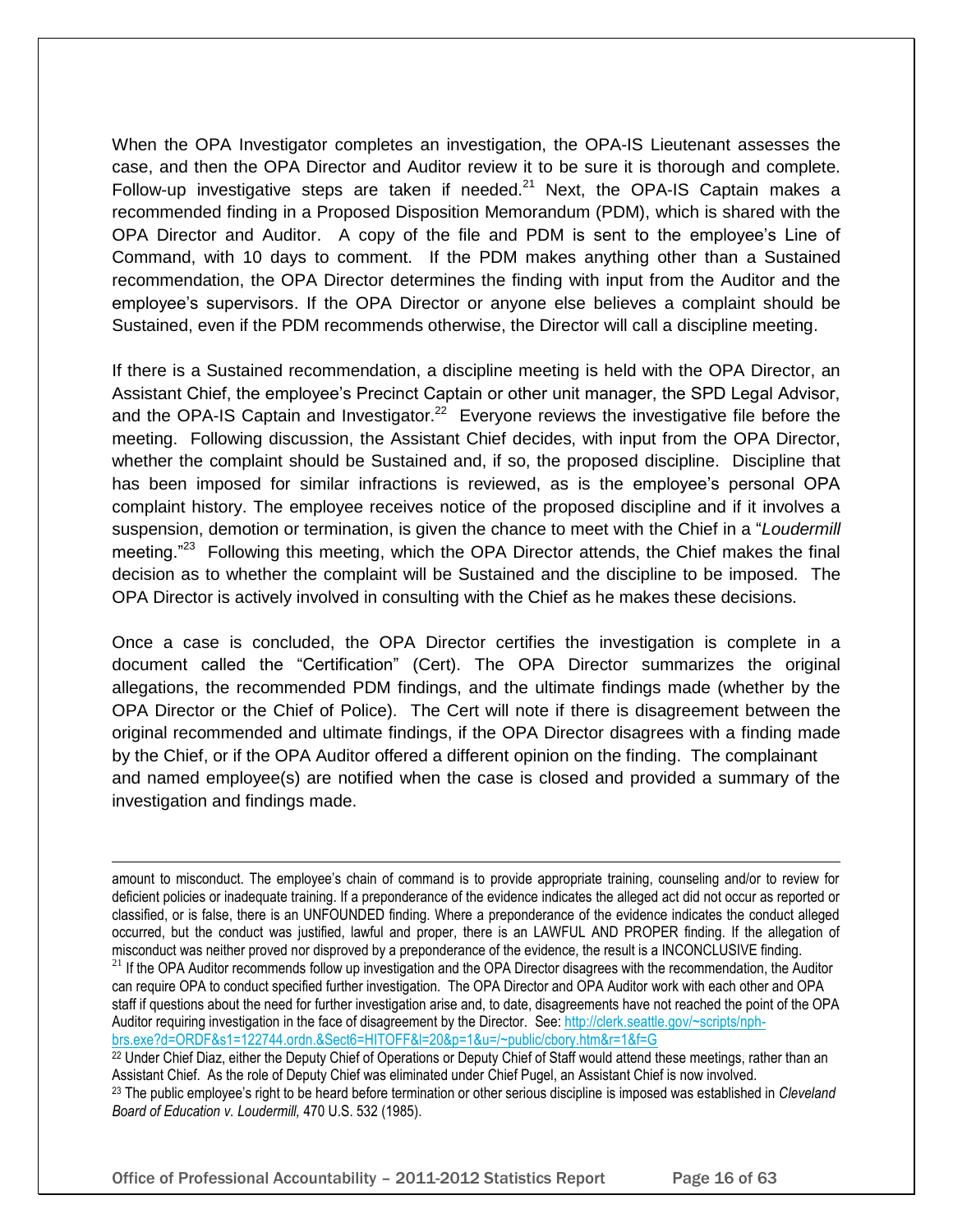## Examples of Investigative Findings from 2011 and 2012:

- **Case found to be Sustained**: After being booked into jail for an outstanding arrest warrant, the complainant alleged the named officer mishandled property in his possession. A preponderance of the evidence demonstrated that one of the officers involved did not submit complainant's property into the SPD Evidence Section in a timely manner. The officer was disciplined by receiving a 1-day suspension without pay.
- **Case found appropriate for a Training Referral:** The complainant alleged the named officer failed to take appropriate action to investigate a domestic violence situation and that the named officer told her inaccurate information regarding her husband's right to access her prescription medication. The evidence showed that the officer completed a General Offense Report, properly labeling it as related to domestic violence. However, he failed to provide the parties with information required by policy to be given in potential domestic violence situations. He also provided incorrect information regarding access to medication by complainant's husband. The officer would benefit from review of policy on investigating and reporting domestic violence and the law regarding access to prescription medication by someone other than the person named in the prescription.
- **Case found to be Lawful and Proper:** The complainant alleged the officer used unnecessary force to control him when he was stopped for investigation following a complaint by a woman that he had followed and harassed her as she jogged along the sidewalk. OPA added an allegation for failure to use the In-car Video (ICV) system. A preponderance of the evidence demonstrated that the officer used minimal, necessary and reasonable force to maintain temporary control of the complainant who continually attempted to walk away from him. The evidence also showed that the quickly evolving nature of the contact with complainant did not allow for activation of the ICV.
- **Case found to be Inconclusive:** The complainant, who frequented a downtown intersection, alleged that the named officers, who walked a beat in the area, were disrespectful and called people derogatory names. The allegation that the officers used inappropriate language toward complainant and others could not be proved nor disproved by a preponderance of the evidence. Note: Because the officers were walking a beat, no In-car Video was available to help resolve the dispute.
- **Case found to be Unfounded:** The complainant reported to a patrol sergeant, who then referred the matter to OPA, that the named officer had unjustifiably pushed him into a bush while he was investigating complainant for chasing someone who appeared in distress. When contacted by OPA, complainant refused to provide any information, stated the matter was a misunderstanding, and did not want to pursue a complaint.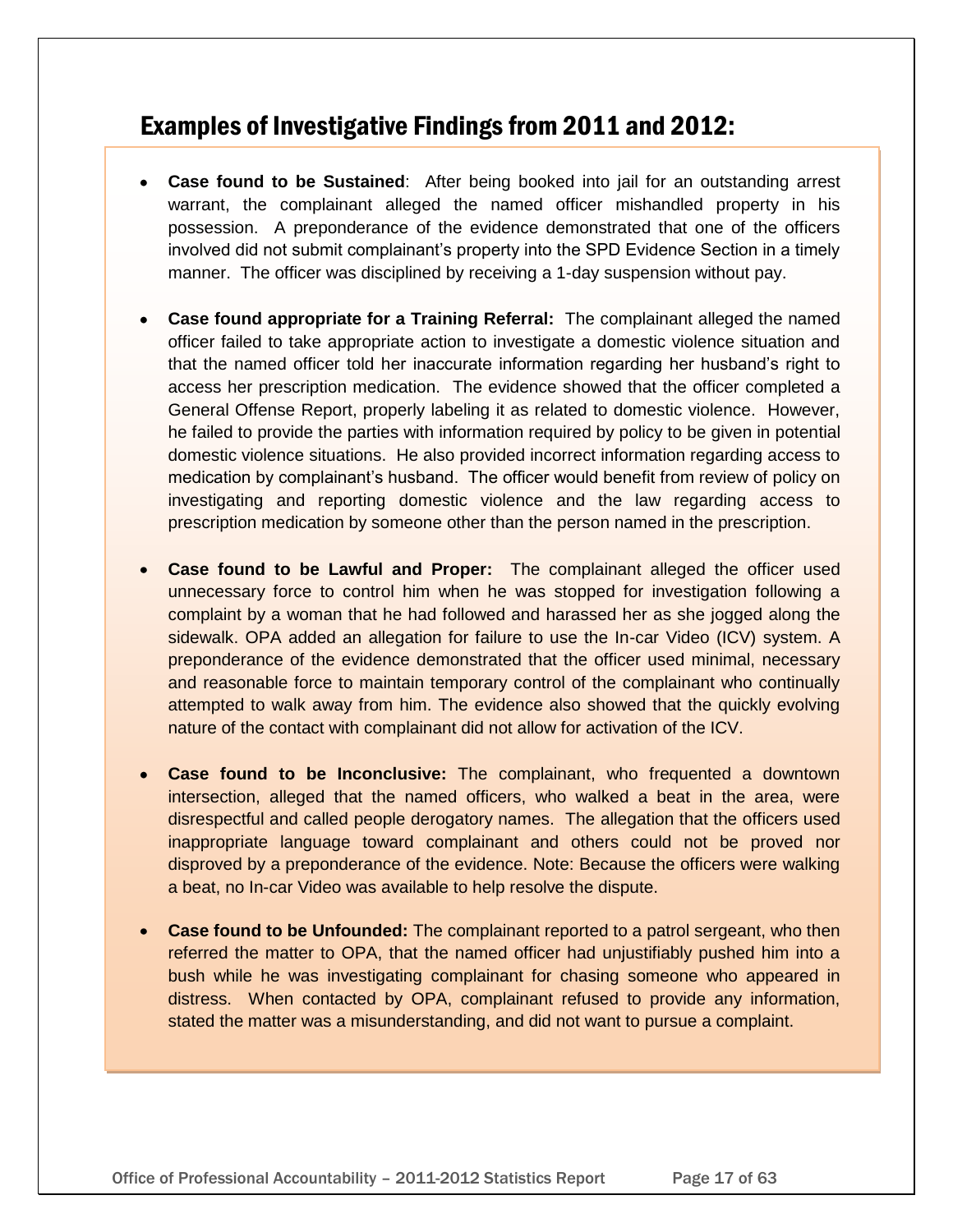# Summary of 2011-2012 OPA Investigative Findings

The percentage of cases closed with a Sustained finding rose from 9% in 2010 to 11% in 2011 and 12% in 2012, more in line with what was observed in 2008 and 2009. $^{24}$  The number of cases resolved with a Training Referral also increased over the past several years, from 12% in 2009, to 14% in 2010, and then up to 21% in 2011 and 19% in 2012. This increase reflects efforts by OPA to identify opportunities for training on best practices, even if a policy violation is not established or if training will be more effective than discipline in a low level infraction.

The percentage of cases resulting in a Lawful and Proper finding decreased from 32% in 2010 to 23% in 2011 and 21% in 2012, while the rate of complaints resulting in Unfounded increased from 21% in 2010 to 36% in 2012. Some have suggested that as the number of allegations in any single complaint has increased, more non-meritorious issues are being included, resulting in a higher percentage of Unfounded findings.<sup>25</sup> However, the collective bargaining agreement with the Seattle Police Officer's Guild requires that all allegations be identified within 30 days of receipt of a complaint, and OPA sometimes must include allegations before complete information is gathered to avoid losing the ability to address potential misconduct.

# Sustained Allegations in 2011-2012

Below is a list of the types of issues that were Sustained in 2011/2012. The category with the most Sustained findings involved issues of professionalism, followed by failure to perform duty, and matters of integrity. Note that findings are for both sworn and civilian employees. A summary of cases in which there was at least one Sustained finding is attached to this report.

### **Criminal**

Driving Under the Influence - 6 Domestic Violence – 1 Obstruction – 1 Disabled parking violation – 1 Reckless driving – 1 Malicious mischief – 1 Driving with suspended license – 1 Computer trespass – 1

Failure in Performance of Duty Discretion – 9 Failure to process tickets – 1 Failure to document or report crime – 2 Failure to take action – 3 Failure to report collision – 1 Primary investigations – 3 Mishandling evidence – 1 Supervisor responsibility – 3 Violation of rules on handling 911 calls – 1

 $25$  See chart on p. 21.

l

Office of Professional Accountability – 2011-2012 Statistics Report Page 18 of 63

<sup>24</sup> 13% of closed cases were found Sustained in 2008, while 12% were Sustained in 2009.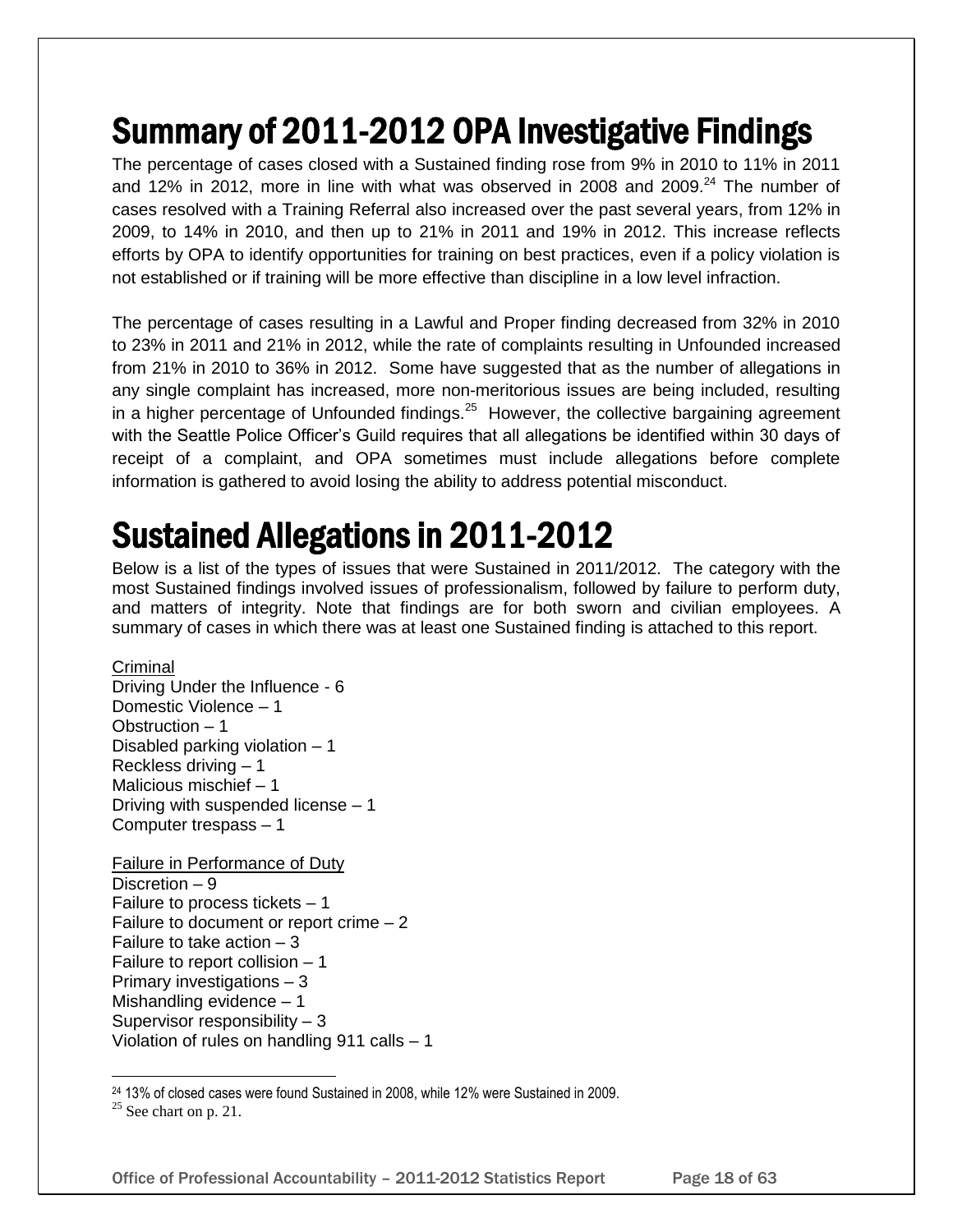#### Failure to Use In-Car Video – 3

Hours Worked Unauthorized absence from duty – 3 Abuse of sick leave – 3 Timekeeping - 1

Improper Search – 8

Insubordination – 3

Integrity related Misuse of authority - 1 Integrity - 5 Honesty- 4 Improper business referrals – 1 Confidential communications – 6 Improper access to criminal records – 3

Professionalism Professionalism policy – 1 Profanity - 13 Courtesy – 13 Failure to identify  $-2$ 

**Secondary Employment** Failure to have secondary employment permit  $-5$ Failure to log onto radio – 2

Use of Force Use of force  $-3$ Reporting force – 1

Use of Intoxicants in Department Facility or Vehicle – 2

Vehicle related Emergency vehicle operation – 1 Failure to wear seatbelt  $-1$ Vehicle pursuit - 1

## Follow-up from 2010 and Looking Forward – Classification and Findings

The 2010 Statistics Report noted changes to be made to OPA's classification and finding systems, following a joint recommendation made by the OPA Director, OPA Auditor and OPA Review Board. These changes took effect in January 2012. The changes were aimed at enhancing transparency by reducing the number of findings and clarifying the names and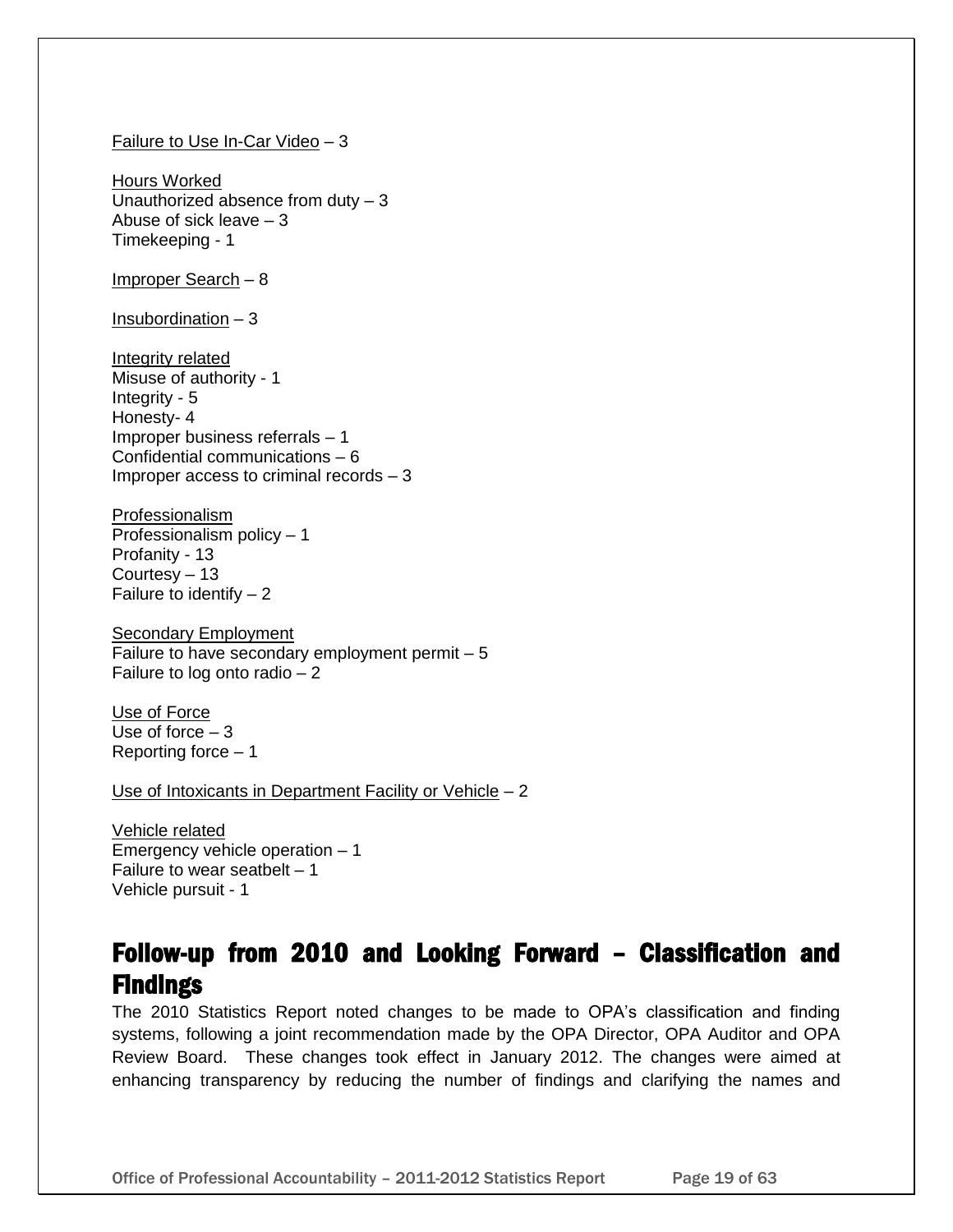definitions used in OPA's classification and findings systems, so that the public and SPD employees more easily understand the process.

The Federal Court Monitor's First Semiannual Report, published in April 2013, notes that the Monitoring Team has been reviewing closed OPA investigations. The Monitor notes that with few exceptions, "the investigations reviewed to date are professional, complete, and thorough."<sup>26</sup> While he states that some might see things differently, "The investigative conclusions are, for the most part, reasonably supported by the evidence..."<sup>27</sup> While the Department of Justice, the Monitor, and all OPA Auditors have made similar comments concerning the quality of OPA investigations, there remains a sense of distrust in some parts of the community about OPA's work. Ultimately, as pointed out by the Monitor, the Community Police Commission will need to decide whether to recommend a different investigative model for handling Seattle Police Department misconduct complaints.

#### **Complaint Investigation Timelines Days from Complaint Receipt to Closure**



## Complaint Investigation Timelines 2011-2012 Complaint Investigation Processing Time

In 2010, the average investigative case processing time went up significantly, likely reflecting the increase in the number of complaints and allegations within complaints filed with OPA. The OPA Director set a goal of reducing the average processing time to at least the level seen in 2009, which was 159 days. While case-processing time continued to increase in 2011, it was reduced to an average of 157 days in 2012, with the Director ultimately meeting the goal that had been set.

As noted in the 2010 Statistics Report, the overall number of investigations closed and allegations involved were significantly higher than in previous years, and the trend continues into 2011 and 2012. As can be seen in the chart below, OPA is closing more cases than in earlier years, and the cases involve more named employees and/or multiple allegations against

l

Office of Professional Accountability – 2011-2012 Statistics Report Page 20 of 63

<sup>26</sup> http://www.seattle.gov/police/compliance/docs/Monitor\_First\_Semiannual\_Report\_4-26-13.pdf <sup>27</sup> Ibid.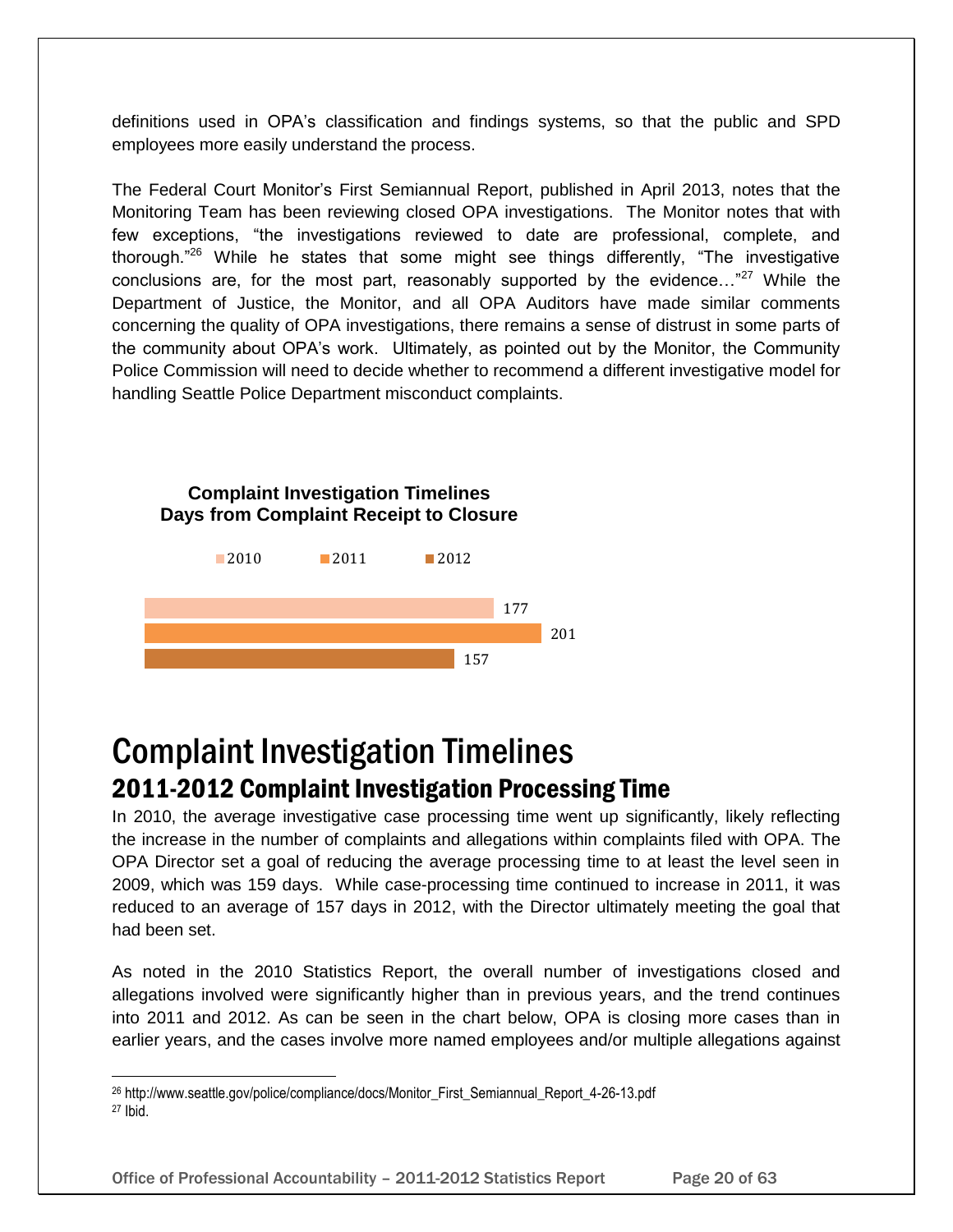individual or multiple officers. The number of allegations doubled between 2008 and 2012, reflecting OPA's effort to identify the variety of policy infractions that can be implicated in a single case, whether or not raised by the complainant. This also means that any single case investigated is likely to be more complex, requiring more time and resources by OPA and, sometimes, multiple reviews by the Investigator's supervisor and the OPA Director and Auditor.

| <b>OPA Case Closures</b>                          | 2008 | 2009 | 2010 | 2011 | 2012 |
|---------------------------------------------------|------|------|------|------|------|
| <b>Number of Complaints</b>                       | 144  | 198  | 183  | 200  | 195  |
| <b>Number of Allegations</b><br>within Complaints | 257  | 390  | 368  | 584  | 516  |

SMC 3.28.812 requires that explanations be filed with the Mayor and City Council, and be summarized in OPA reports, if the Director and Chief of Police disagree on the final disposition of a misconduct complaint or if no discipline results because an investigation time limit was exceeded. The 2011 and 2012 incidents related to this requirement, previously shared with the Mayor and City Council, are summarized below:

- In 2011, OPA completed a timely investigation into allegations of unnecessary  $\bullet$ use of force against two officers. The OPA-IS Captain recommended Sustained against Officer #2 and Exonerated (now called "Lawful and Proper") for Officer #1. Following a discipline meeting, review of In-car Video, and consultation with the Training Section, an Assistant Chief determined that the use of force by Officer #1 was unnecessary and the allegation against him should be Sustained, while the complaint against Officer #2 should be Exonerated. When SPD Human Resources issued notice of the proposed Sustained finding and discipline, it incorrectly named Officer #2, based on OPA-IS's original recommendation. By the time the error was discovered, the 180-day deadline to complete the investigation and provide notice to the employee had passed. The discipline Officer #1 would have received focused on training, and he still participated in retraining through a Supervisory Intervention (now called a "Training Referral").
- In 2012, OPA Director Olson and Chief Diaz disagreed about the finding in a complaint involving a search. Officers responded to a suspicious circumstances call and the issue was whether the facts supported a nonconsensual, warrantless entry into a home. One officer entered the house, ensured there was no crime in progress and that the occupants were safe, and then immediately left. The OPA Director did not believe that the facts known to the officers supported the search, while the Chief found the officers' actions were based on a good-faith belief that officer-safety concerns were involved. Ultimately, there was a finding for a Training Referral, though everyone agreed that if the officer had explained his actions to complainant at the time of the entry, it is likely no complaint would have been filed.

## Follow-up from 2010 and Looking Ahead – Improving Complaint Investigation Turnaround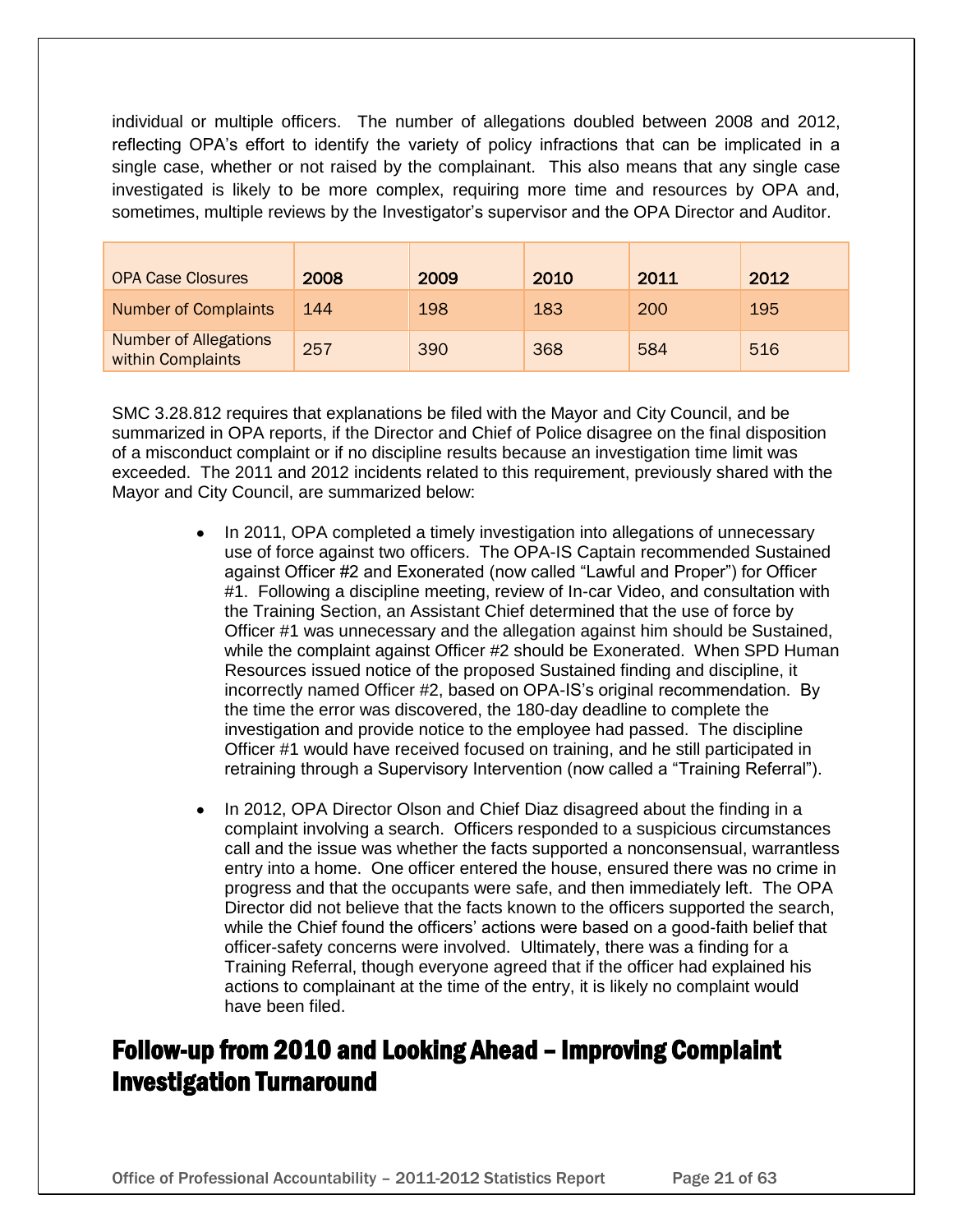It is important to recognize that the hybrid investigative model used in OPA, involving both sworn and civilians at several different stages of the process, provides excellent checks and balances for quality control, but is time consuming and makes significant reductions in timelines difficult to achieve.<sup>28</sup> Typically, it takes three to four weeks for a case to go through the intake process, which includes interviewing the complainant, accessing readily available SPD reports, In-car video, photographs, etc., and gathering external evidence that might be perishable, such as security video. Once this information is collected, the OPA-IS Lieutenant reviews the complaint and makes a classification recommendation. Next, the civilian OPA Director and Auditor meet once a week to review completed intake packets and a final classification decision is made on each complaint. If a case is classified for Investigation, a goal is set to complete the investigative stage within 60-90 days, depending on the complexity of the issues and other demands on the Investigator's time, such as whether there is an Acting Sergeant handling intake or the duty falls to the Investigators. Thus, intake and investigation can easily take 90- 120 days.

The OPA-IS Lieutenant assesses the investigation next and may require further work before the OPA Auditor and Director review the file. As has been noted in earlier reports, there is often a logjam at this stage because of the number of completed investigations coming to the Lieutenant for review. Though steps have been taken to address this problem, significant delays have resulted in some cases. A goal has been set to complete the Lieutenant's review within 30 days. The OPA Auditor review is usually done expeditiously, though if she has questions about the investigation, requests further investigation, or wants other changes, another week or more time may pass as she, the OPA Director and OPA-IS staff communicate about what is needed. Thus, review by the Lieutenant and OPA Auditor and Director can add at least 30 days to the 90-120 days that have already elapsed for intake and investigation, for a total of 120-150 days.

There is a goal for the OPA-IS Captain to review the case and write the Proposed Disposition Memorandum (PDM) within two weeks, and then the Line of Command has10 days to comment on the recommended finding. If there is a Sustained recommendation, more time passes as the file is shared with everyone who will attend a discipline meeting to review the case. Proposed discipline notices are sent to the named employee and the *Loudermill* meeting usually is scheduled two weeks later, allowing the employee time to review the file and meet with the Chief of Police. Finally, the OPA Director prepares the Certification of Closure once the case is concluded. Again, this process can easily add another 20 to 40 days to the timeline.

OPA has taken a number of steps to manage its increased caseload, and successfully reduced the average investigation times in 2012.

l

<sup>28</sup> Police misconduct investigation agencies that rely on civilian investigators face their own timeline issues. For example, the San Francisco Office of Citizen Complaints (OCC) noted in its 2012 Annual Report that 52% of cases were closed within 180 days, while 26% took up to 270 days and another 20% of cases took up to 365 days to complete, with an average of 175 days. OCC reported a 6.13% Sustained rate in 2012, as compared to OPA's 12% Sustained and an average of 157 days to closure. rathttp://www.sfgov3.org/modules/showdocument.aspx?documentid=4516.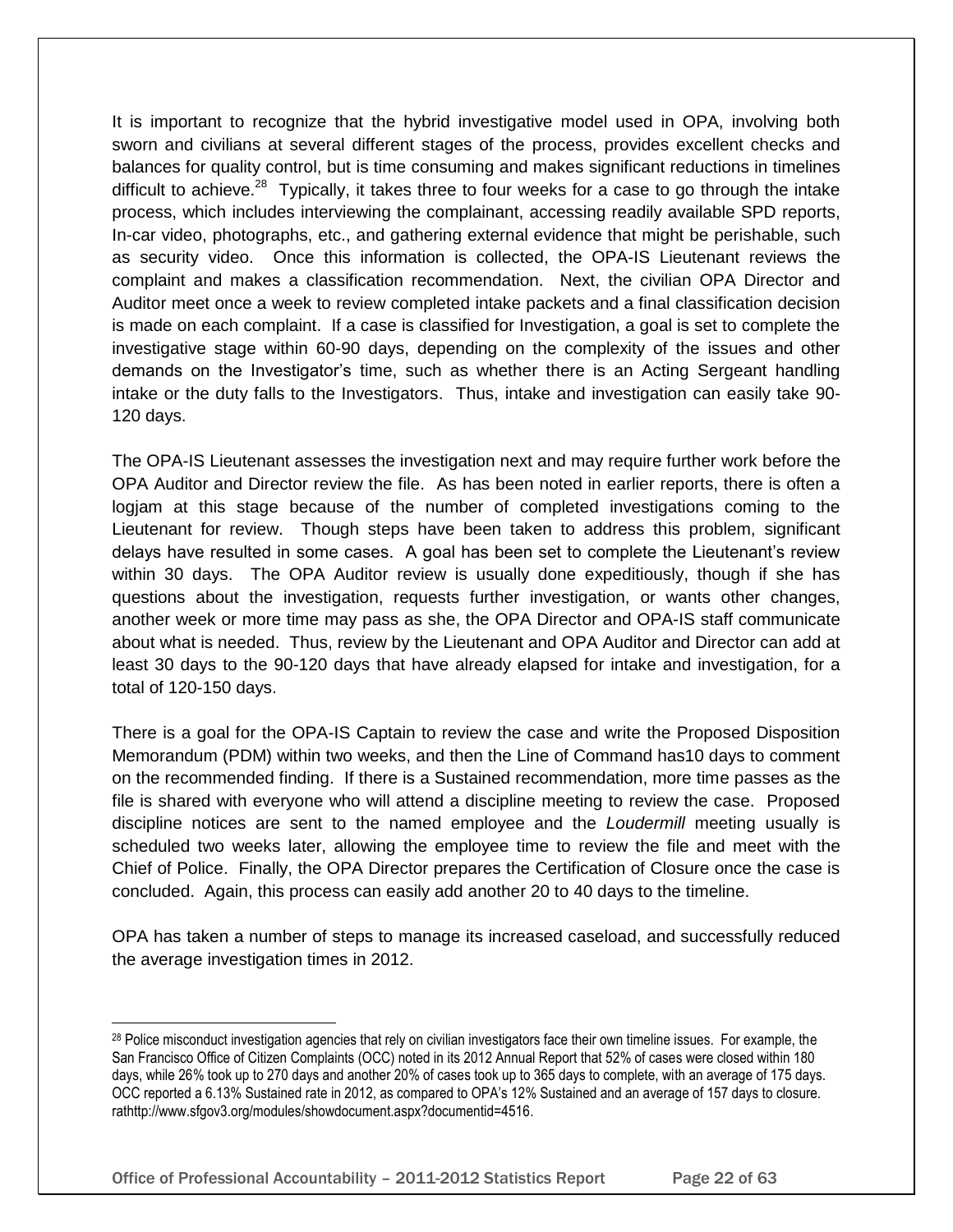- After training by the OPA Director on complaint analysis and investigative plans, Investigators are working out more explicit investigative strategies with the OPA-IS Lieutenant who supervises them. This helps focus the investigation while ensuring that all issues are addressed and all necessary evidence is gathered.
- $\bullet$ In weekly staff meetings, Investigators discuss their cases to get input from others, including the OPA Director, particularly if they are dealing with a novel or complex issue.
- The OPA Auditor is reviewing completed investigations at an earlier stage, allowing more time if she or the Director believes more investigation is needed.
- Beginning in 2013, when the intake investigation conducted on a complaint appears to answer the allegations involved, the case is set for Expedited Review. Consideration is given as to any further investigation necessary, but with the goal of moving the complaint through investigative and review steps faster. The process has had mixed success so far, but will continue to be a goal for OPA.
- An outside expert facilitated a "Six Sigma" process analysis with the entire OPA staff to help the group articulate the many steps involved with complaint processing. This was only one step in assessing whether there are ways OPA might work more efficiently, but helped everyone appreciate the complexity of the work involved.

The new OPA Director will no doubt bring a fresh perspective to the question of how to process investigations more expeditiously, though in the long run, more personnel in OPA may be necessary to make a significant difference.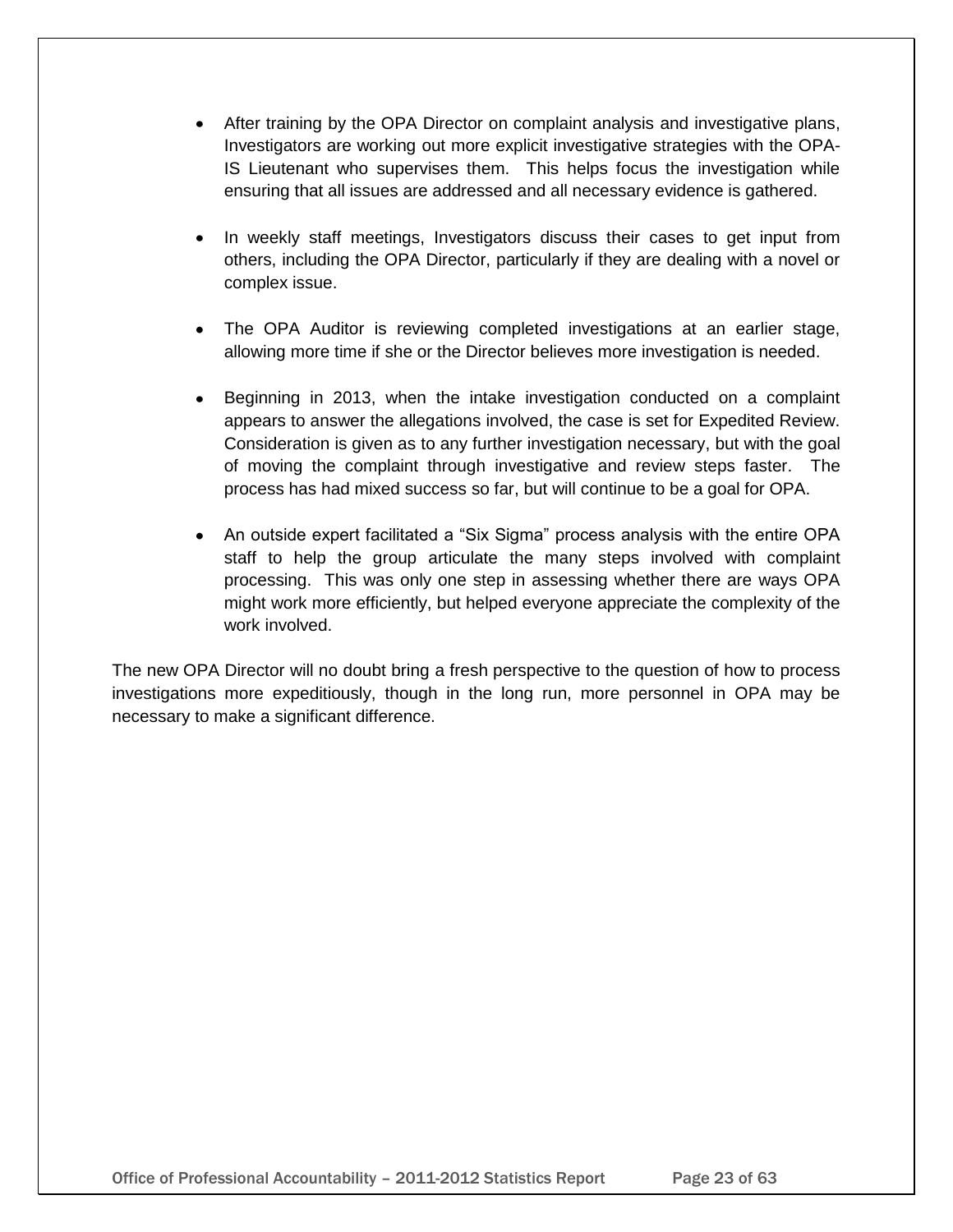# Final Discipline Actions

| Discipline by Year                   | 2010           | 2011                             | 2012           |
|--------------------------------------|----------------|----------------------------------|----------------|
| Termination <sup>29</sup>            | $\Omega$       | 5<br>$\blacktriangle$            | $\Omega$       |
| Suspension                           | 5              | 18<br>$\blacktriangle$           | 21             |
| <b>Written Reprimand</b>             | 9              | 19<br>$\blacktriangle$           | 15             |
| <b>Oral Reprimand</b>                | $\overline{4}$ | 9<br>$\blacktriangle$            | $\overline{4}$ |
| <b>Transfer</b>                      | $\Omega$       | $\overline{4}$                   | $\overline{2}$ |
| Alternative Discipline <sup>30</sup> | 5              | 21<br>$\blacktriangle$           | 2              |
| <b>Demotion</b>                      | $\Omega$       | $\mathbf{1}$<br>$\blacktriangle$ | $\Omega$       |
| <b>Total</b>                         | 23             | 77                               | 44             |

# Summary of Discipline in 2011-2012

The Chief of Police has final authority on all discipline matters, though the OPA Director and others advise him as he makes his decision. OPA also coordinates with SPD's Legal Advisor and the City Law Department to promote consistency in discipline for similar violations, to monitor the implementation of discipline, and to track discipline appeals.

Employees were disciplined for over three times as many instances of misconduct in 2011 as compared to 2010. Though the number dropped in 2012, it was still twice as high as seen in 2010. An oral reprimand is considered the least severe form of discipline and was imposed four times in both 2011 and 2012. The largest increase in the type of discipline meted out was with written reprimands and suspensions without pay. Termination (or resignation in lieu of termination) clearly is the most serious consequence for misconduct and occurred 5 times in 2011, though there were no terminations in 2012.

## Follow-up from 2010 and Looking Ahead

While most Sustained findings are not appealed, some discipline decisions are overturned through the appeal process. The OPA Director noted in the 2010 Statistics Report that she planned to convene a panel at the 2011 NACOLE Conference to discuss how other agencies handle discipline decision-making and experiences with appeals. While there are a variety of

l

 $^{29}$  This category includes employees who resigned in lieu of termination.

<sup>&</sup>lt;sup>30</sup> Alternative discipline can include retraining, report writing, or other nontraditional approaches to behavioral change. In cases from 2011 and 2012, alternative discipline also included mandatory employee assistance, loss of an Extended Commission, and revocation of take-home car privileges.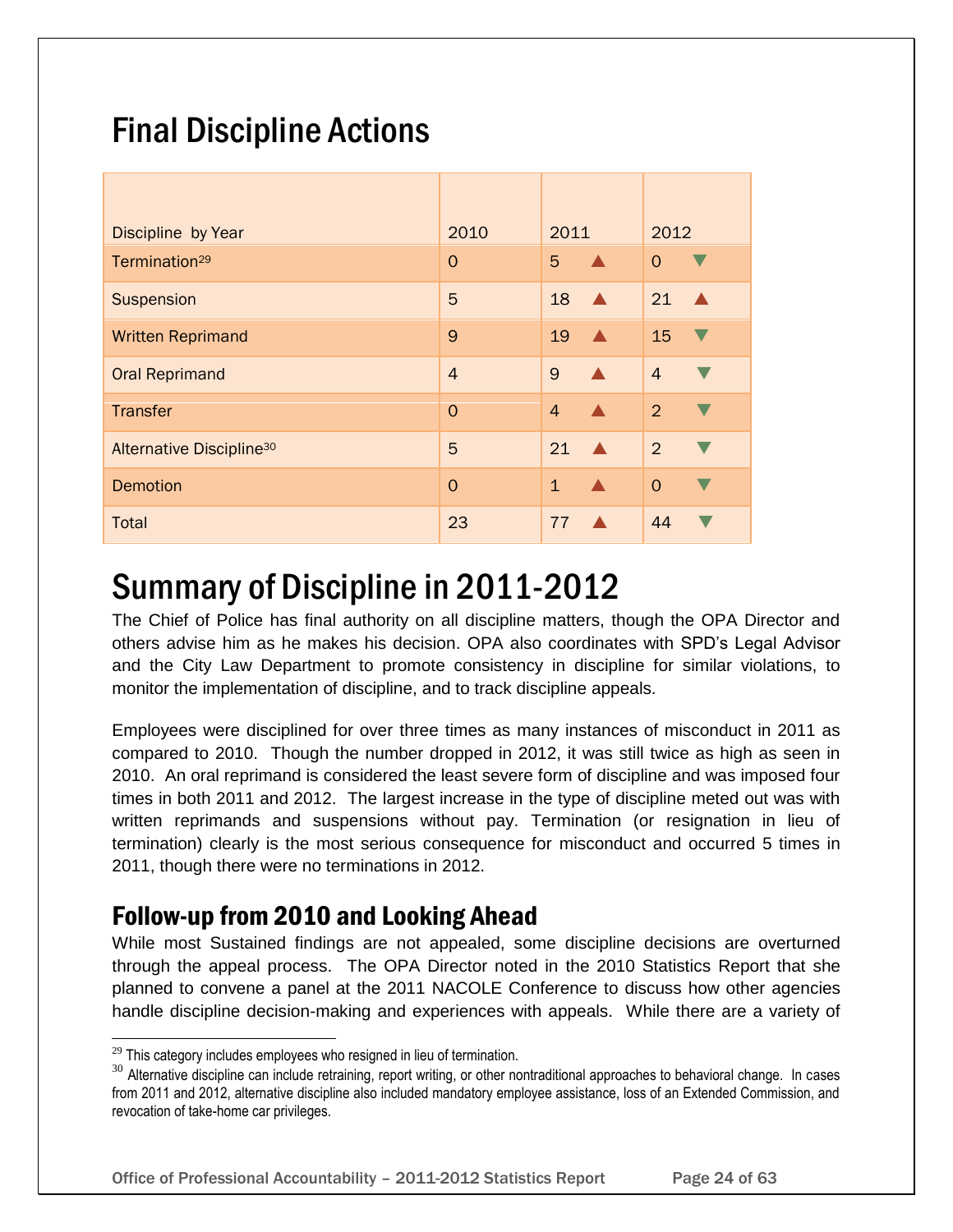approaches used in agencies represented by the panelists to determine discipline levels, there was shared dissatisfaction with the unpredictability of the appeal process. Whether appeals are heard by an arbitrator, board or commission, or otherwise, there appears to be a lack of uniformity in the standard of review and whether the matter will be heard de novo.

In an effort to continue educating employees and the community about the OPA investigation and discipline process, in 2011, the OPA Director began adding summary comments to the OPA Monthly Report on closed cases. With each report, the Director identifies a theme observed from the closed cases and discusses the issue in more detail. For example, because some people question whether police officers report misconduct by other officers, one report noted that a third of the cases closed during that period had resulted from internal complaint referrals and discussed the types of issues involved. Another monthly message discussed the problem of rudeness complaints and advocated the use of the LEED model in interacting with the public. As OPA gains more resources, finding more ways to communicate with the public and employees is necessary to continue to make the structure and process of OPA transparent.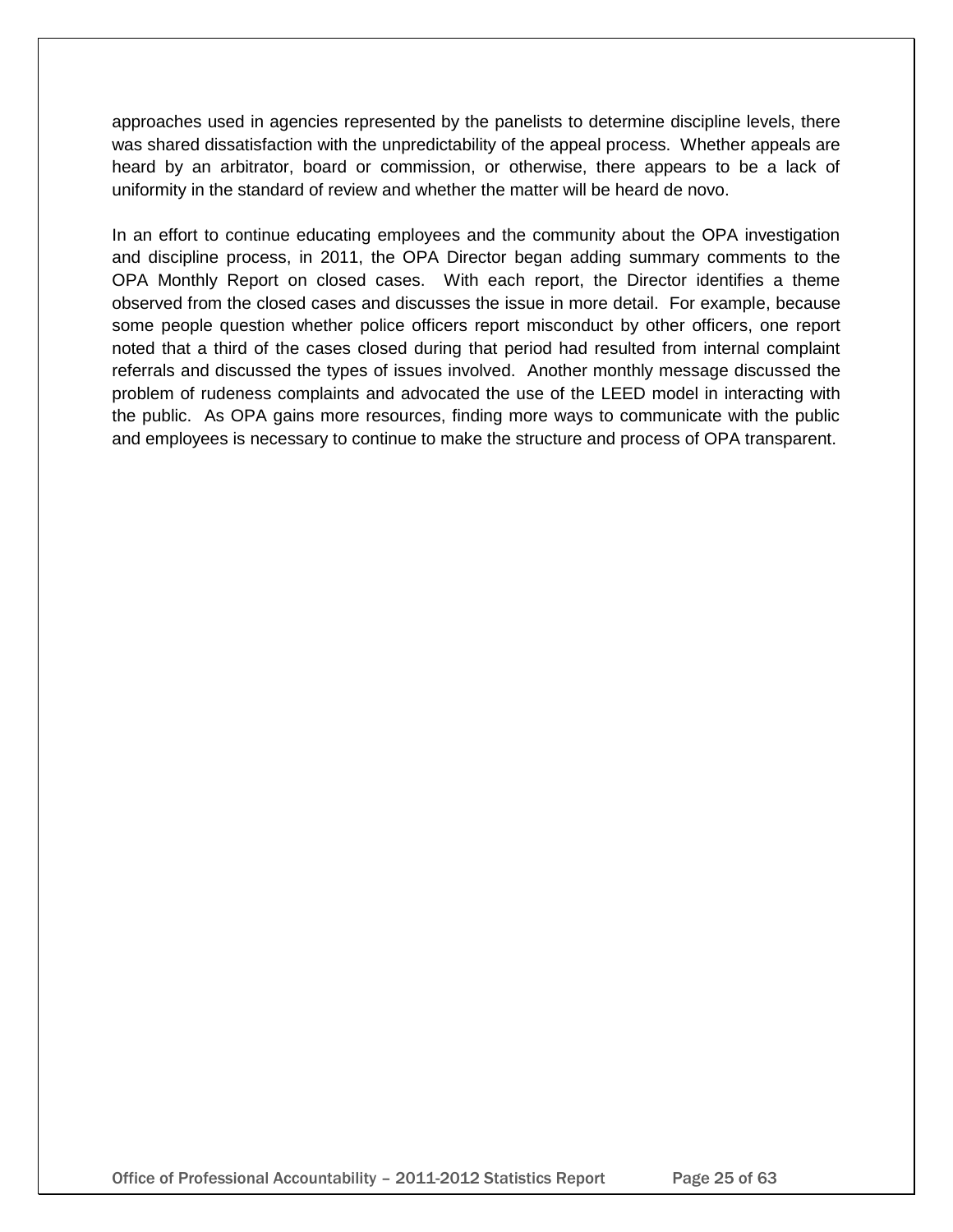# OPA Mediation Program

| <b>OPA Cases and Mediation</b>            | 2009 | 2010 | 2011           | 2012                   |
|-------------------------------------------|------|------|----------------|------------------------|
| <b>Total cases selected for Mediation</b> | 31   | 78   | 83             | 36                     |
| <b>Cases resolved through Mediation</b>   | 11   | 27   | 15<br><b>I</b> | 24<br>$\blacktriangle$ |
| Citizen declined Mediation                | 14   | 30   | 44             | 18<br><b>V</b>         |
| <b>Employee declined Mediation</b>        | 5    | 9    | 6              | 6                      |

## Summary of Mediation

l

In 2010 and 2011, over twice as many complaints were selected for mediation as compared to any time since the beginning of the OPA Mediation Program in late 2005. The number of cases referred for mediation dropped in 2012. Though OPA continues to have limited resources available to manage the mediation program, there is not a clear explanation as to why the Director and OPA Auditor identified fewer cases for alternative dispute resolution in 2012.

Though fewer cases were referred for mediation in 2012, a much higher percentage of those selected resulted in resolution through mediation as compared to earlier years. It's possible that the process of identifying cases for mediation has become more refined, resulting in more success with those cases referred.<sup>31</sup>

## Follow-up from 2010 and Looking Ahead

As noted in the 2010 Statistics Report and observed in 2011 and 2012, complainants are much more likely to decline mediation as compared to SPD employees. It was clear OPA needed a better understanding as to why citizens do not take advantage of mediation. The 2010 Report listed a number of steps the OPA Director was taking to generate ideas about how to make mediation a more viable option for complaint resolution, including asking for assistance from the OPA Review Board to survey complainants who declined mediation and seeking input from diverse community groups for suggestions on improving the program. In addition, two graduate students undertook a comprehensive survey of OPA's mediation program during 2012 and will be issuing a report with their observations later in 2013. As a preliminary matter, it is clear from the study that more resources will need to be devoted to the program if it is expected to grow. Also, while OPA uses civilian mediators outside of the Department, the most successful police complaint mediation programs also use civilians to administer the program, another idea to be considered as changes are contemplated.

 $31$  Cases resolved through mediation include incidents where the matter was handled during the convening stage and where complainants withdraw their complaint or changed their mind about mediation after the employee agreed to the process.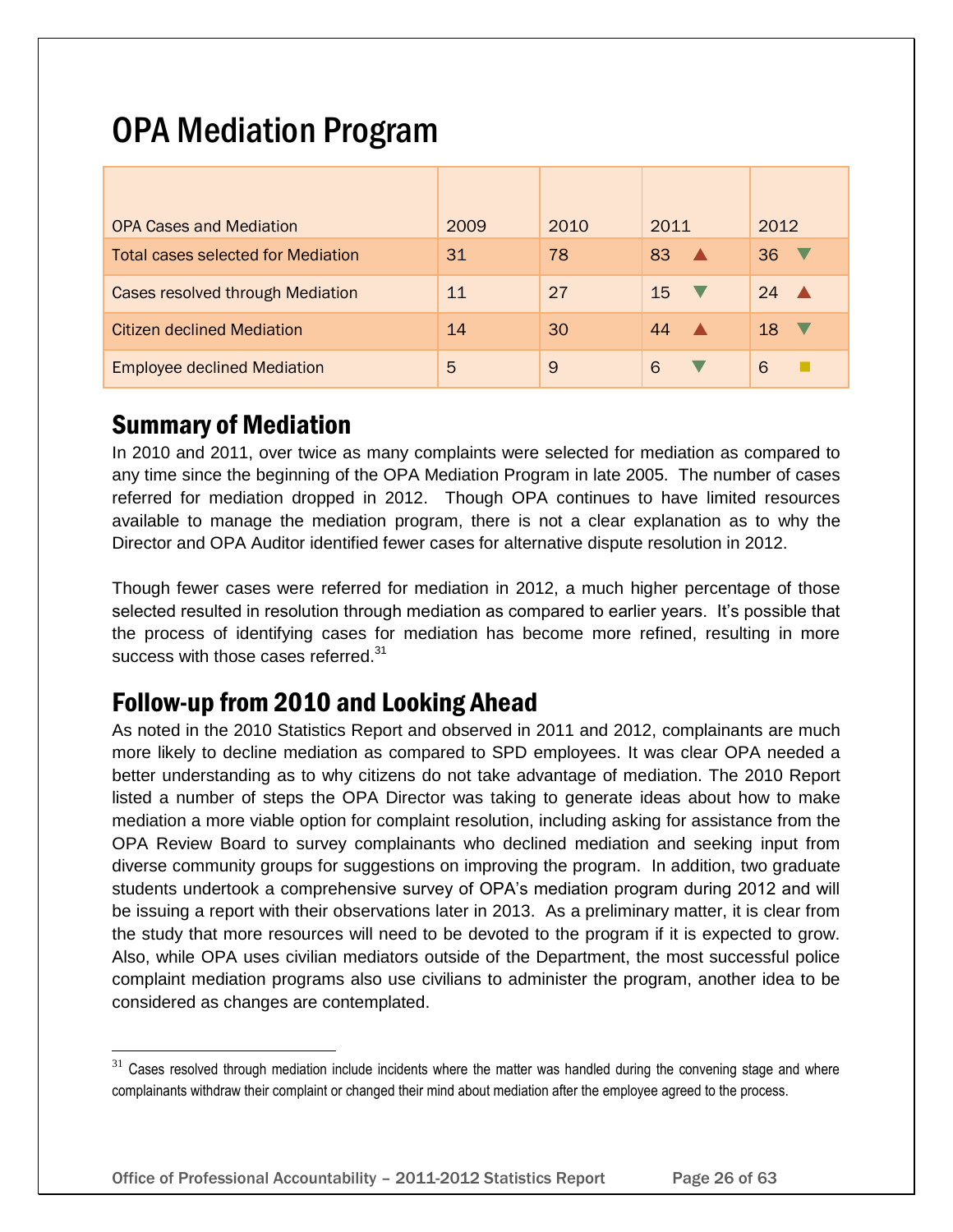Finally, OPA has been in discussions with King County Office of Law Enforcement Oversight Director Charles Gaither as he sets up OLEO's mediation program. The plan is to expand the pool of mediators available to both organizations and possibly look at combining resources to more efficiently process complaints referred for mediation. The new OPA Director will need to consider the final report recommendations from the graduate student study of OPA's mediation program and decide how to prioritize various options available in moving forward.

# Policy and Training Recommendations

Regardless of the finding made in an OPA complaint, reviewing the facts involved sometimes provides ideas for clarifying SPD policy or improving training. OPA has issued previous policy reports and provides information about its policy/training recommendations in monthly reports, but has collected the full list from 2011 and 2012 below. Some recommendations were made jointly with the OPA Auditor, others came from the OPA-IS Captain or Lieutenant, while the Line of Command also made some suggestions during their review of an investigation.

In addition, in December 2011, the OPA Director published a "Review of In-Car Video Usage," documenting the variety of factors that impact whether officers record police incidents.<sup>32</sup> Since that time, the Department has revised and clarified its ICV policy and is in the process of replacing all ICVs with a new system that will address problems identified in the 2011 report. A directive currently is being drafted to address other issues raised in the report, such as officers leaving their microphones in the patrol car and not audio recording events. Though a video/audio recording does not necessarily fully or accurately explain a police incident, ICV recordings can be very helpful in documenting and assessing the conduct of officers and members of the public involved in an incident. Every effort must be made to ensure ICV is being used appropriately and the Department should continue to explore body-worn cameras and other options that enhance accountability and transparency.

OPA has been coordinating with the OPA Auditor and SPD's Audit, Policy and Research (APR) Section to set up a tracking system for SPD to review recommendations and regular meetings to provide feedback to the Director and Auditor. This effort has been frustrated by the many demands placed on the Department the past two years, though appears to be back on track after some delay. Professional Standards Bureau Assistant Chief Mike Sanford is setting up quarterly meetings with the OPA Auditor and Director to monitor implementation of recommendations made and to facilitate communications with the APR and Training Sections, as needed. Implementation information regarding the recommendations noted here is provided through the OPA Auditor's reports and future OPA Director reports. Recommendations growing out of 2011 and 2012 investigations include:

l

<sup>32</sup> [http://www.seattle.gov/police/OPA/Docs/InCar\\_Video\\_12\\_23\\_2011.pdf](http://www.seattle.gov/police/OPA/Docs/InCar_Video_12_23_2011.pdf)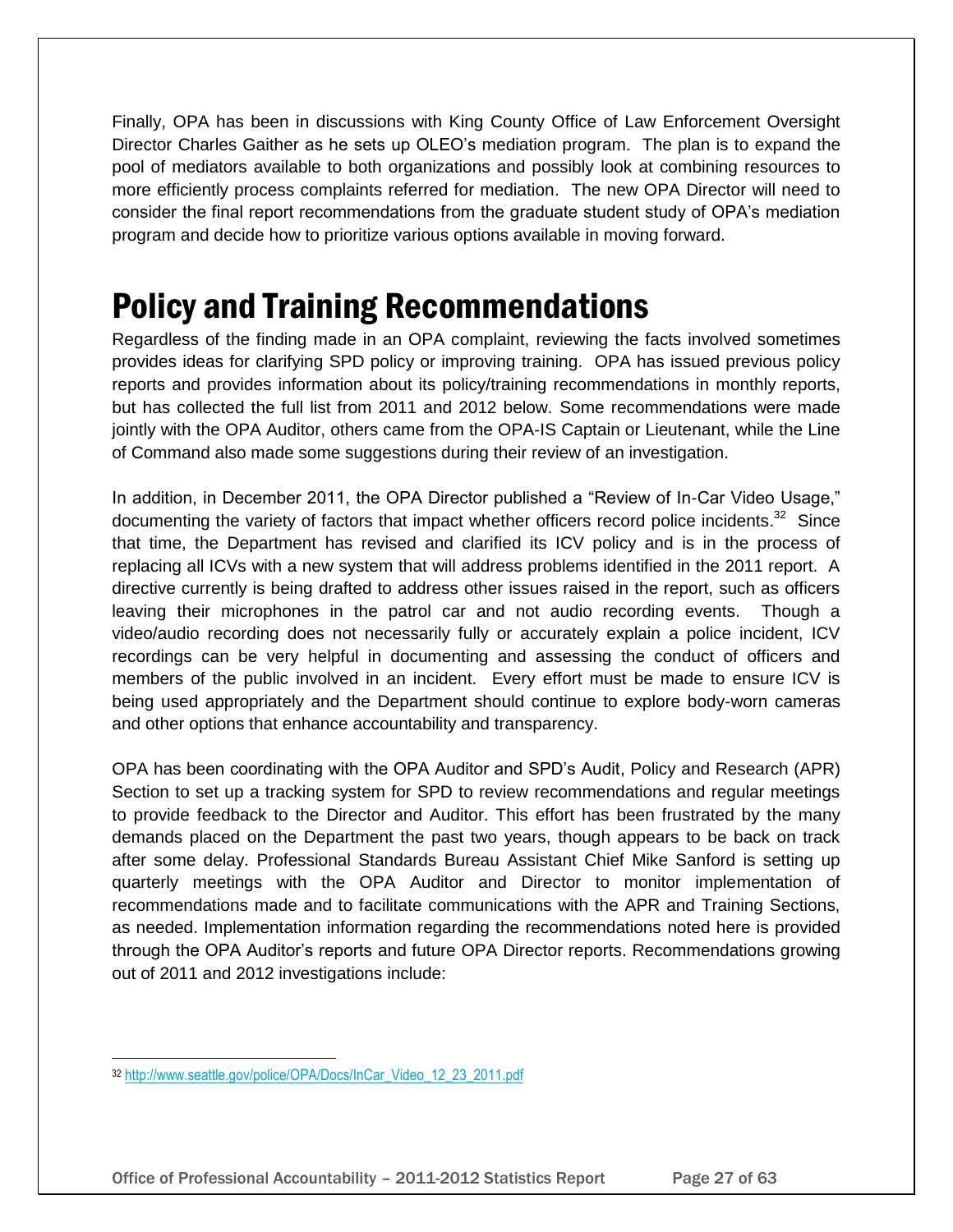## 2011 Policy Recommendations/Reviews

Recommend Directive be issued reminding all employees that accessing information through any criminal justice record system must be for legitimate law enforcement purposes Recommend that the Department review and revise its policy regarding secondary work permits to require that an employee must obtain written approval prior to engaging in secondary employment. A directive should be issued reminding employees about all prohibited secondary employment, including ownership in a private security business. Roll call and other training

on secondary employment policy issues raised by this complaint should be implemented. Recommend Policy & Procedure Manual section 12.050 be reissued with a reminder that running one's own name through the criminal justice records

systems is prohibited unless done so for legitimate law enforcement purposes. Recommend review of the original 2006 contract with CSOPS, to ensure that contract terms are being met by the parties and to determine if revisions are necessary. Because of concerns about certain accounting practices, it is also vital that the Department clarify its role in managing or facilitating the movement of CSOPS funds. Finally, a clear policy is required to address questions about access to and dissemination of potentially confidential SPD information by CSOPS.

Recommend that an audit of the administrative operation of the Undercover School be conducted to ensure there is no real or apparent conflict of interest given the interests of those associated with the School.

Recommend that a written directive be published and reviewed at roll call regarding the handling of a prisoner's personal property for evidence or safe keeping.

Recommend the Department consider adopting a policy such as policy developed by IACP, "Officers shall not, under the color of authority, make any public statement that could be reasonably interpreted as having an adverse effect upon department morale, discipline, operation of the agency, or perception of the public." Another example provision directs that, "Officers shall not engage in any conduct or activities on or off-duty that reflect discredit on the officers, tend to bring this agency into disrepute, or impair its efficient and effective operation."

5.001-Professionalism-Reporting Misconduct – Recommend the Department review policy to clarify for employees actions that constitute "serious misconduct" that should be reported under this policy.

In-Car-Video – Recommend consistent training on ICV along with other issues in the larger ICV audit underway.

Use of Force Policy – Recommend SPD clarify the role of the supervisor to investigate possible use of force aside from the situation when use of force is reported.

Recommend develop protocol to clarify incident supervisory responsibilities. Recommend that the Traffic Section institute a regular audit of DUI arrest screening procedures.

OPA Lt recommends that, where possible, an officer should screen with a sergeant all arrest attempts potentially involving non-consensual entry to private property. OPA Director concurs.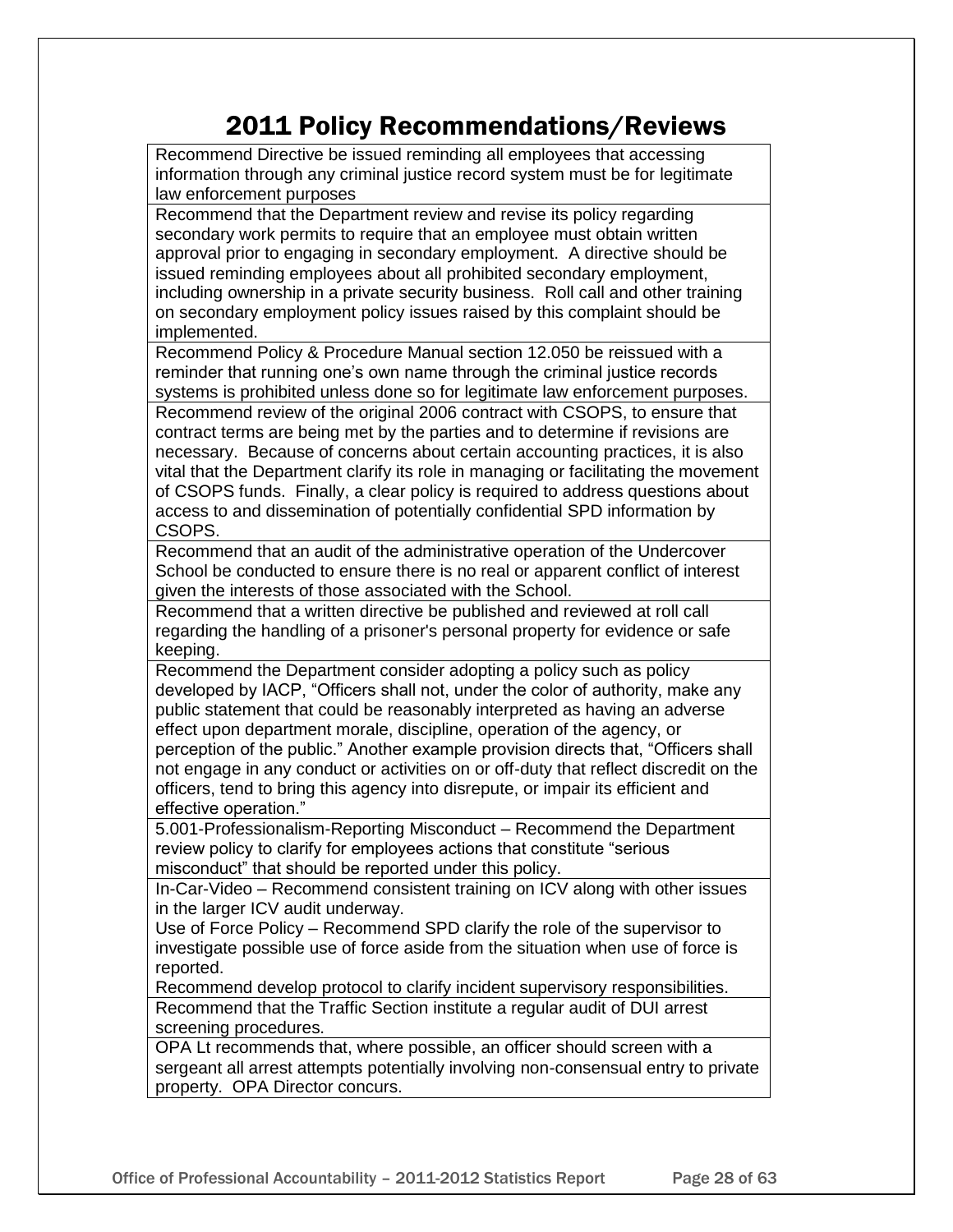Recommend that the Training Unit consider the feasibility of coordinating with the DV Unit to develop a video on primary investigative techniques that can be used for more immediate training.

In-Car-Video – Recommend that microphone charging issue be added to the audit of ICV.

D/Chief required that a directive be issued that officer should not be using DOC van that is not equipped with ICV.

Recommend that Directive be re-issued reminding all employees of their duty to report to their supervisor changes to their driver's license status pertaining to expiration, revocation and/or suspension, along with noting the other bases for which reporting is required.

Recommend that the FTO Unit require all FTOs be ICV trained given that Departmental policy requires use of the ICV system.

Recommend that Audit Unit review issue of Officers wearing a police uniform in non-police forms of identification, ie drivers license, this might create a potential appearance of impropriety

Recommend that department re-issue Directive reminding employees to report changes to their driver's license status

## 2012 Policy Recommendations/Reviews

As policy has been developed concerning the use of pepper spray, it is suggested that this incident be considered, to ensure any ambiguity is addressed. Further, the named employee is a Lieutenant who gave direction to subordinates about completing reports related to this event. Because he was involved in a use of force himself, his role in the supervision of the review process should have been limited to avoid any appearance of conflict. Whether a Sergeant should ever be reviewing the use of force by a commander is a matter that should be considered, if it hasn't already, in the development of SPD's new policy on use of force.

Recommend that the Department establish a system for electronically filing Police Traffic collision Reports (PTCR) and other reports currently generated in hard copy.

As the Department continues to consider policy changes, it is important that expectations for investigation, documentation and review be clarified when no reportable force is used but there is a complaint of unnecessary use of force.

SPD Policy does not provide sufficient detail as to how strip searches are to be conducted and employees are not trained on the techniques they should use. Recommend Professional Standards Unit and Training Unit to review current policy and training and to make changes as needed.

Recommend Professional Standards consider whether protocol should be refined to better help officer recognize when to call in CIT/MHP.

Recommend Training Unit consider issues raised by OPA Auditor concerning UOF review process.

The OPA Director has made recommendations previously that training on searches be emphasized by the Department, particularly given that the law in this area is continually evolving. It is strongly recommended that Street Skills training always devote time to these issues and that the Department provide multi-media training updates throughout the year as new law develops.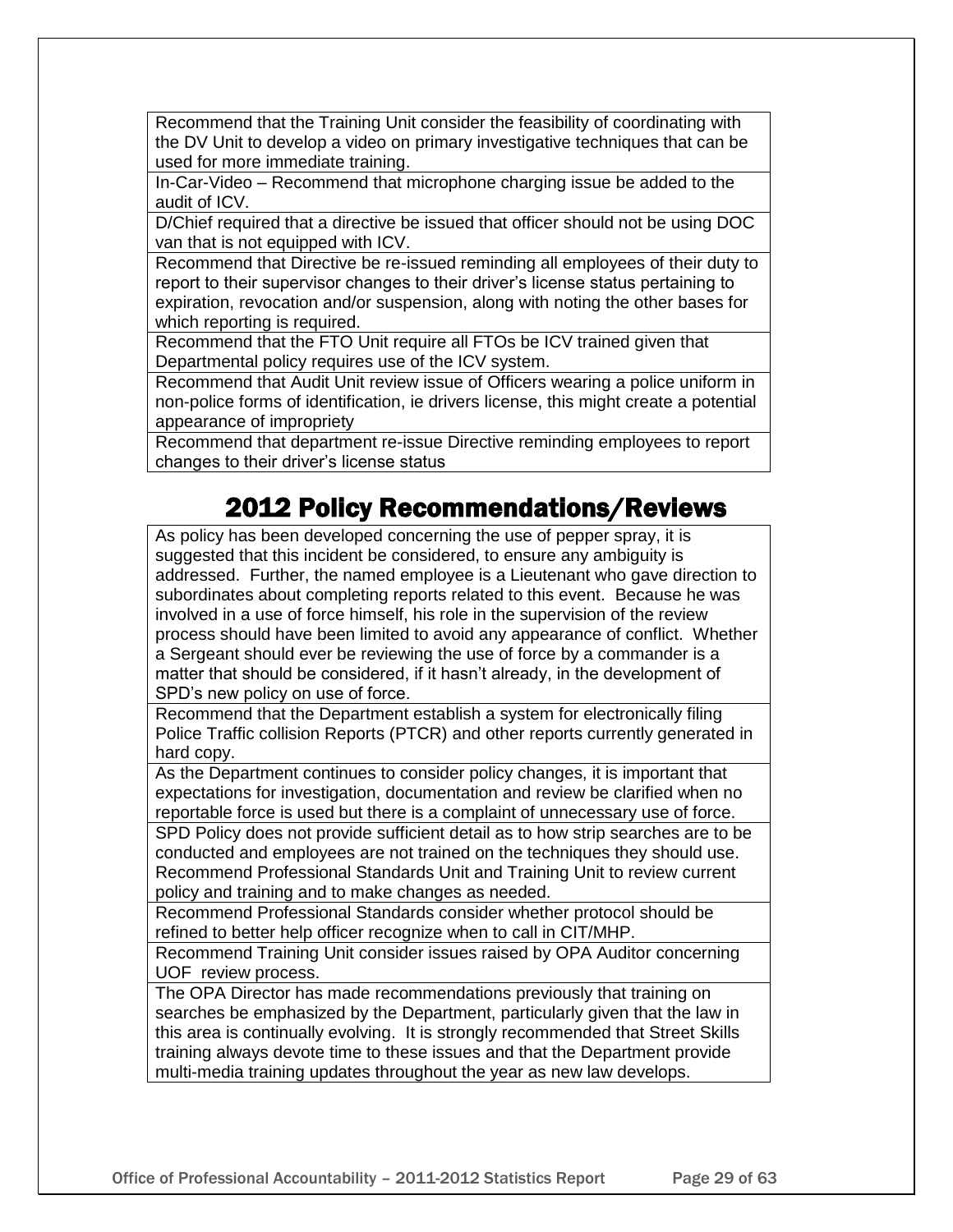Recommend Professionals Standards review Secondary Employment policy to consider when an employee works off-duty on a furlough day which is bracketed by work days that employee reported as sick time.

Recommend that command staff address tension between PEOs performing their duties when an SPD Officer or Detective is not legally parked in the midst of their own law enforcement duties.

Recommend that Professional Standards reissue the revised 16.040 policy, and that training be developed that can be provided throughout the Department on parental notification and documentation requirements when juveniles are arrested, and other aspects of the policy. Though not required in the new policy, Captain Dermody also urged that training advise that documentation of efforts to contact DSHS or other resources is recommended.

There have been previous complaints concerning employees' misunderstandings about SPD policy on the documentation required for domestic violence incidents. The Professional Standards Unit has been working to consolidate and rewrite DV policies and will ensure that there is sufficient guidance to officers about when to write a GO report in DV situations. Once the policy is reissued, consideration should be given as to how training can incorporate the revised policy into other report writing, investigation and/or DV specific training.

Recommend that the relationship between the Seattle Police Department and the Seattle Metropolitan Police Museum needs to be clarified. Capt. Dermody indicated that he will take the lead on following up to get direction as to whether this matter should be forwarded to the Ethics and Elections Commission, City Council, or some other body to address issues raised about the role of SPD in supporting the Police Museum.

Director asked D/Chief Metz to create a task force to include the HR Director and a representative from Professional Standards to develop a project plan that will address all secondary employment issues, including both sworn and civilian employees, highlighted by the OPA Director and Auditor, along with any other concerns the task force identifies.

OPA-IS Lt. Fitzgerald notes that there is no manual or formal procedure to guide officers in recognizing and responding to SPD boat engine problems. Recommend that the Harbor Patrol Unit work on developing written guidance, with input from the officers involved in the incident underlying this complaint.

No clear orders were given pertaining to protestors blocking guests' entrance to and exit from businesses. Though not addressed in an after action analysis of a protest event, Director will share the underlying issue with command staff working on demonstration management reform.

As the Department updates the Use of Force policy, consideration should be made as to whether the officer be allowed to view video prior to writing a statement to assist their memory and provide the most accurate account of the use of force incident. When a video is not available for viewing before the officer provides a statement, the Department should consider the merits of having the officer submit an amended use of force statement when a supplemental explanation would be appropriate.

While the policy of Secondary Employment undergoes revision, recommend the issue of requiring a secondary employment permit when employees work in an elected office outside the Department should be referred to Professional Standards for review.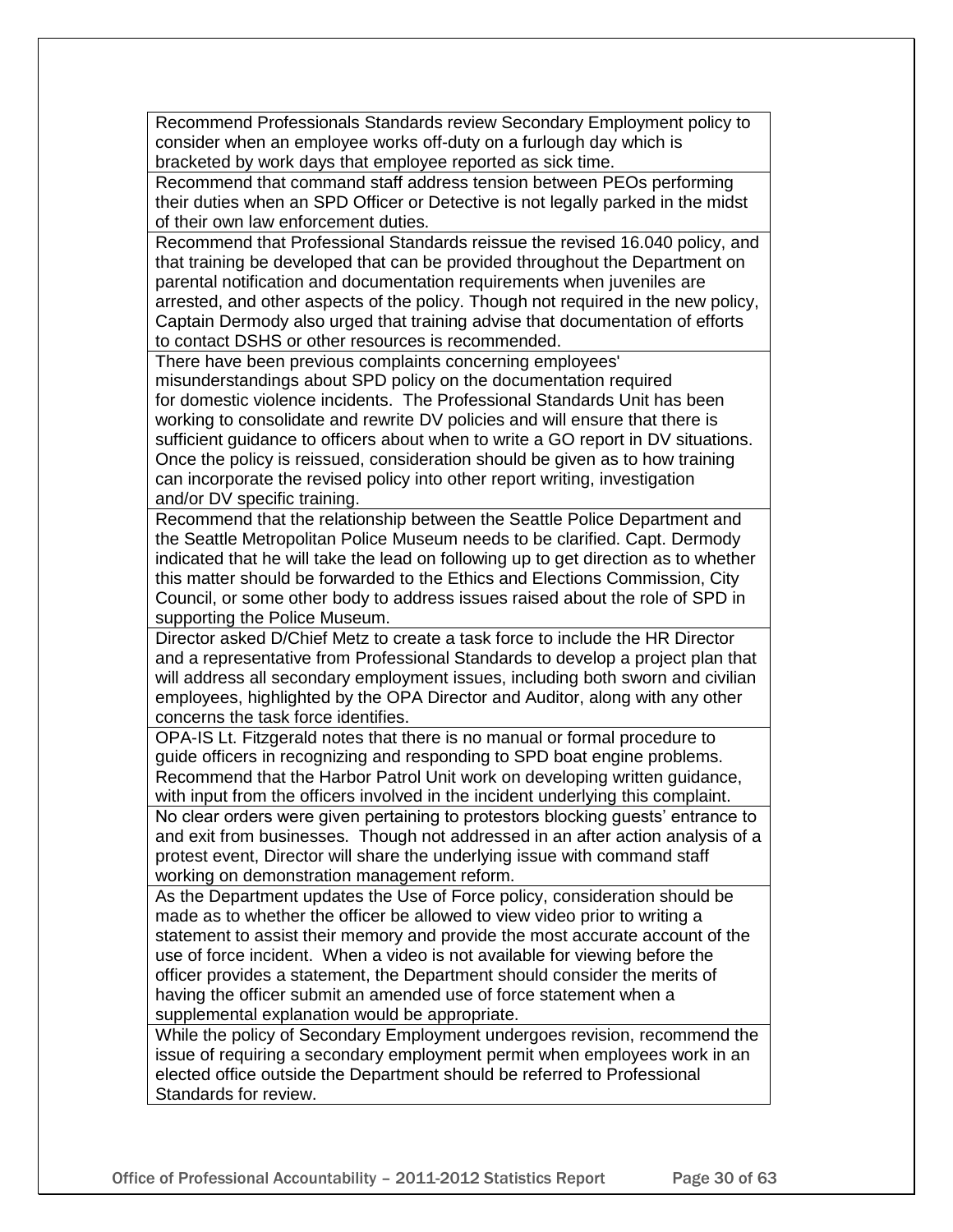Recommend SPD policy be reviewed and revised as necessary to address the need for SPD documentation of use of force where another agency is primary on scene, the role of an SPD supervisor under such circumstances, and the circumstances when an SPD incident report is necessary because SPD has had significant involvement in an event handled by another agency, even if force is not used.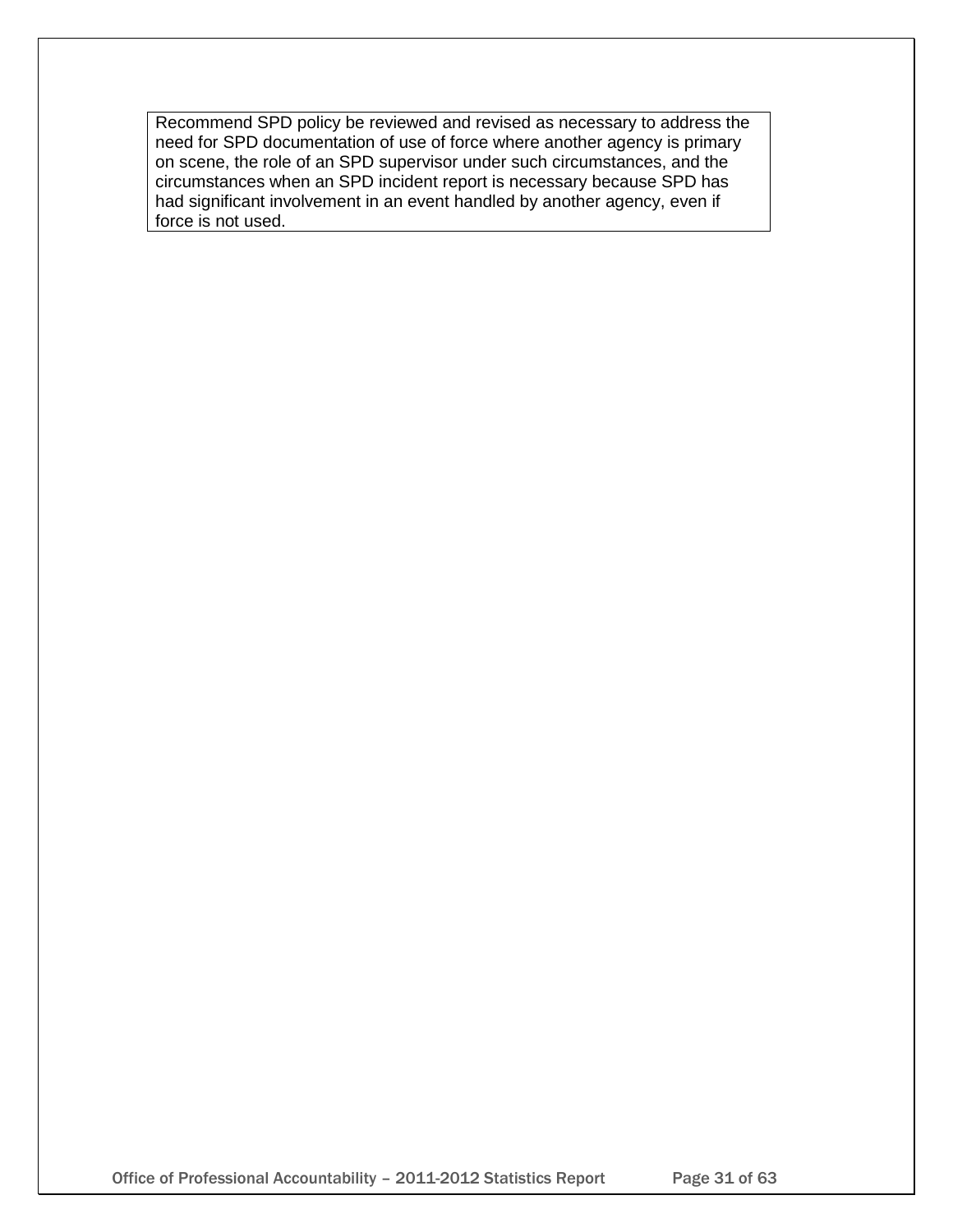# **Conclusion**

OPA is committed to supporting the Department's efforts to identify, investigate, counsel and discipline officers and civilian employees whose conduct undermines the high standards of integrity central to SPD's mission and demanded by the public. While the number of misconduct allegations doubled between 2008 and 2012, OPA searched for ways to improve case processing, both to ensure quality investigations and to reduce the time involved in resolving complaints. In the past two years, OPA has refined its system for identifying complaints that can more appropriately be handled by a supervisor and increased the number of Supervisor Actions, allowing for a much faster and more direct resolution of many concerns. This also allowed OPA Investigators to focus on the most serious misconduct allegations. In 2012, OPA was successful in bringing timelines down to levels not seen since 2009, while continuing to earn high praise for the increasingly more complex misconduct investigations being conducted.

I am grateful for the opportunity to have served as the OPA Director for the past six years and am immensely proud of the staff members who have worked with me during that time, committing themselves to providing police accountability to the Seattle community. I strongly believe that civilian oversight of misconduct investigations contributes to public trust in the Department, but also know that individual efforts of OPA employees, both sworn and civilian, are necessary to ensuring a fair, thorough and expeditious process. I am confident that OPA, under the leadership of incoming Director Pierce Murphy, will continue to provide high quality service to complainants and SPD employees, while working with the Monitoring Team and Community Police Commission as they consider the current OPA structure and ways to enhance accountability and transparency.

*The OPA Director appreciates and wants to specially recognize the extensive contributions made by Administrative Staff Assistant Sonja Lalor in preparing this report.*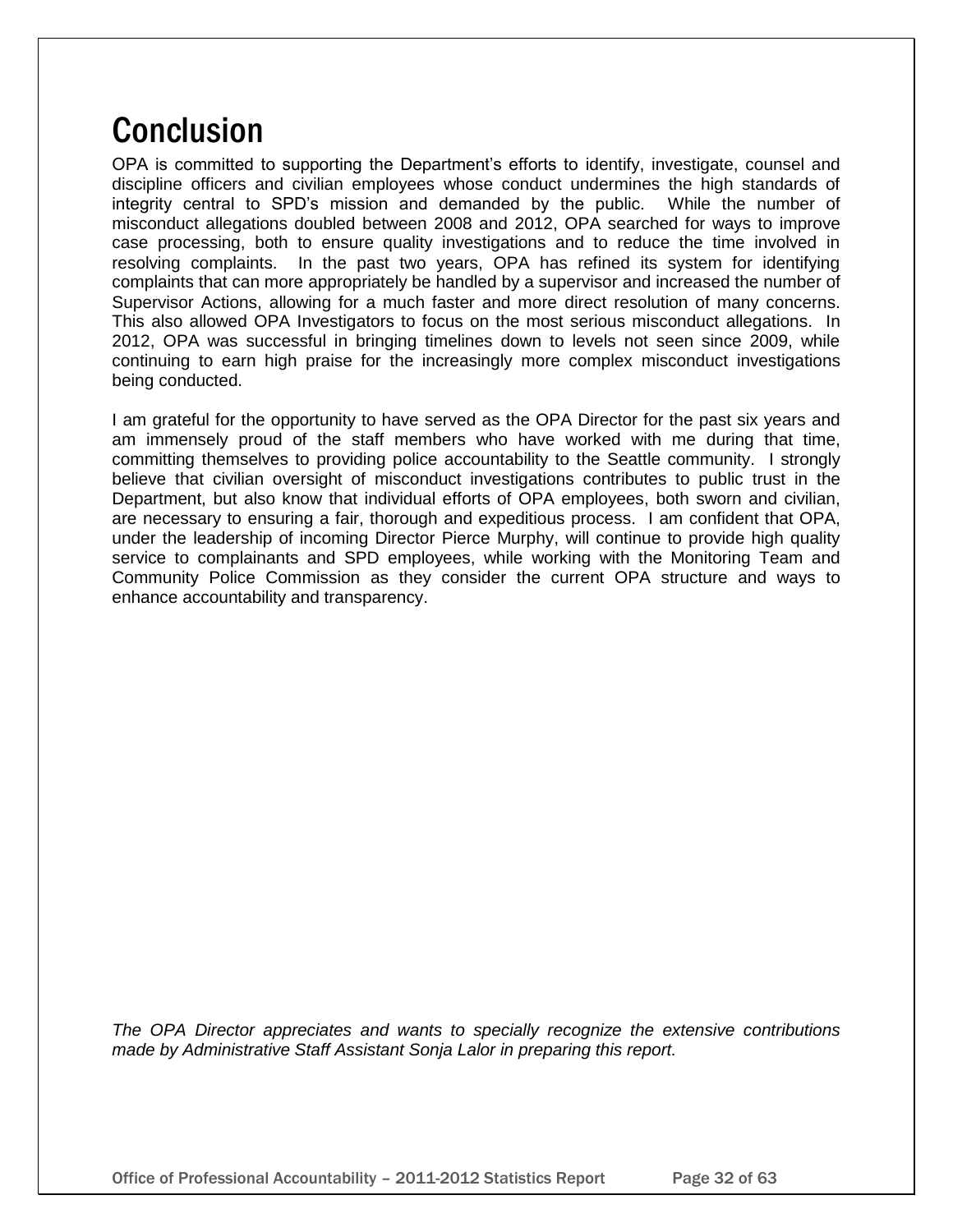## 2011 Sustained Allegations

| The complainant, whom the<br>named officer had contacted                                                                                                                                                                                 | Allegation and Finding:<br>1. Exercise of Discretion - Sustained                                                                                                                                                                                                                                                                                                                                                                                                                                                                                                                                                                                                                                                                                                                            |
|------------------------------------------------------------------------------------------------------------------------------------------------------------------------------------------------------------------------------------------|---------------------------------------------------------------------------------------------------------------------------------------------------------------------------------------------------------------------------------------------------------------------------------------------------------------------------------------------------------------------------------------------------------------------------------------------------------------------------------------------------------------------------------------------------------------------------------------------------------------------------------------------------------------------------------------------------------------------------------------------------------------------------------------------|
| during the Torchlight Parade<br>for operating a vehicle<br>suspected to be occupied by<br>possible armed gang<br>members, alleged the named<br>officer, while off duty several<br>days later, appeared at his<br>place of employment and | The evidence demonstrated that the named officer did appear<br>at the complainant's place of employment while off duty and<br>did make gratuitous comments regarding the complainant's<br>traffic stop and refusal to allow a consent search of his<br>vehicle.<br>Corrective action: Written reprimand                                                                                                                                                                                                                                                                                                                                                                                                                                                                                     |
| commented to the<br>complainant's co-workers<br>about the traffic stop and<br>complainant's refusal to allow<br>a consent search of his car.                                                                                             |                                                                                                                                                                                                                                                                                                                                                                                                                                                                                                                                                                                                                                                                                                                                                                                             |
| The complainant, whom the<br>named officers had arrested at<br>his apartment in Seattle for a                                                                                                                                            | Allegation and Finding:<br>Two named officers, same allegation and finding for each<br>named officer:                                                                                                                                                                                                                                                                                                                                                                                                                                                                                                                                                                                                                                                                                       |
| domestic violence assault that<br>had occurred shortly before,<br>alleged that the named officers<br>entered his apartment absent<br>justification.                                                                                      | 1. Improper Search - Sustained<br>The evidence demonstrated that while the named officers had<br>sufficient probable cause – but no arrest warrant-- to arrest<br>the complainant for a domestic violence assault, it also<br>demonstrated that they should not have relied upon the<br>apartment manager providing them a key to enter the<br>complainant's apartment unit to arrest him after they had<br>unsuccessfully knocked on the complainant's door,<br>announced that they were police officers, and stated that they<br>were there to arrest him for the domestic violence assault.<br>Corrective action: Written reprimands for each named officer<br>and re-training on the legal justification needed to enter a<br>suspect's residence under the circumstances of this case. |
| It is alleged that the named<br>officer engage in a vehicle<br>pursuit of a suspected DUI<br>driver and, in the course, lost                                                                                                             | Allegation and Finding:<br>1. Failing to Report a Vehicle Collision - Sustained<br>2. Vehicle Pursuits/Violation of Policy - Sustained                                                                                                                                                                                                                                                                                                                                                                                                                                                                                                                                                                                                                                                      |
| control of his patrol car and<br>damaged a flower bed of a<br>private residence, then failed<br>to properly report his actions.                                                                                                          | The evidence demonstrated that the named officer engaged in<br>a vehicle pursuit in violation of Department policy and that the<br>named officer also violated Department policy when he<br>crashed into the flower bed of a private residence and failed to<br>properly report the collision.                                                                                                                                                                                                                                                                                                                                                                                                                                                                                              |
|                                                                                                                                                                                                                                          | Corrective action: Allegation #1 – One-day suspension held in<br>abeyance for 2 years, provided no similar misconduct during<br>that time. Allegation $#2 - W$ ritten reprimand regarding the<br>responsibility to report vehicle collisions.                                                                                                                                                                                                                                                                                                                                                                                                                                                                                                                                               |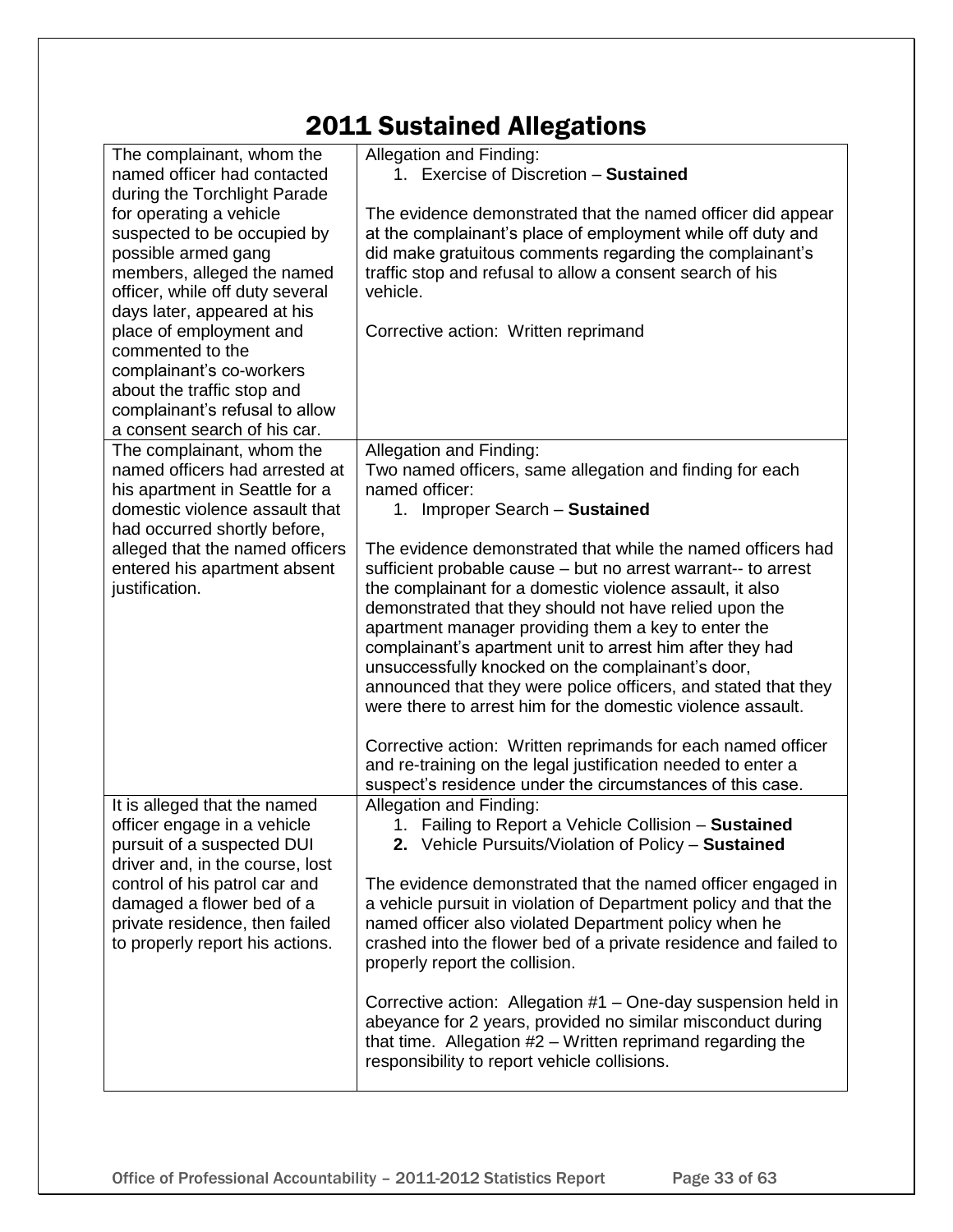| The complainant alleged that<br>the named officer was rude<br>and lacked authority to enter<br>his residence while<br>accompanying another person<br>who had requested a police<br>escort to accompany him to<br>the complainant's residence to<br>view a music speaker that the<br>person had seen for sale on<br>the Craig's List website and<br>which the person thought had<br>been stolen from him. | Allegation and Finding:<br>1. Unjustified Search - Sustained<br>2. Professionalism/Courtesy - SUPERVISORY<br><b>INTERVENTION</b><br>The evidence demonstrated that the named officer, though<br>thinking that he had authority to enter the complainant's<br>residence and acting in good faith, in fact lacked such<br>authority. The evidence further demonstrated that the named<br>officer spoke to the complainant in a manner unjustified by the<br>circumstances and that the named officer was discourteous to<br>the complainant.<br>Corrective action: A written reprimand for the inappropriate<br>search and a discussion between the named officer and the<br>named officer's supervisor regarding the importance of<br>prudent and restrained language when addressing people in |
|----------------------------------------------------------------------------------------------------------------------------------------------------------------------------------------------------------------------------------------------------------------------------------------------------------------------------------------------------------------------------------------------------------|------------------------------------------------------------------------------------------------------------------------------------------------------------------------------------------------------------------------------------------------------------------------------------------------------------------------------------------------------------------------------------------------------------------------------------------------------------------------------------------------------------------------------------------------------------------------------------------------------------------------------------------------------------------------------------------------------------------------------------------------------------------------------------------------|
| It is alleged that the named                                                                                                                                                                                                                                                                                                                                                                             | emotional situations.<br>Allegation and Finding:                                                                                                                                                                                                                                                                                                                                                                                                                                                                                                                                                                                                                                                                                                                                               |
| officer was absent from duty<br>without justification on several<br>occasions and that the named                                                                                                                                                                                                                                                                                                         | 1. Unauthorized Absence from Duty - Sustained<br>2. Insubordination - Sustained                                                                                                                                                                                                                                                                                                                                                                                                                                                                                                                                                                                                                                                                                                                |
| officer was insubordinate<br>toward supervisors attempting<br>to address his behavior.                                                                                                                                                                                                                                                                                                                   | The evidence established that the named officer was absent<br>from duty without justification and that he was insubordinate to<br>supervisors attempting to address the situation.                                                                                                                                                                                                                                                                                                                                                                                                                                                                                                                                                                                                             |
|                                                                                                                                                                                                                                                                                                                                                                                                          | Corrective action: Termination from employment.                                                                                                                                                                                                                                                                                                                                                                                                                                                                                                                                                                                                                                                                                                                                                |
| Named officer was arrested in<br>another jurisdiction for<br>suspicion of DUI. The named                                                                                                                                                                                                                                                                                                                 | Allegation and Finding:<br>1. Administrative Violation of Law (DUI) - Sustained                                                                                                                                                                                                                                                                                                                                                                                                                                                                                                                                                                                                                                                                                                                |
| officer was off-duty and<br>operating a private vehicle.                                                                                                                                                                                                                                                                                                                                                 | The named officer, in a jury trial, was convicted of DUI. The<br>evidence also supported a finding of sustained in the<br>administrative case.                                                                                                                                                                                                                                                                                                                                                                                                                                                                                                                                                                                                                                                 |
|                                                                                                                                                                                                                                                                                                                                                                                                          | Corrective action: 7-day suspension without pay; disciplinary<br>transfer from the named officer's unit of assignment; and<br>mandatory compliance with an Employee Assistance Program<br>assessment.                                                                                                                                                                                                                                                                                                                                                                                                                                                                                                                                                                                          |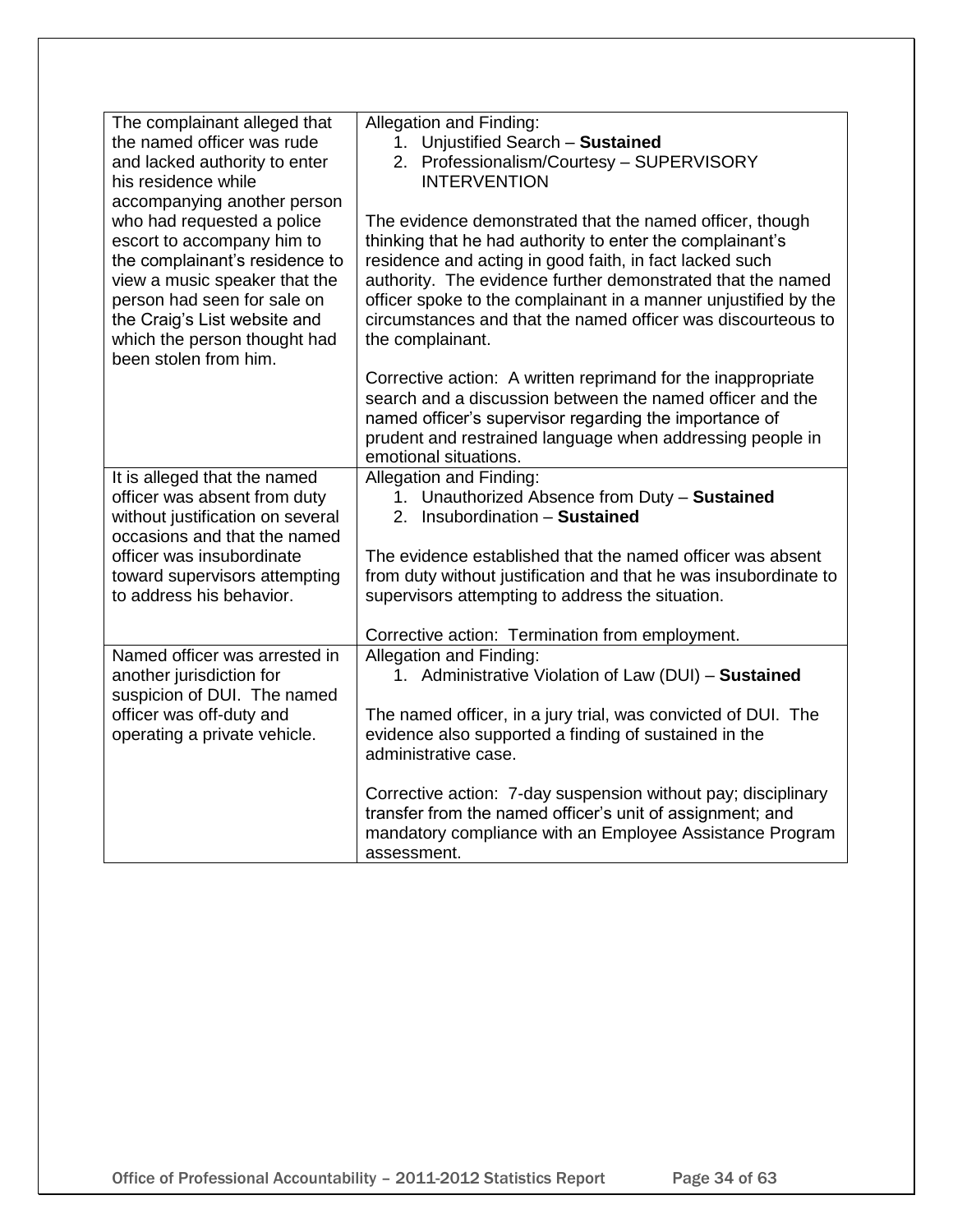| Named officer, while working a<br>uniformed patrol assignment,<br>shot and killed a man whom                                                                          | Allegation and Finding:<br>1. Allegation #1: Administrative Violation of Law<br>(Assault/Manslaughter) - NOT SUSTAINED                                                                                                                                                                                                                                                     |
|-----------------------------------------------------------------------------------------------------------------------------------------------------------------------|----------------------------------------------------------------------------------------------------------------------------------------------------------------------------------------------------------------------------------------------------------------------------------------------------------------------------------------------------------------------------|
| the named officer stated he<br>believed posed a serious<br>threat to him.                                                                                             | Allegation #2: Unnecessary Use of Force - Sustained<br>Allegation #3: Professionalism/Discretion - Sustained                                                                                                                                                                                                                                                               |
|                                                                                                                                                                       | The evidence demonstrated that the named officer used<br>unnecessary force and exercised poor discretion when<br>contacting subject.                                                                                                                                                                                                                                       |
|                                                                                                                                                                       | Corrective Action: The named officer resigned from<br>employment with the Seattle Police Department prior to the<br>Chief of Police implementing final discipline, which would have<br>been termination.                                                                                                                                                                   |
| It was alleged that the named<br>officer, while in another<br>Washington city attending a<br>bachelor party for his brother,                                          | Allegation and Finding:<br>1. Administrative Violation of Law - Sustained<br>2. Misuse of Authority - Sustained                                                                                                                                                                                                                                                            |
| intervened in the arrest of his<br>brother, resulting in the named<br>officer being arrested and<br>released for disorderly                                           | The evidence demonstrated that the named officer was guilty<br>of the administrative violation of law and misused his authority<br>when he intervened on behalf of brother.                                                                                                                                                                                                |
| conduct.                                                                                                                                                              | Corrective Action: 10 day suspension without pay, write letter<br>of apology to Chief of other law enforcement agency and<br>officers who arrested him, mandatory participation in<br>Employee Assistance Program.                                                                                                                                                         |
| An anonymous complainant<br>alleged that the named<br><b>Parking Enforcement Officer</b>                                                                              | Allegation and Finding:<br>1. Integrity - Sustained                                                                                                                                                                                                                                                                                                                        |
| was permitting another city<br>employee to receive free<br>parking on city streets by<br>"taking care" of any parking<br>citations the employee may<br>have received. | The evidence demonstrated that the named Parking<br>Enforcement Officer, while not voiding any parking citations<br>issued to the city employee or any other person, did issue<br>several Seattle Parking Courtesy Notices (a type of warning<br>without penalty) to the city employee in violation of<br>Department policy addressing integrity.                          |
|                                                                                                                                                                       | Corrective Action: 10-day suspension with 7 of the 10 days<br>held in abeyance for two years and imposition of the 7 days if<br>the named Parking Enforcement Officer is found to have<br>engaged in any additional misconduct during the specified<br>time period of this closed investigation, along with any other<br>discipline imposed for the subsequent misconduct. |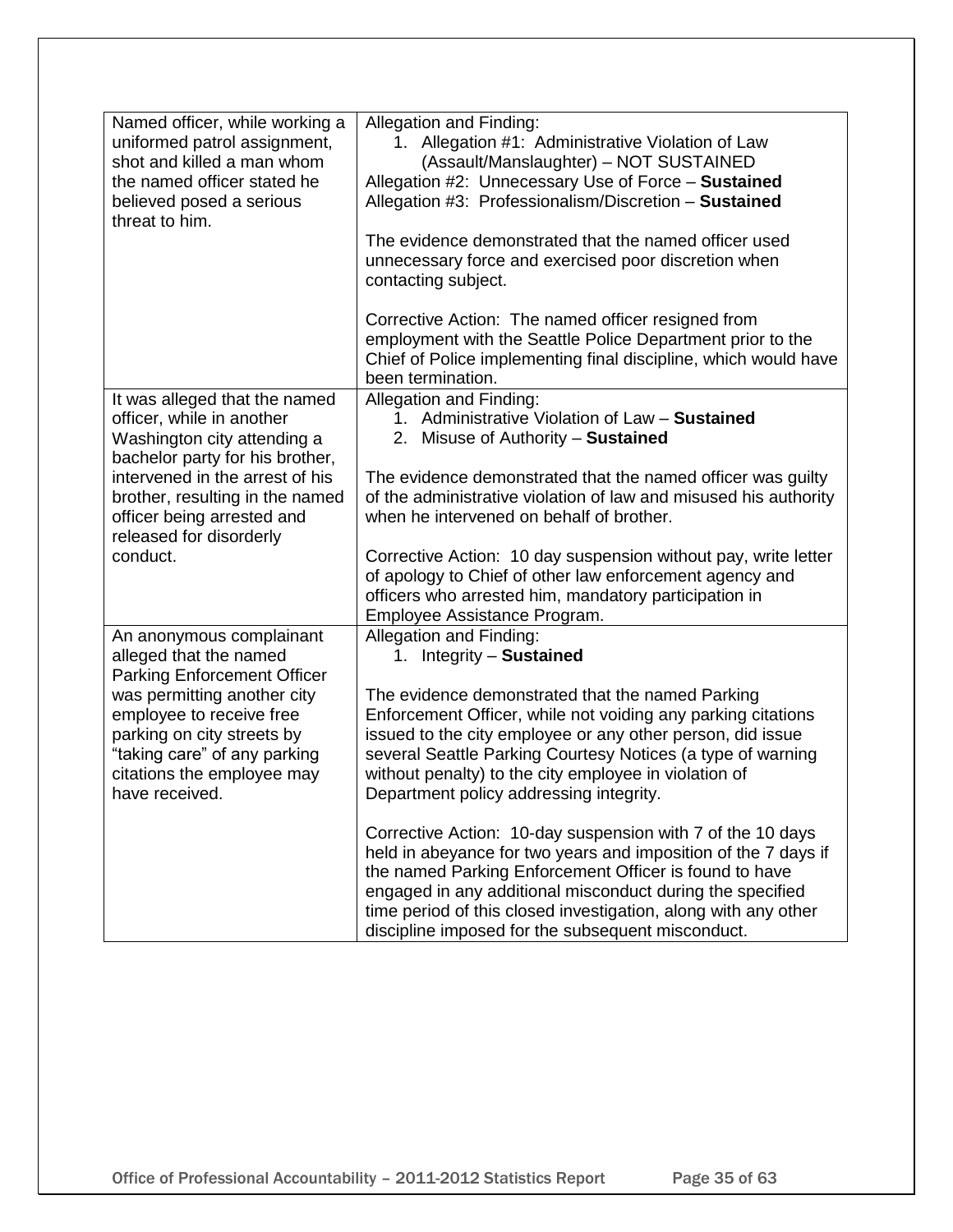| It was alleged that the named                                 | Allegation and Finding:                                                                                                |
|---------------------------------------------------------------|------------------------------------------------------------------------------------------------------------------------|
| officers and supervisor failed                                |                                                                                                                        |
| to take appropriate action                                    | Named Sergeant #1:                                                                                                     |
| when responding to a                                          | 1. Administrative Violation of Law (Domestic Violence                                                                  |
| domestic violence assault<br>incident, specifically that they | Response) - UNFOUNDED<br>2. Violation of Rules/Regulations - SUPERVISORY                                               |
| failed to comply with state law                               | <b>INTERVENTION</b>                                                                                                    |
| and Department policy                                         | 3. Professionalism/Exercise of Discretion - Sustained                                                                  |
| regarding domestic violence                                   | 4. Professionalism/Responsibility of Supervisor -                                                                      |
| incidents.                                                    | <b>Sustained</b>                                                                                                       |
|                                                               | Named Officer #2:                                                                                                      |
|                                                               | 1. Administrative Violation of Law (Domestic Violence                                                                  |
|                                                               | Response) - UNFOUNDED                                                                                                  |
|                                                               | 2. Violation of Rules/Regulations -- SUPERVISORY                                                                       |
|                                                               | <b>INTERVENTION</b>                                                                                                    |
|                                                               | Named Officer #3:                                                                                                      |
|                                                               | 1. Administrative Violation of Law (Domestic Violence                                                                  |
|                                                               | Response) - UNFOUNDED                                                                                                  |
|                                                               | 2. Violation of Rules/Regulations -- SUPERVISORY                                                                       |
|                                                               | <b>INTERVENTION</b>                                                                                                    |
|                                                               | Unknown Named Officer #4:                                                                                              |
|                                                               | 1. Violation of Rules/Regulations -- SUPERVISORY<br><b>INTERVENTION</b>                                                |
|                                                               | 2. Professionalism/Responsibility of Supervisor -                                                                      |
|                                                               | SUPERVISORY INTERVENTION                                                                                               |
|                                                               |                                                                                                                        |
|                                                               | The evidence demonstrated that the named supervisor and                                                                |
|                                                               | officers failed to competently respond to the domestic violence                                                        |
|                                                               | incident and that their failure to comply with the applicable                                                          |
|                                                               | policies and procedures, and to exercise prudent discretion,                                                           |
|                                                               | unnecessarily complicated the Department's response to the                                                             |
|                                                               | situation, causing unnecessary distress to the victim of the                                                           |
|                                                               | domestic violence.                                                                                                     |
|                                                               |                                                                                                                        |
|                                                               | Corrective Action: Named Sergeant #1 received a written<br>reprimand and he and the other officers received additional |
|                                                               | training regarding domestic violence investigations and                                                                |
|                                                               | arrests.                                                                                                               |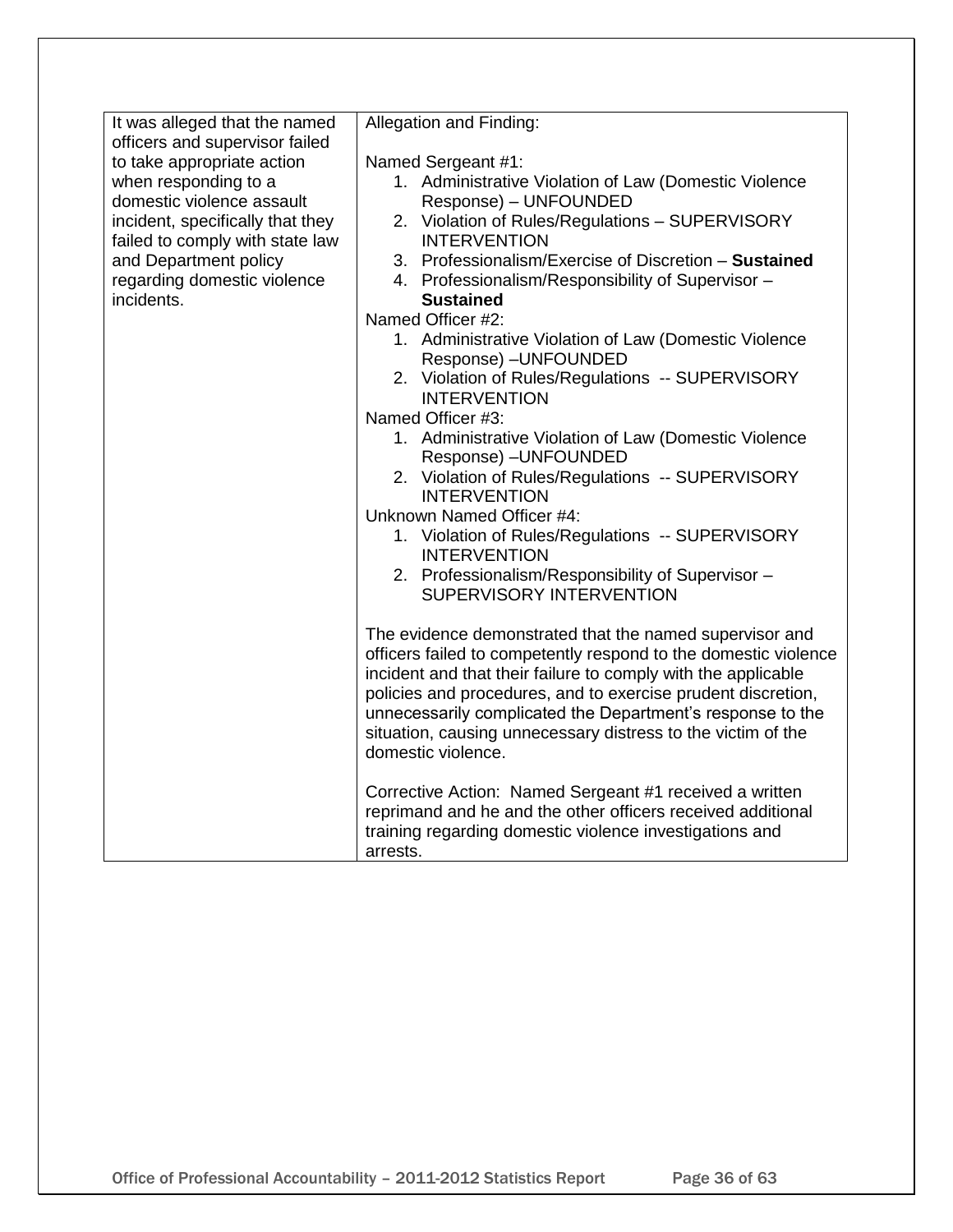| During the OPA-IS<br>investigation of another OPA<br>complaint it was alleged that<br>the named Parking<br>Enforcement Officer (PEO)<br>was parking his personal<br>vehicle in a parking lot in which<br>he had not paid to park or was<br>authorized to park, had told<br>another PEO, that he was<br>parking there without payment<br>or authorization, and that PEO                                                                                                                                               | Allegation and Finding:<br>Named PEO #1:<br>1. Integrity/Gratuities - Sustained<br>Named PEO #2:<br>1. Integrity - Sustained<br>The evidence demonstrated that PEO #1 issued the Seattle<br>Parking Courtesy Notice to PEO #2's personal vehicle with the<br>apparent intent of colluding with PEO #2 to allow PEO to park<br>free in the parking lot.<br>Corrective Action: Each named PEO received a 1-day                                                                                                                                                      |
|----------------------------------------------------------------------------------------------------------------------------------------------------------------------------------------------------------------------------------------------------------------------------------------------------------------------------------------------------------------------------------------------------------------------------------------------------------------------------------------------------------------------|-------------------------------------------------------------------------------------------------------------------------------------------------------------------------------------------------------------------------------------------------------------------------------------------------------------------------------------------------------------------------------------------------------------------------------------------------------------------------------------------------------------------------------------------------------------------|
| then placed a Seattle Parking<br>Courtesy Notice (a type of<br>warning without penalty) on<br>the named PEO's personal<br>vehicle, which would likely give<br>notice to other PEOs not to<br>ticket that vehicle.                                                                                                                                                                                                                                                                                                    | suspension without pay.                                                                                                                                                                                                                                                                                                                                                                                                                                                                                                                                           |
| The named officers saw a loud<br>intoxicated male causing a<br>disturbance in a downtown<br>park. The complainant, seated<br>on a nearby bench with family<br>members, alleged that named<br>officers were trying to<br>intimidate her and her family<br>members. Complainant states<br>when she starting taking<br>photographs of officers and<br>demanding their names,<br>named officers took<br>enforcement action against<br>another family member.<br>Complainant alleged named<br>officers were discourteous, | Allegation and Finding:<br>Named Officer #1:<br>1. Biased Policing - UNFOUNDED<br>Discourtesy - SUPERVISORY INTERVENTION<br>2.<br>3. Poor exercise of discretion - EXONERATED<br>Named Officer #2:<br>1. Biased Policing - UNFOUNDED<br>2. Discourtesy - NOT SUSTAINED<br>Named Officer #3:<br>1. Biased Policing - UNFOUNDED<br>2. Discourtesy - SUPERVISORY INTERVENTION<br>Named Officer #4:<br>1. Biased Policing -- UNFOUNDED<br>2. Profanity -- Sustained<br>Citizen Observation of Officers - UNFOUNDED<br>3.<br>4. Discourtesy - SUPERVISORY INTERVENTION |
| exercised poor discretion and<br>engaged in biased policing.                                                                                                                                                                                                                                                                                                                                                                                                                                                         | The evidence demonstrated that named officer #4 used<br>profanity. Corrective action: WRITTEN REPRIMAND<br>Evidence also demonstrated that the officers' attempts to<br>respond to the situation could have been perceived as<br>discourteous. A supervisor will discuss the incident with<br>Officer #1, 3 and 4.                                                                                                                                                                                                                                                |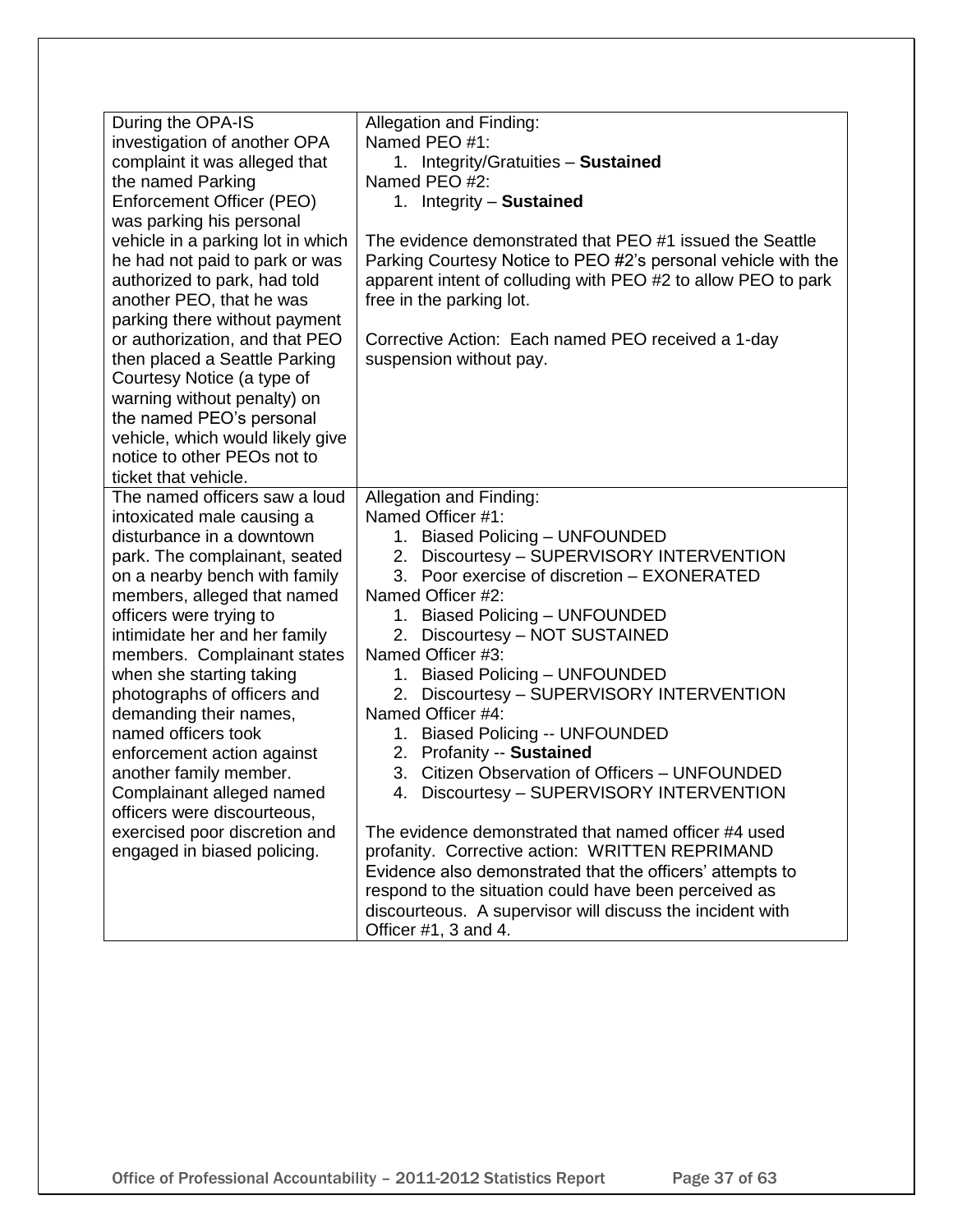| The complainant, whom the<br>named officers had stopped for<br>a traffic violation, alleged that<br>the named officers were rude<br>to him and inappropriately<br>disclosed private information<br>about his traffic violations to<br>his employer.                                                                                                                                | Allegation and Finding:<br>Named officer #1:<br>1. Communication of Confidential Information -<br><b>Sustained</b><br>2. Professionalism - Discourtesy - SUPERVISORY<br><b>INTERVENTION</b><br>Named officer #2:<br>1. Communication of Confidential Information -<br><b>Sustained</b>                                                                                                                                                                                                                                                                                                                                                |
|------------------------------------------------------------------------------------------------------------------------------------------------------------------------------------------------------------------------------------------------------------------------------------------------------------------------------------------------------------------------------------|---------------------------------------------------------------------------------------------------------------------------------------------------------------------------------------------------------------------------------------------------------------------------------------------------------------------------------------------------------------------------------------------------------------------------------------------------------------------------------------------------------------------------------------------------------------------------------------------------------------------------------------|
|                                                                                                                                                                                                                                                                                                                                                                                    | The evidence demonstrated that named officer #1 should not<br>have ended the traffic stop by leaving the complainant's<br>license and other documents on the roof of his car and<br>walking away. The evidence also demonstrated that the<br>named officers lacked a valid purpose in approaching the<br>complainant's employer to disclose to the employer<br>information unrelated to the complainant's employment.<br>Corrective Action: Named officer #1 - written reprimand.                                                                                                                                                     |
|                                                                                                                                                                                                                                                                                                                                                                                    | Named officer #2 - verbal reprimand.                                                                                                                                                                                                                                                                                                                                                                                                                                                                                                                                                                                                  |
| Complainant, whom the<br>named officer, while working<br>secondary employment as<br>security in a retail business,<br>contacted after the<br>complainant was pointed out<br>by store security as a<br>suspicious person, alleged that<br>the named officer harassed<br>and insulted him. OPA-IS<br>added an allegation for failure<br>to possess a secondary<br>employment permit. | Allegation and Finding:<br>1. Professionalism - Discourtesy - NOT SUSTAINED<br>2. Lack of Secondary Employment Permit - Sustained<br>The evidence demonstrated that store security had notified<br>the named officer that the complainant was acting<br>suspiciously in the shoe department and that the named<br>officer contacted the complainant to chat with him. The<br>evidence demonstrated that the named officer acted<br>reasonably and respectfully toward the complainant. The<br>complainant states that he felt the named officer was<br>harassing him. The evidence does not permit a finding one<br>way or the other. |
|                                                                                                                                                                                                                                                                                                                                                                                    | The evidence demonstrated that the named officer lacked a<br>secondary employment permit.                                                                                                                                                                                                                                                                                                                                                                                                                                                                                                                                             |
|                                                                                                                                                                                                                                                                                                                                                                                    | Corrective Action: Written reprimand                                                                                                                                                                                                                                                                                                                                                                                                                                                                                                                                                                                                  |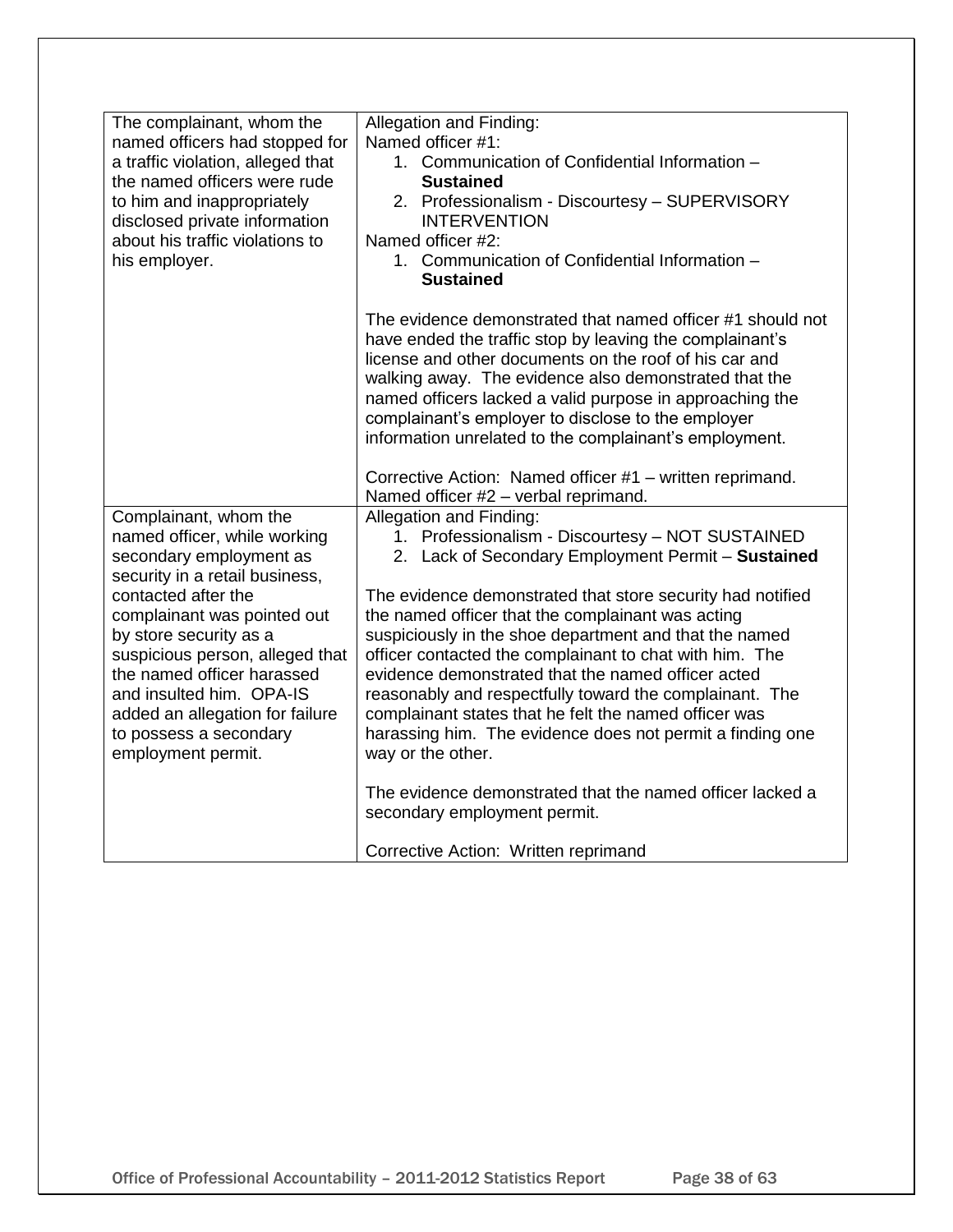| Complainant, a defense<br>attorney for one of two              | Allegation and Finding:<br>Named officer #1:                                                                                  |
|----------------------------------------------------------------|-------------------------------------------------------------------------------------------------------------------------------|
| individuals who had been in a                                  | 1. Professionalism - Profanity - UNFOUNDED                                                                                    |
| vehicle stopped by the named                                   | 2. Improper Search - SUPERVISORY INTERVENTION                                                                                 |
| officers for reckless driving,                                 | Named officer #2:                                                                                                             |
| after viewing an in-car video                                  | 1. Professionalism - Profanity - Sustained                                                                                    |
| tape of the stop, heard                                        | Improper Search - SUPERVISORY INTERVENTION<br>2.                                                                              |
| language and saw conduct                                       | Named officer #3:                                                                                                             |
| that she believed                                              | 1. Professionalism - Profanity - Sustained                                                                                    |
| demonstrated that the named                                    | 2. Improper Search - SUPERVISORY INTERVENTION                                                                                 |
| officers during the stop used                                  | 3. Unnecessary Use of Force -- EXONERATED                                                                                     |
| inappropriate language,                                        | Named officer #4:                                                                                                             |
| unnecessary force, and                                         | 1. Professionalism - Profanity - Sustained                                                                                    |
| improperly searched the                                        | 2. Improper Search - SUPERVISORY INTERVENTION                                                                                 |
| interior of the vehicle.                                       |                                                                                                                               |
|                                                                | The evidence, including in-car video, demonstrated that                                                                       |
|                                                                | named officers #2, #3, and #4 used inappropriate language.                                                                    |
|                                                                | The evidence also demonstrated that the named officers were                                                                   |
|                                                                | likely uncertain about their legal justification for                                                                          |
|                                                                | frisking/searching the vehicle that they had stopped, as they                                                                 |
|                                                                | offered varying explanations for their effort and the supporting                                                              |
|                                                                | reports lacked clear articulation of the basis for their search.<br>Regarding the allegation of unnecessary use of force by   |
|                                                                | named officer #3, the evidence demonstrated that named                                                                        |
|                                                                | officer #3 used minimal, reasonable, and necessary force to                                                                   |
|                                                                | control a resistive and uncooperative driver.                                                                                 |
|                                                                |                                                                                                                               |
|                                                                | <b>Corrective Action:</b>                                                                                                     |
|                                                                | Named officer $#2 - 20$ day suspension without pay and                                                                        |
|                                                                | disciplinary transfer from unit of assignment                                                                                 |
|                                                                | Named officer #3:--15-day suspension without pay                                                                              |
|                                                                | Named officer #4 - 20-day suspension without pay and                                                                          |
|                                                                | transfer from unit of assignment                                                                                              |
| It is alleged, after a finding of a                            | Allegation and Finding:                                                                                                       |
| preventable collision by the                                   | 1. Emergency Vehicle Operation - Sustained<br>2. Failure to Wear Seat Belt - Sustained                                        |
| traffic collision review board,                                |                                                                                                                               |
| that named officer was                                         |                                                                                                                               |
| operating his patrol car at an<br>unsafe speed without wearing | The evidence demonstrated that named officer was operating<br>his patrol car at speed too high for conditions and that he was |
| his seat belt.                                                 | not wearing his seatbelt.                                                                                                     |
|                                                                | Corrective action: 5-day suspension without pay                                                                               |
|                                                                |                                                                                                                               |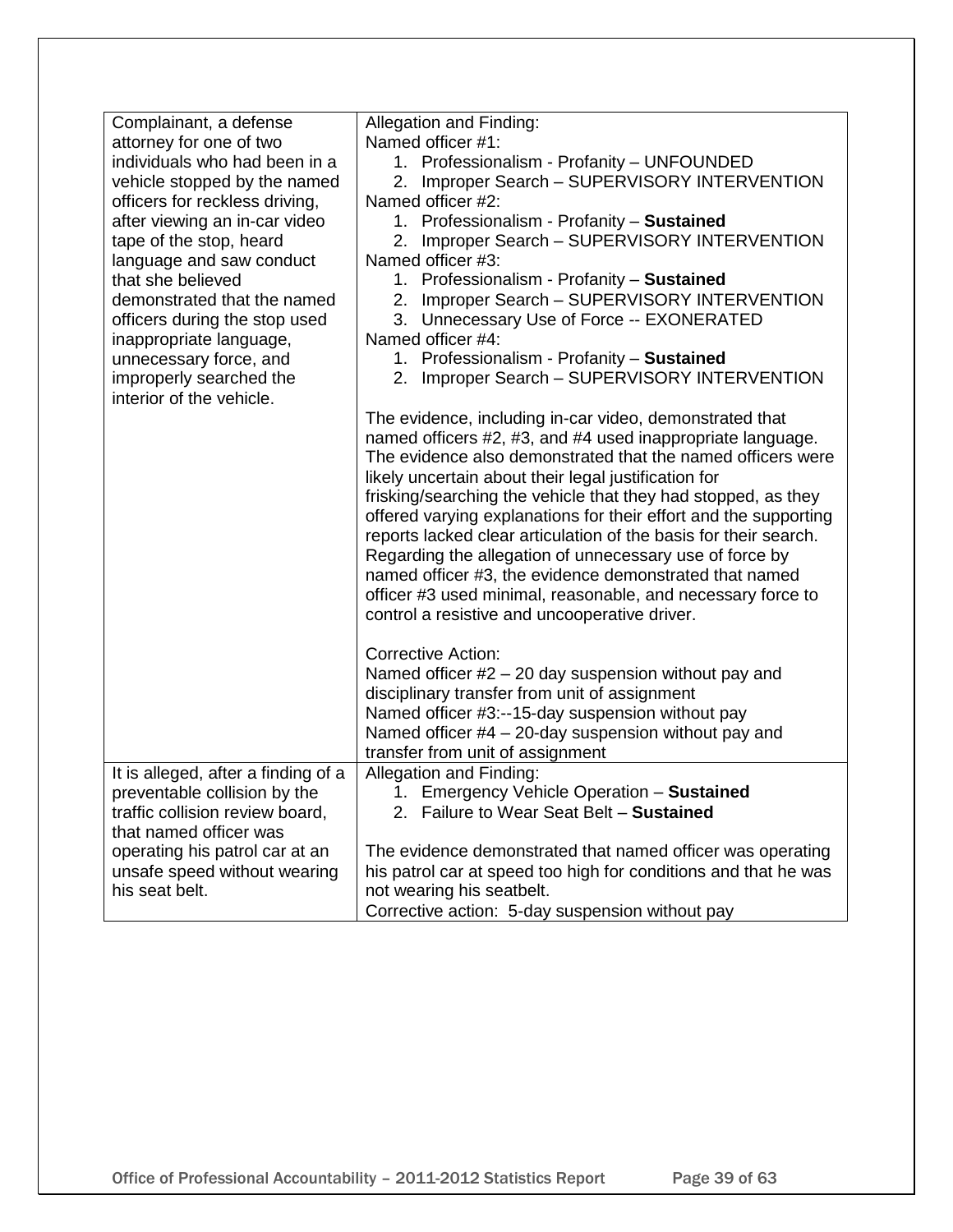| Complainant alleged that                                          | Allegation and Finding:                                                                                     |
|-------------------------------------------------------------------|-------------------------------------------------------------------------------------------------------------|
| named officer, who was                                            | 1. Use of Force -- UNFOUNDED                                                                                |
| flagging traffic at a                                             | 2. Reporting the Use of Force -- UNFOUNDED                                                                  |
| construction site, without                                        | 3. Professionalism - Duty to Identify - Sustained                                                           |
| justification, forcefully pushed                                  | 4. Secondary Employment - Radio Responsibilities:                                                           |
| him into a nearby truck and                                       | <b>Sustained</b>                                                                                            |
| made disparaging remarks to                                       | 5. Secondary Employment - Permits - SUPERVISORY                                                             |
| him as he attempted to cross                                      | <b>INTERVENTION</b>                                                                                         |
| the road. Complainant alleged                                     | 6. Courtesy - Sustained                                                                                     |
| named officer refused to                                          |                                                                                                             |
| identify himself when asked.                                      | The evidence demonstrated that the named officer did not use                                                |
| OPA subsequently added                                            | the alleged force but failed to identify himself when requested,                                            |
| allegations that named officer                                    | lacked a secondary employment permit for this job, failed to                                                |
| lacked a secondary                                                | log in over radio and was discourteous toward complainant.                                                  |
| employment permit and failed                                      | Corrective action: Written Reprimand and retraining regarding                                               |
| to log in over police radio.                                      | duty to identify, secondary employment procedures and                                                       |
|                                                                   | professional conduct.                                                                                       |
| Complainant alleged that the                                      | Allegation and Finding:                                                                                     |
| named employee, a civilian                                        | 1. Integrity - Sustained                                                                                    |
| employee of the Department,                                       | 2. Honesty - Sustained                                                                                      |
| provided false or altered                                         |                                                                                                             |
| evidence during both an                                           | The evidence demonstrated that the named employee                                                           |
| investigation being conducted                                     | provided false or altered evidence to both the city department                                              |
| by another city department and<br>an internal investigation being | investigating his conduct and to the Office of Professional<br>Accountability conducting its investigation. |
| conducted by the Office of                                        |                                                                                                             |
| Professional Accountability.                                      | Corrective action: The Chief of Police proposed a disciplinary                                              |
|                                                                   | action of termination however, the named employee resigned                                                  |
|                                                                   | from employment prior to the Chief of Police imposing final                                                 |
|                                                                   | discipline.                                                                                                 |
| The following three cases                                         | Allegation and Finding:                                                                                     |
| involve the same named                                            | 1. Lack of Courtesy - Sustained                                                                             |
| retired employee:                                                 | 2. Use of Profanity - Sustained                                                                             |
|                                                                   | 3. Failure to Identify - Sustained                                                                          |
| Complainant alleged the                                           |                                                                                                             |
| named retired officer working                                     | The evidence demonstrated that the named officer was                                                        |
| as a traffic flagger at a                                         | discourteous, used profanity, and failed to identify himself.                                               |
| construction site, was rude,                                      |                                                                                                             |
| used inappropriate language,                                      | Corrective action: Revocation of the named officer's retired                                                |
| and failed to identify himself                                    | officer's extended commission with accompanying loss of the                                                 |
| when he contacted her as she                                      | privilege to perform any law enforcement function as a                                                      |
| momentarily stopped her car to                                    | representative of the Seattle Police Department.                                                            |
| drop off a passenger.                                             |                                                                                                             |
| Complainant alleged named                                         | Allegation and Finding:                                                                                     |
| officer was discourteous to his                                   | 1. Lack of Courtesy - Sustained                                                                             |
| two children when he made                                         |                                                                                                             |
| contact with them while                                           | Corrective action: Revocation of the named officer's retired                                                |
| working a traffic post.                                           | officer's extended commission with accompanying loss of the                                                 |
|                                                                   | privilege to perform any law enforcement function as a                                                      |
|                                                                   | representative of the Seattle Police Department.                                                            |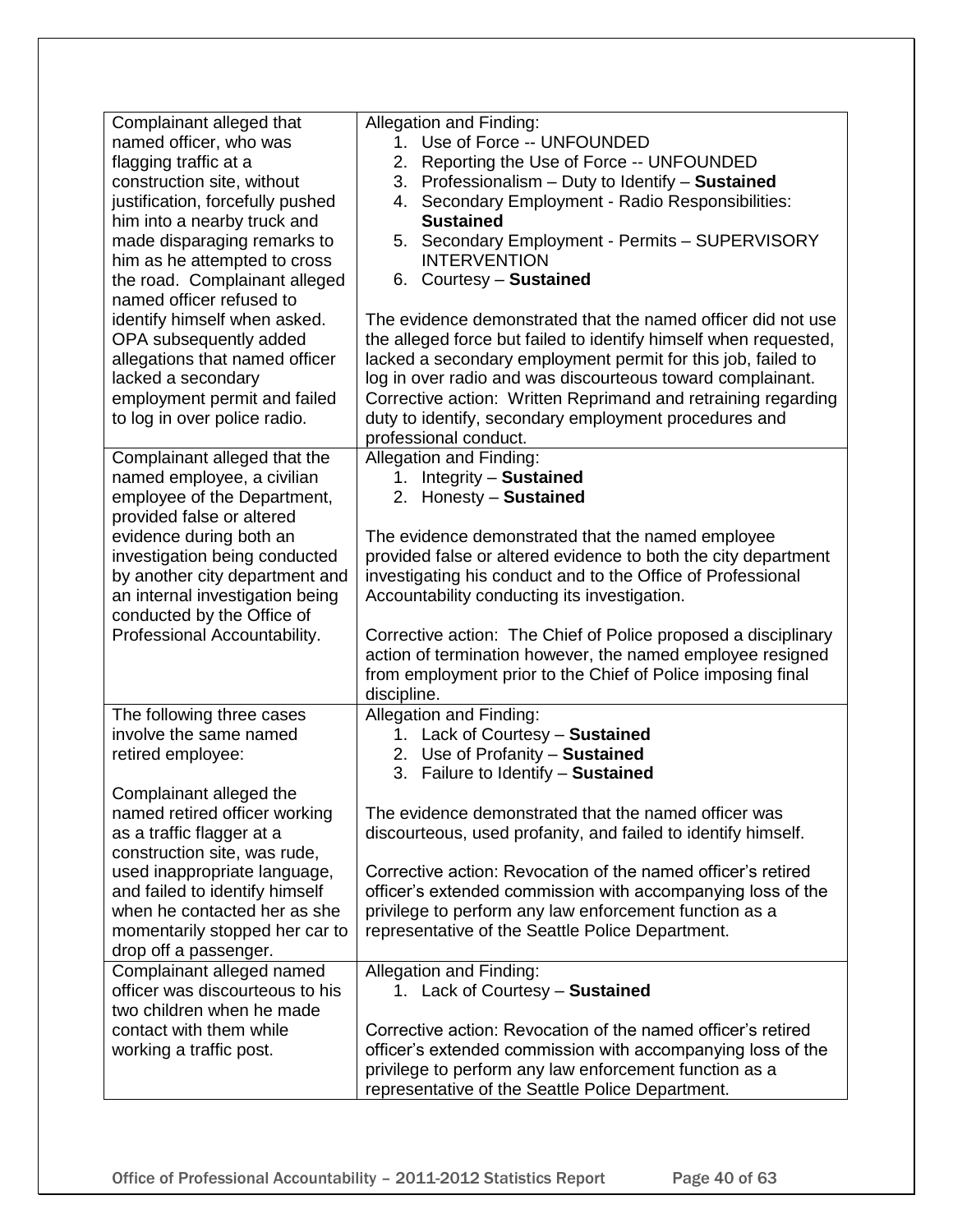| Third party complainant           | Allegation and Finding:                                                                                                                                                                                                                                                                                                                                                                                                                                                                                                                                                                                                                   |
|-----------------------------------|-------------------------------------------------------------------------------------------------------------------------------------------------------------------------------------------------------------------------------------------------------------------------------------------------------------------------------------------------------------------------------------------------------------------------------------------------------------------------------------------------------------------------------------------------------------------------------------------------------------------------------------------|
| alleged that named officer was    | 1. Unnecessary Use of Force - Sustained                                                                                                                                                                                                                                                                                                                                                                                                                                                                                                                                                                                                   |
| observed speaking                 | 2. Lack of Courtesy - Not Sustained                                                                                                                                                                                                                                                                                                                                                                                                                                                                                                                                                                                                       |
| discourteously toward a           |                                                                                                                                                                                                                                                                                                                                                                                                                                                                                                                                                                                                                                           |
| jaywalker and used force to       | The evidence established that the named officer used                                                                                                                                                                                                                                                                                                                                                                                                                                                                                                                                                                                      |
| push the jaywalker out of the     | unnecessary force when he pushed jaywalker back onto the                                                                                                                                                                                                                                                                                                                                                                                                                                                                                                                                                                                  |
| street and back onto the          | sidewalk. The allegation of lack of courtesy was neither                                                                                                                                                                                                                                                                                                                                                                                                                                                                                                                                                                                  |
| sidewalk.                         | proved nor disproved by a preponderance of the evidence.                                                                                                                                                                                                                                                                                                                                                                                                                                                                                                                                                                                  |
|                                   | Corrective action: Revocation of the named officer's retired                                                                                                                                                                                                                                                                                                                                                                                                                                                                                                                                                                              |
|                                   | officer's extended commission with accompanying loss of the                                                                                                                                                                                                                                                                                                                                                                                                                                                                                                                                                                               |
|                                   | privilege to perform any law enforcement function as a                                                                                                                                                                                                                                                                                                                                                                                                                                                                                                                                                                                    |
|                                   | representative of the Seattle Police Department.                                                                                                                                                                                                                                                                                                                                                                                                                                                                                                                                                                                          |
| Complainants, whom the            | Allegation and Finding:                                                                                                                                                                                                                                                                                                                                                                                                                                                                                                                                                                                                                   |
| named officers had been           | Named officer #1:                                                                                                                                                                                                                                                                                                                                                                                                                                                                                                                                                                                                                         |
| dispatched to evict from their    | 1. Mishandling Property - Exonerated                                                                                                                                                                                                                                                                                                                                                                                                                                                                                                                                                                                                      |
| hotel room, alleged that the      | 2. Lack of Courtesy - Supervisory Intervention                                                                                                                                                                                                                                                                                                                                                                                                                                                                                                                                                                                            |
| named officers were sarcastic,    | Named officer #2:                                                                                                                                                                                                                                                                                                                                                                                                                                                                                                                                                                                                                         |
| rude, misidentified themselves,   | 1. Mishandling Property - Exonerated                                                                                                                                                                                                                                                                                                                                                                                                                                                                                                                                                                                                      |
| and misplaced some personal       | 2. Lack of Courtesy - Supervisory Intervention                                                                                                                                                                                                                                                                                                                                                                                                                                                                                                                                                                                            |
| property of theirs.               | 3. Honesty - Supervisory Intervention                                                                                                                                                                                                                                                                                                                                                                                                                                                                                                                                                                                                     |
|                                   | 4. Failure to Identify - Sustained                                                                                                                                                                                                                                                                                                                                                                                                                                                                                                                                                                                                        |
| Complainant, who was in a         | The evidence demonstrated that the named officers were rude<br>to the complainants and that named officer #2, when asked for<br>his name by the complainants, sarcastically pointed to the<br>name tag on his uniform (which was his true named) and<br>stated his name was other than what his name tag noted. The<br>evidence demonstrated that the named officers did not<br>mishandle the complainant's personal property. Note: the<br>honesty allegation derives from named officer #2 sarcastically<br>not providing his true name when asked and nothing more.<br>Corrective action: Verbal reprimand.<br>Allegation and Finding: |
| crowd of about 100 people         | 1. Unnecessary Use of Force - Unfounded                                                                                                                                                                                                                                                                                                                                                                                                                                                                                                                                                                                                   |
| crossing the street after a large | 2. Failure to Identify - Exonerated                                                                                                                                                                                                                                                                                                                                                                                                                                                                                                                                                                                                       |
| sporting event at a stadium,      | 3. Use of Profanity - Sustained                                                                                                                                                                                                                                                                                                                                                                                                                                                                                                                                                                                                           |
| alleged that the named officer    |                                                                                                                                                                                                                                                                                                                                                                                                                                                                                                                                                                                                                                           |
| used inappropriate language       | The evidence demonstrated that the named officer adequately                                                                                                                                                                                                                                                                                                                                                                                                                                                                                                                                                                               |
| toward him, used unnecessary      | identified himself and did not use unnecessary force against                                                                                                                                                                                                                                                                                                                                                                                                                                                                                                                                                                              |
| force against him by tugging      | the complainant, but did use a pejorative word to refer to the                                                                                                                                                                                                                                                                                                                                                                                                                                                                                                                                                                            |
| on his arm to pull him from       | complainant.                                                                                                                                                                                                                                                                                                                                                                                                                                                                                                                                                                                                                              |
| traffic, and failed to identify   |                                                                                                                                                                                                                                                                                                                                                                                                                                                                                                                                                                                                                                           |
| himself when the complainant      | Corrective Action: Oral reprimand                                                                                                                                                                                                                                                                                                                                                                                                                                                                                                                                                                                                         |
| asked him for his name.           |                                                                                                                                                                                                                                                                                                                                                                                                                                                                                                                                                                                                                                           |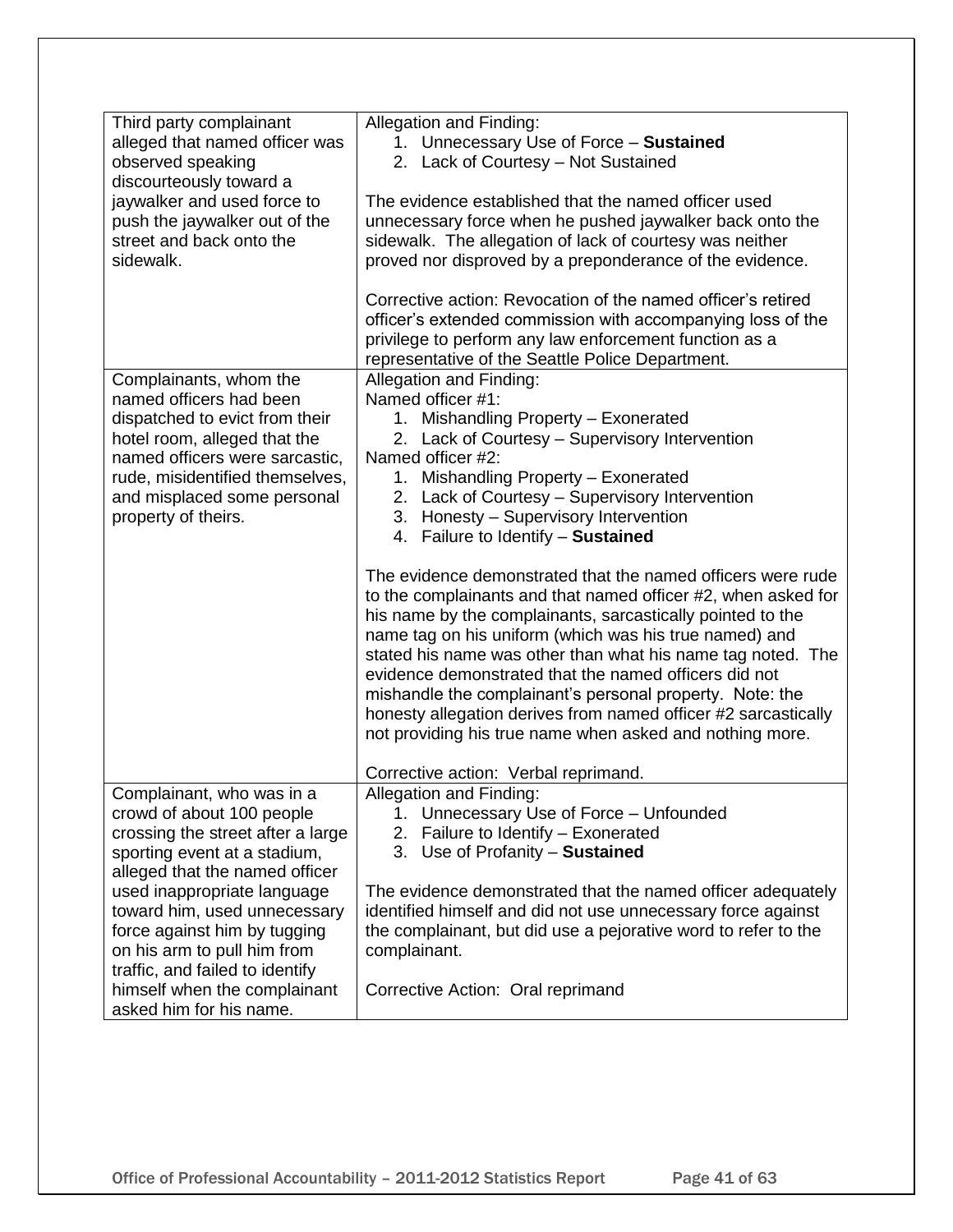| Named officer was arrested for                        | Allegation and Finding:                                                                                                  |
|-------------------------------------------------------|--------------------------------------------------------------------------------------------------------------------------|
| DUI in a neighboring                                  | 1. Administrative Violation of Law (DUI) - Sustained                                                                     |
| jurisdiction and it was alleged                       | 2. Use of Intoxicants in a Department Facility -                                                                         |
| that the named officer also had                       | <b>Sustained</b>                                                                                                         |
| consumed an alcoholic                                 | 3. Absent from Duty without Authorization - Exonerated                                                                   |
| beverage while in a police                            |                                                                                                                          |
| facility and had been absent                          | The evidence demonstrated that the named officer had                                                                     |
| from work without                                     | consumed an alcoholic beverage in a police facility and was                                                              |
| authorization.                                        | driving while under the influence of intoxicants but was not                                                             |
|                                                       | absent from work without authorization.                                                                                  |
|                                                       | Corrective Action: (a) five-day suspension without pay; 2 days                                                           |
|                                                       | held in abeyance for two years (future sustained complainant                                                             |
|                                                       | for same or similar conduct will result in imposition of the 2                                                           |
|                                                       | days held in abeyance and further discipline, up to and                                                                  |
|                                                       | including termination from employment), (b) mandatory                                                                    |
|                                                       | completion of the Employee Assistance Program for Alcohol                                                                |
|                                                       | Assessment, and (c) successful completion of all imposed                                                                 |
|                                                       | penalties from the DUI conviction.                                                                                       |
| It was alleged that the named                         | Allegation and Finding:<br>1. Violation of Law (Misuse of Disabled Parking Placard)                                      |
| employee had misused a<br>disabled parking placard in | - Sustained                                                                                                              |
| violation of the terms of its use.                    |                                                                                                                          |
|                                                       | The evidence demonstrated that the named employee had                                                                    |
|                                                       | used her husband's legitimately obtained disabled parking                                                                |
|                                                       | placard for a purpose other than that for which it was                                                                   |
|                                                       | intended.                                                                                                                |
|                                                       |                                                                                                                          |
|                                                       | Corrective Action: Written reprimand admonishing the named                                                               |
|                                                       | employee to avoid future inappropriate use of the disabled<br>parking placard and to confine its use exclusively for the |
|                                                       | needs of her husband.                                                                                                    |
| It was alleged that named                             | Allegation and Finding:                                                                                                  |
| officer accessed Department                           | 1. Disclosing Confidential Information - Sustained                                                                       |
| databases without legitimate                          |                                                                                                                          |
| justification and disclosed                           | The evidence demonstrated that named officer accessed and                                                                |
| information obtained to an                            | posted in his residence photographs that he obtained from                                                                |
| unauthorized person.                                  | Department databases absent a legitimate law enforcement                                                                 |
|                                                       | purpose.                                                                                                                 |
|                                                       | Corrective Action: Written reprimand.                                                                                    |
|                                                       |                                                                                                                          |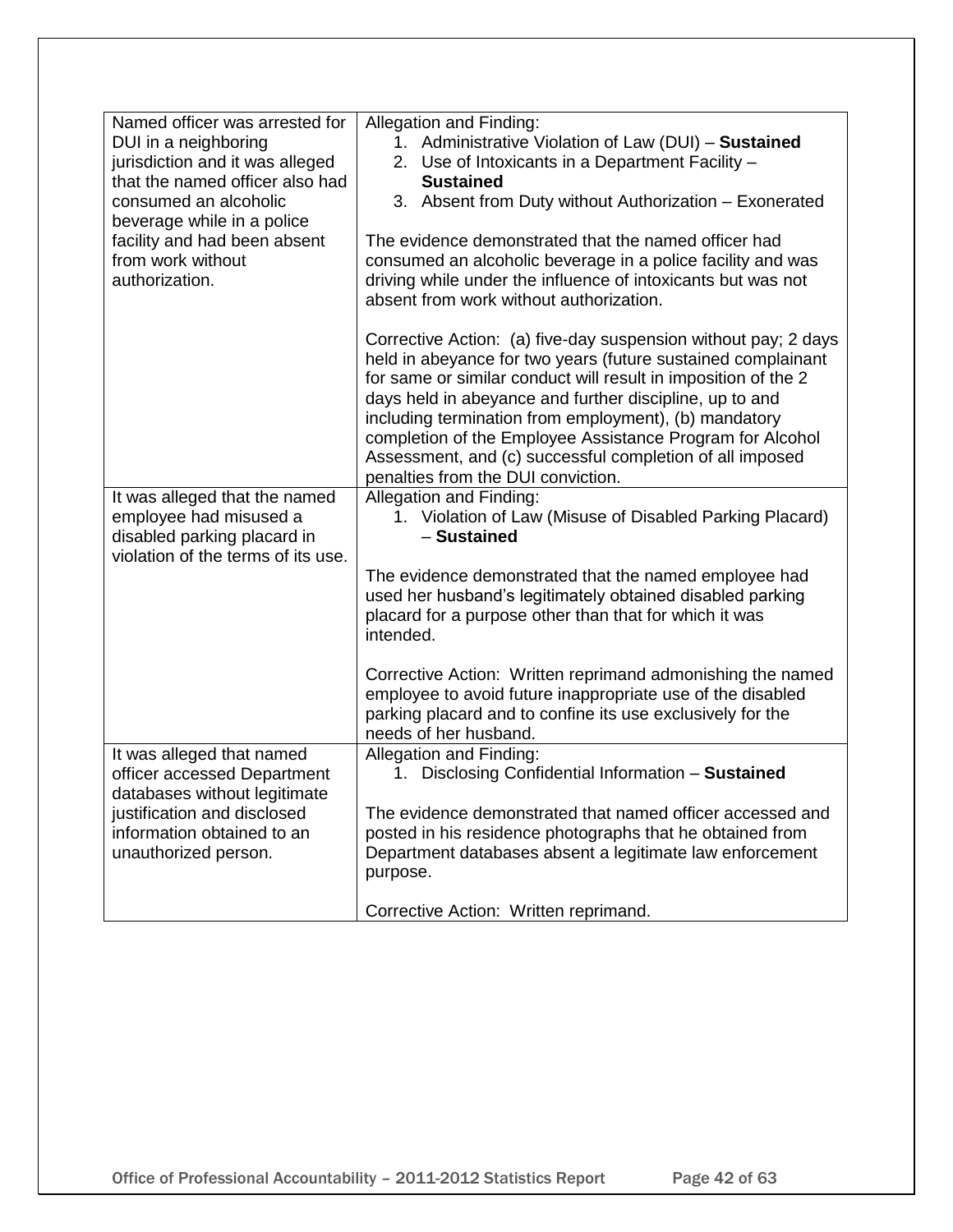| The complainant, the             |                                                                  |
|----------------------------------|------------------------------------------------------------------|
|                                  | Allegation and Finding:                                          |
| estranged spouse of named        | 1. Administrative Violation of Law (Violation of a TRO) -        |
| officer, alleged that the named  | Unfounded                                                        |
| officer violated the terms of a  | 2. Failing to Report being the Subject of a TRO -                |
| mutual Temporary Restraining     | Exonerated                                                       |
| Order (TRO) issued in the        | Misusing Access to Criminal Records Systems -<br>3.              |
| course of a pending marriage     | <b>Sustained</b>                                                 |
| dissolution proceeding. OPA,     |                                                                  |
| during the investigation of this | The evidence demonstrated that named officer did not violate     |
| allegation, added allegations    | the provisions of the TRO and had adequately met the             |
| for failing to report being the  | reporting provisions of Department policy. The evidence did      |
| subject of a TRO and             | demonstrate that the officer violated database access            |
| accessing the WCIC/NCIC          | provisions when he ran his own name through the Criminal         |
| databases without legitimate     | Records System for personal reasons.                             |
| justification.                   |                                                                  |
|                                  | Corrective Action: Verbal reprimand.                             |
|                                  |                                                                  |
|                                  | The OPA Director recommended that the Department reissue         |
|                                  | policy 12.050-Criminal Records, with a reminder that running     |
|                                  | one's own name through the criminal justice records system is    |
|                                  | prohibited unless done so for legitimate law enforcement         |
|                                  |                                                                  |
|                                  | purposes.                                                        |
| Named officer was arrested for   | Allegation and Finding:                                          |
| DUI while off-duty and driving   | 1. Administrative Violation of Law (Reckless Driving) -          |
| a private vehicle in a           | <b>Sustained</b>                                                 |
| jurisdiction outside the City of | 2. Failure to Report/Complainant Process - Exonerated            |
| Seattle. That jurisdiction       |                                                                  |
| investigated the matter and      | The evidence demonstrated that named officer engaged in          |
| named officer pleaded guilty to  | criminal conduct constituting the crime of Reckless              |
| the crime of Reckless            | Endangerment. While he was arrested for DUI, he pleaded          |
| Endangerment. An issue           | guilty to Reckless Endangerment.                                 |
| arose regarding whether the      |                                                                  |
| officer failed to notify the     | Regarding the allegation of failing to report the existence of a |
| Department about an arrest       | warrant for his arrest, the evidence demonstrated that the       |
| warrant that had been issued     | arrest warrant resulted from an administrative oversight.        |
| for him because he had           |                                                                  |
| missed a pre-trial hearing.      | Corrective Action: Five-day suspension without pay, two days     |
|                                  | held in abeyance; additional alcohol-related misconduct in       |
|                                  | violation of Department policy will result in the imposition of  |
|                                  | the two days held in abeyance and further discipline, up to      |
|                                  | and including termination from employment; mandatory             |
|                                  | referral to the Employee Assistance Program for alcohol          |
|                                  |                                                                  |
|                                  | assessment and compliance with any recommended                   |
|                                  | treatment program.                                               |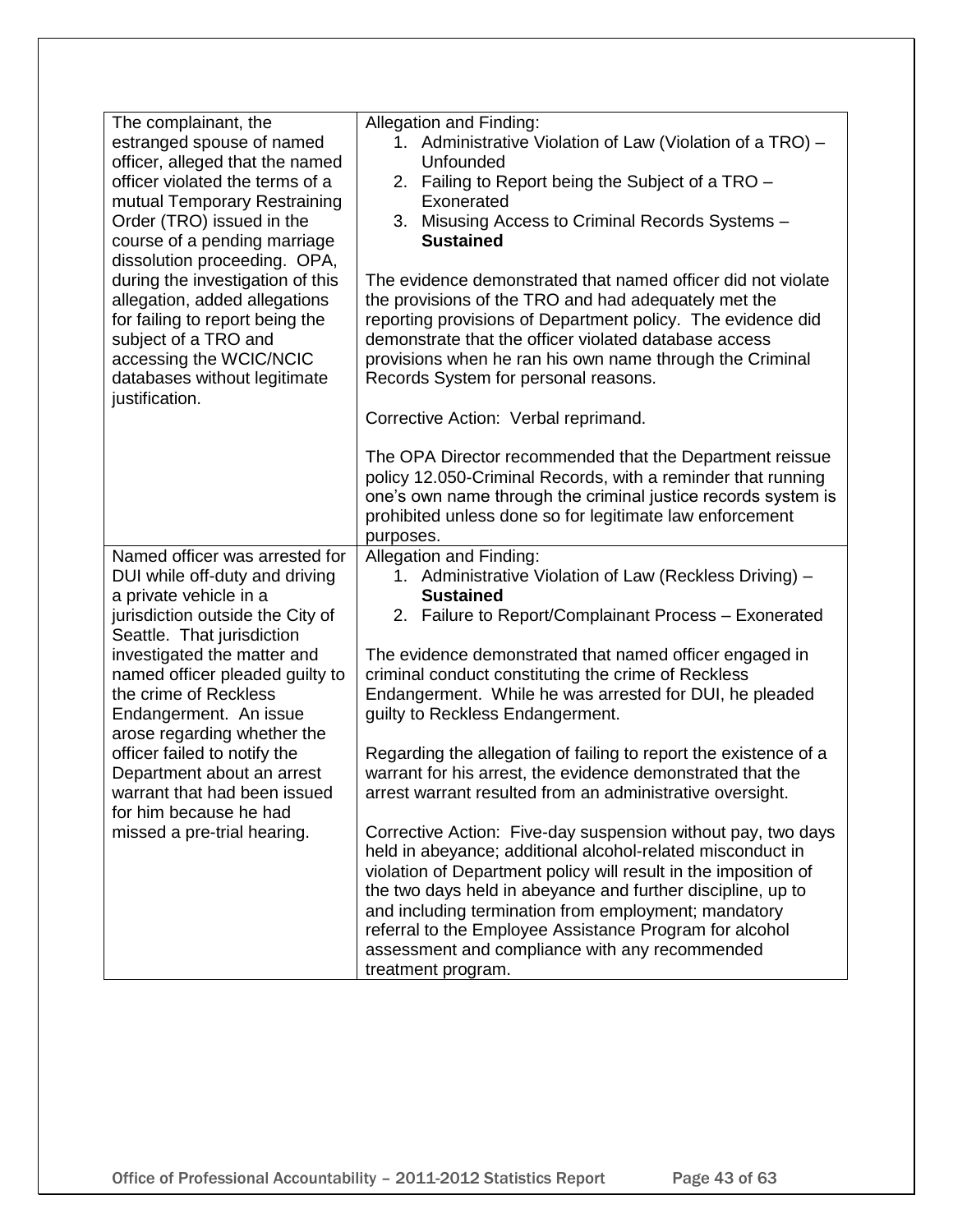| The complainant, the victim of<br>a sexual assault, alleged that<br>the named officer, who<br>responded to investigate the<br>crime, later contacted her both<br>in person and electronically for<br>personal reasons. The<br>complainant also alleged that<br>named officer sounded<br>intoxicated during one phone<br>call. | Allegation and Finding:<br>1. Integrity/Conflict of Interest - Sustained<br>2. Alcohol/Substance Abuse - Unfounded<br>The evidence demonstrated that named officer improperly<br>contacted the complainant, both in person and electronically,<br>for reasons not directly related to his professional role but for<br>personal reasons and that these contacts caused the<br>complainant to feel "awkward." The evidence demonstrated<br>that the phone call from named officer to the complainant,<br>during which the complainant suspected that named officer<br>may have been intoxicated, occurred during a time when<br>named officer was not on-duty. |
|-------------------------------------------------------------------------------------------------------------------------------------------------------------------------------------------------------------------------------------------------------------------------------------------------------------------------------|---------------------------------------------------------------------------------------------------------------------------------------------------------------------------------------------------------------------------------------------------------------------------------------------------------------------------------------------------------------------------------------------------------------------------------------------------------------------------------------------------------------------------------------------------------------------------------------------------------------------------------------------------------------|
| It was alleged that named<br>Sergeant engaged in multiple<br>acts of misconduct while<br>assigned as a supervisor in the<br>Department's Traffic<br><b>Enforcement Section.</b>                                                                                                                                               | Corrective Action: Written reprimand.<br>Allegation and Finding:<br>Dishonesty - Sustained<br>1.<br>Insubordination - Sustained<br>2.<br>3. Failure to Supervise - Sustained<br>4. Absence from Work without Authorization - Sustained<br>5. Abuse of Illness & Injury Time - Sustained<br>Improper Use of Medication/Substances while On-Duty<br>6.<br>- Sustained                                                                                                                                                                                                                                                                                           |
|                                                                                                                                                                                                                                                                                                                               | The evidence demonstrated that named Sergeant had<br>engaged in multiple and extended acts of misconduct as<br>alleged.<br>Corrective Action: Named Sergeant was demoted and<br>terminated from employment. Named Sergeant resigned<br>before the final discipline from the Chief could be imposed.                                                                                                                                                                                                                                                                                                                                                           |
| Complainant alleged that the<br>named probationary officer<br>criminally damaged his<br>motorcycle that was parked in                                                                                                                                                                                                         | Allegation and Finding:<br>1. Administrative Violation of Law (Malicious Mischief)-<br><b>Sustained</b>                                                                                                                                                                                                                                                                                                                                                                                                                                                                                                                                                       |
| a condominium garage.                                                                                                                                                                                                                                                                                                         | The evidence demonstrated that the named officer engaged in<br>conduct that constitutes the crime of Malicious Mischief 2nd<br>degree.                                                                                                                                                                                                                                                                                                                                                                                                                                                                                                                        |
|                                                                                                                                                                                                                                                                                                                               | Corrective Action: Termination - Named employee resigned<br>prior to the Chief imposing final discipline.                                                                                                                                                                                                                                                                                                                                                                                                                                                                                                                                                     |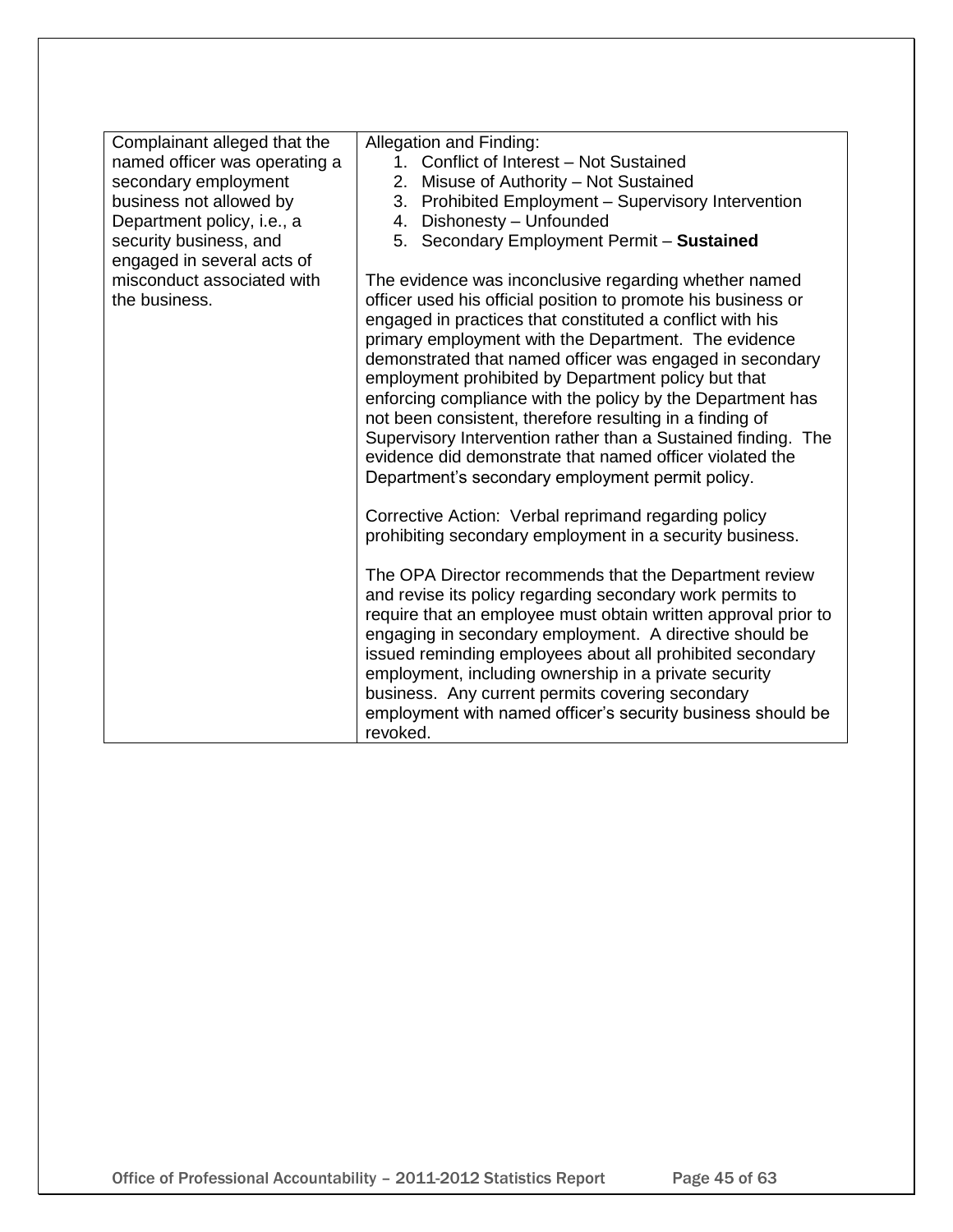| Complainants, who arrived            | Allegation and Finding:                                                    |
|--------------------------------------|----------------------------------------------------------------------------|
| home to find an unwanted             |                                                                            |
|                                      | Two named officers. Same allegation and finding for each<br>named officer: |
| person inside, alleged that the      | 1. Poor Exercise of Discretion - Sustained                                 |
| named officers, who had been         |                                                                            |
| dispatched by 911 to                 |                                                                            |
| investigate the situation,           | The evidence demonstrated that the decision of the named                   |
| mishandled their investigation       | officers to not book the suspect into jail or commit him for a             |
| of the matter by releasing the       | mental health evaluation, but to allow him to take a bus home,             |
| suspect to take a bus home           | after having done considerable property damage to the                      |
| and not booking the suspect          | complainant's apartment unit, was less than prudent under the              |
| into jail or committing him to a     | circumstances.                                                             |
| hospital for a mental health         |                                                                            |
| evaluation.                          | Corrective Action: For named officer #1 (a supervisor), a 2-               |
|                                      | day suspension without pay, 1 day held in abeyance for one                 |
|                                      | year; training and counseling regarding appropriately                      |
|                                      | responding to such incidents; and a letter of apology to the               |
|                                      | complainants. For named officer #2, training and counseling                |
|                                      | regarding appropriately responding to such incidents and a                 |
|                                      | letter of apology to the complainants.                                     |
| The named officer was                | Allegation and Finding:                                                    |
| working secondary                    | 1. Derogatory Language - Unfounded                                         |
| employment as a security             | 2. Failure to Take a Report - Exonerated                                   |
| guard at a store when the            | 3. Failure to Possess a Secondary Employment Permit -                      |
| complainant attempted to use         | <b>Sustained</b>                                                           |
| a credit card for a purchase         |                                                                            |
| which was denied. The                | The evidence demonstrated that the named officer was                       |
| complainant demanded that            | correct in not taking a statement from the complainant                     |
| the named officer take a             | because there was no evidence that the denial of the                       |
| statement from her to                | complainant's attempted use of the credit card had to do with              |
| document her assertion that          | criminal activity or lost property. The evidence also                      |
| someone must have stolen her         | demonstrated that it was only after the named officer                      |
| credit card information or           | explained that he was not going to take a statement from the               |
| identity, resulting in the denial    | complainant that she then accused him of using derogatory                  |
| of the card. When the named          | language toward her and that the allegation appeared more                  |
| officer declined to take the         | motivated by a desire to retaliate against the named officer for           |
| requested statement, the             | his refusal to take a report than to seek redress for actual               |
| complainant then alleged that        | misconduct. The evidence demonstrated that the named                       |
| the named officer used               | officer did not possess a secondary employment permit for the              |
| derogatory language toward           | off-duty job that he was working.                                          |
| her. OPA-IS, while                   |                                                                            |
| investigating the complainant,       | Corrective Action: Verbal reprimand.                                       |
| discovered that the named            |                                                                            |
| officer may not have                 |                                                                            |
| possessed a secondary                |                                                                            |
| employment permit for the            |                                                                            |
|                                      |                                                                            |
|                                      |                                                                            |
| security job that he was<br>working. |                                                                            |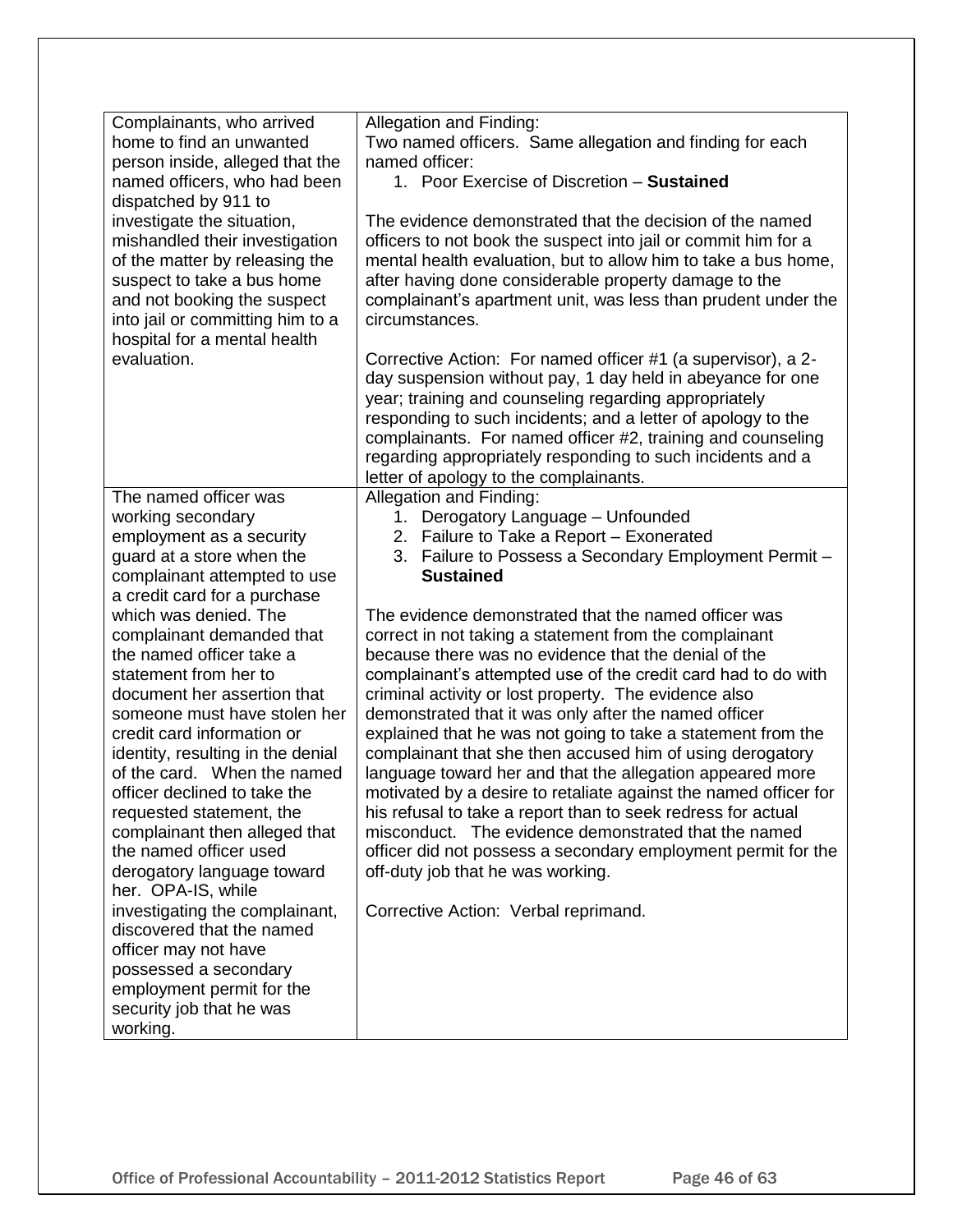| The complainant, who had<br>called 911 to report found<br>property, alleged that named<br>officer, who was dispatched to<br>assist, was discourteous. OPA<br>added an allegation that the<br>named officer may not have<br>used his in-car video system<br>as required by Department<br>policy. | Allegation and Finding:<br>1. Professionalism-Courtesy - Sustained<br>2. Failure to Use In-car Video System - Supervisory<br>Intervention<br>The evidence demonstrated that the named officer was rude<br>when dealing with the complainant, conveying disinterest in<br>addressing complainant's concerns, and disregarded the effort<br>of the captain in his chain of supervision to address the matter<br>less formally. The evidence demonstrated that the named |
|-------------------------------------------------------------------------------------------------------------------------------------------------------------------------------------------------------------------------------------------------------------------------------------------------|-----------------------------------------------------------------------------------------------------------------------------------------------------------------------------------------------------------------------------------------------------------------------------------------------------------------------------------------------------------------------------------------------------------------------------------------------------------------------|
|                                                                                                                                                                                                                                                                                                 | officer had been trained on an earlier version of the in-car<br>video but had not sought training on a newer version and that<br>it appeared he had not sought the training so that he would<br>not be able to use the newer system.<br>Corrective Action: Written reprimand and training on in-car                                                                                                                                                                   |
|                                                                                                                                                                                                                                                                                                 | video.                                                                                                                                                                                                                                                                                                                                                                                                                                                                |
| It is alleged that named officer,<br>in the course of responding to<br>and investigating a domestic<br>violence situation, legitimately                                                                                                                                                         | Allegation and Finding:<br>1. Improper Dissemination of Criminal History Record<br>Information - Sustained                                                                                                                                                                                                                                                                                                                                                            |
| accessed the WACIC/NCIC                                                                                                                                                                                                                                                                         | The evidence demonstrated that while named officer                                                                                                                                                                                                                                                                                                                                                                                                                    |
| systems and obtained                                                                                                                                                                                                                                                                            | accessed the WACIC/NCIC databases for a legitimate law                                                                                                                                                                                                                                                                                                                                                                                                                |
| information regarding the                                                                                                                                                                                                                                                                       | enforcement purpose, he violated access policy by sharing,                                                                                                                                                                                                                                                                                                                                                                                                            |
| suspect, but then shared some                                                                                                                                                                                                                                                                   | though in good faith, with the victim of the domestic violence,                                                                                                                                                                                                                                                                                                                                                                                                       |
| of this information with the                                                                                                                                                                                                                                                                    | some of the information that he obtained and which access                                                                                                                                                                                                                                                                                                                                                                                                             |
| victim of the domestic violence                                                                                                                                                                                                                                                                 | policy does not authorize to be shared with a non-law                                                                                                                                                                                                                                                                                                                                                                                                                 |
| incident, who was not an                                                                                                                                                                                                                                                                        | enforcement person.                                                                                                                                                                                                                                                                                                                                                                                                                                                   |
| authorized recipient of the                                                                                                                                                                                                                                                                     |                                                                                                                                                                                                                                                                                                                                                                                                                                                                       |
| information.                                                                                                                                                                                                                                                                                    | Corrective Action: Verbal reprimand.                                                                                                                                                                                                                                                                                                                                                                                                                                  |
| The complainant, whom                                                                                                                                                                                                                                                                           | Allegation and Finding:                                                                                                                                                                                                                                                                                                                                                                                                                                               |
| named officers were booking                                                                                                                                                                                                                                                                     | Named officer #1:                                                                                                                                                                                                                                                                                                                                                                                                                                                     |
| into the jail for an outstanding                                                                                                                                                                                                                                                                | 1. Mishandling Property/Evidence - Exonerated                                                                                                                                                                                                                                                                                                                                                                                                                         |
| arrest warrant, alleged the                                                                                                                                                                                                                                                                     | Use of Derogatory Language - Unfounded<br>2.                                                                                                                                                                                                                                                                                                                                                                                                                          |
| named officers mishandled                                                                                                                                                                                                                                                                       | Named officer #2:                                                                                                                                                                                                                                                                                                                                                                                                                                                     |
| property in his possession and                                                                                                                                                                                                                                                                  | 1. Mishandling Property/Evidence - Sustained                                                                                                                                                                                                                                                                                                                                                                                                                          |
| that named officer #1 used                                                                                                                                                                                                                                                                      | 2. Use of the In-car Video System - Not Sustained                                                                                                                                                                                                                                                                                                                                                                                                                     |
| derogatory language toward                                                                                                                                                                                                                                                                      |                                                                                                                                                                                                                                                                                                                                                                                                                                                                       |
| him. OPA added an allegation                                                                                                                                                                                                                                                                    | The evidence demonstrated that named officer #2 did not                                                                                                                                                                                                                                                                                                                                                                                                               |
| against named officer #2 for<br>suspected failure to use the in-                                                                                                                                                                                                                                | submit property of the complainant's into the Evidence Section<br>in a timely manner.                                                                                                                                                                                                                                                                                                                                                                                 |
| car video system.                                                                                                                                                                                                                                                                               | The evidence demonstrated that named officer #1 was not                                                                                                                                                                                                                                                                                                                                                                                                               |
|                                                                                                                                                                                                                                                                                                 | involved in the property oversight and did not use derogatory                                                                                                                                                                                                                                                                                                                                                                                                         |
|                                                                                                                                                                                                                                                                                                 | language, as alleged. The evidence was inconclusive                                                                                                                                                                                                                                                                                                                                                                                                                   |
|                                                                                                                                                                                                                                                                                                 | regarding the failure to use the in-car video system.                                                                                                                                                                                                                                                                                                                                                                                                                 |
|                                                                                                                                                                                                                                                                                                 |                                                                                                                                                                                                                                                                                                                                                                                                                                                                       |
|                                                                                                                                                                                                                                                                                                 | Corrective Action for named Officer #2: One-day suspension<br>without pay.                                                                                                                                                                                                                                                                                                                                                                                            |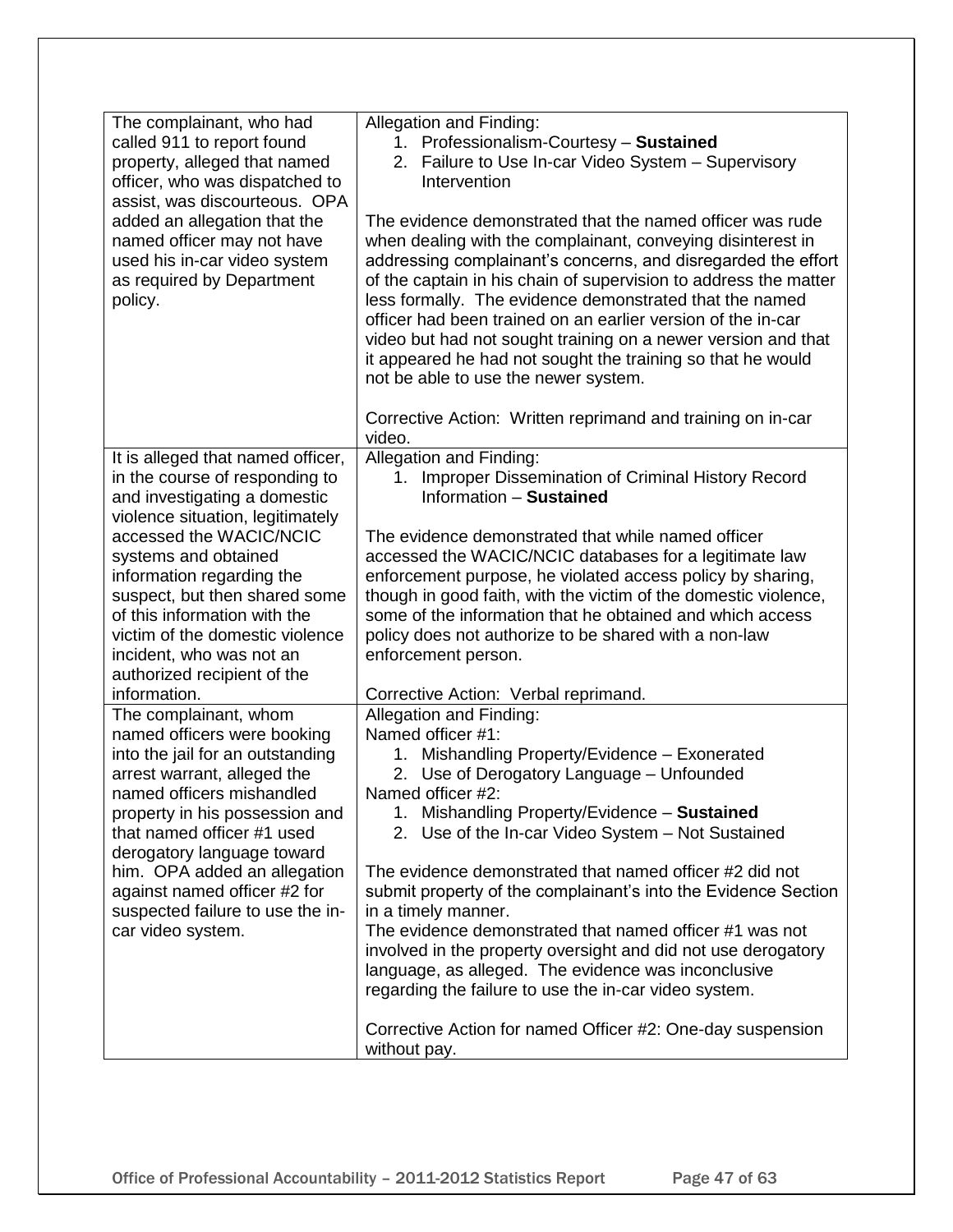| The complainant, whom the<br>named officers were<br>investigating for possible<br>involvement in an assault,<br>alleged that the named officers<br>improperly searched the trunk<br>of his car. OPA added an<br>allegation that 2 named<br>officers failed to use their in-<br>car video systems in violation<br>of Department policy. | Allegation and Finding:<br>Named Officer #1<br>1. Improper Search - Sustained<br>2. Failure to Use In-Car Video - Supervisory Intervention<br>Named Officer #2<br>1. Improper Search - Sustained<br>Named Officer #3<br>1. Improper Search - Sustained<br>2. Failure to Use In-Car Video - Supervisory Intervention<br>The evidence demonstrated that named officers lacked<br>justification to search the trunk of the complainant's car. The<br>evidence demonstrated that named officer #1 & #3 failed to<br>utilize their in-car video systems, which could have provided<br>material evidence regarding the allegations under<br>investigation.                                                                                       |
|----------------------------------------------------------------------------------------------------------------------------------------------------------------------------------------------------------------------------------------------------------------------------------------------------------------------------------------|--------------------------------------------------------------------------------------------------------------------------------------------------------------------------------------------------------------------------------------------------------------------------------------------------------------------------------------------------------------------------------------------------------------------------------------------------------------------------------------------------------------------------------------------------------------------------------------------------------------------------------------------------------------------------------------------------------------------------------------------|
|                                                                                                                                                                                                                                                                                                                                        | Corrective Action: Written reprimand and remedial training on<br>search and seizure procedures.                                                                                                                                                                                                                                                                                                                                                                                                                                                                                                                                                                                                                                            |
| Complainant, the ex paramour<br>of named employee, alleged<br>that the named employee<br>conveyed information to her<br>about a former boyfriend of<br>hers that was obtained by<br>improperly accessing criminal<br>information databases for a<br>non-law enforcement purpose.                                                       | Allegation and Finding:<br>1. Criminal Records Access-Sustained<br>2. Communication and Confidentiality-Sustained<br>The evidence, including the admission of the named<br>employee, demonstrates that the named employee improperly<br>accessed criminal history databases to check the name of a<br>former boyfriend of complainant and divulged that information<br>to the complainant.<br>Corrective Action: 2-days suspension without pay.                                                                                                                                                                                                                                                                                            |
|                                                                                                                                                                                                                                                                                                                                        | OPA, along with D/C Nick Metz, recommended that a directive<br>be issued reminding all employees that accessing information<br>through any criminal justice record system must be for<br>legitimate law enforcement purposes, that employees shall not<br>discuss or provide criminal history record information to any<br>person who is not a member of the criminal justice system,<br>and that inappropriate use of dissemination of such<br>information can result in Departmental discipline and penalties<br>under Federal and State law, including criminal sanctions. A<br>Departmental Directive was issued on December 6, 2011,<br>reminding employees of their obligations with regards to<br>criminal justice records systems. |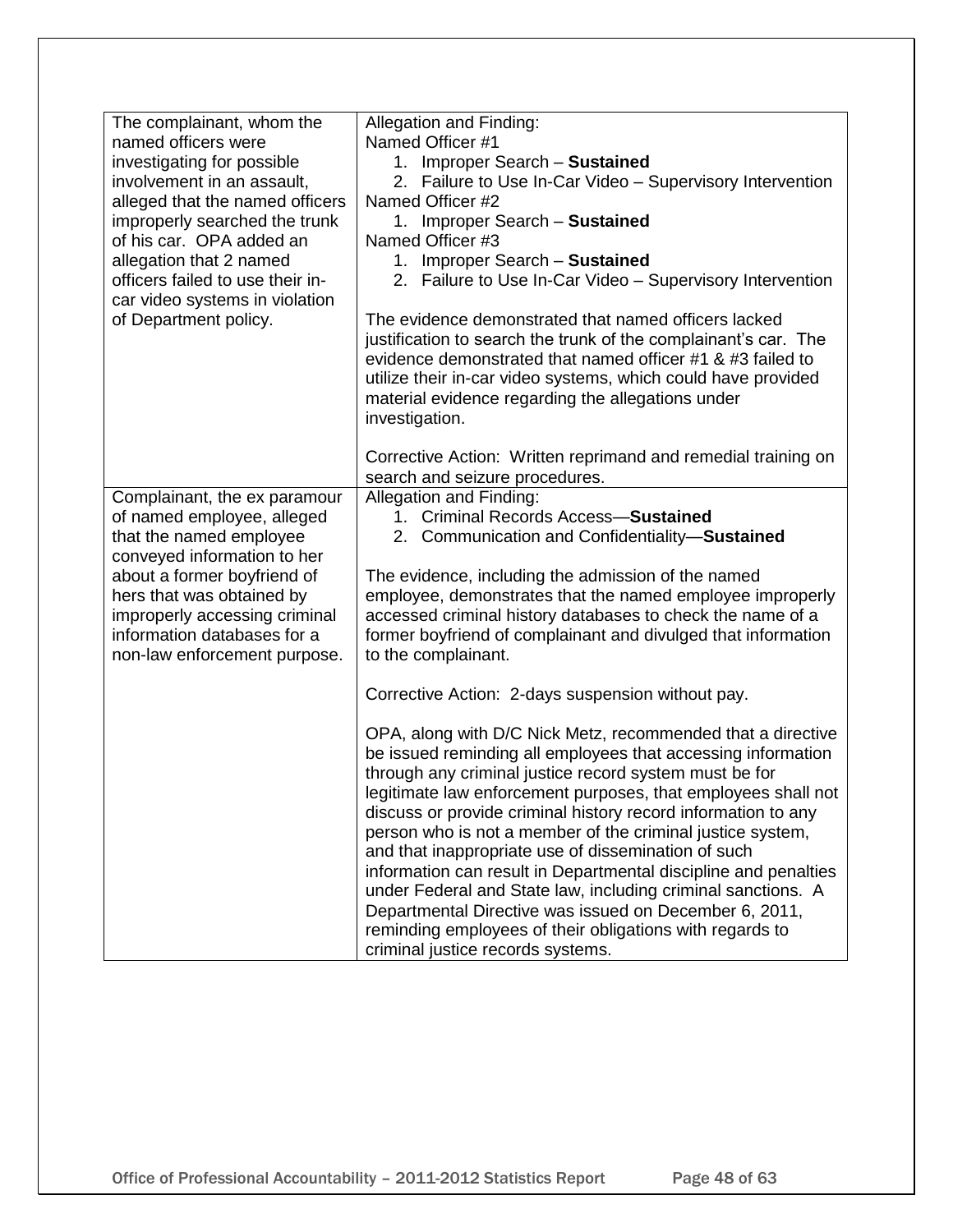## 2012 Sustained Allegations

| The complainant, a               | Allegation and Finding:                                           |
|----------------------------------|-------------------------------------------------------------------|
| Department supervisor,           | 1. Administrative Violation of Law (Driving while License         |
| alleged that the named           | Suspended) - Sustained                                            |
| employee, a civilian, operated   | 2. Insubordination - Sustained                                    |
| a privately owned vehicle while  | 3. Unauthorized Absence from Duty - Sustained                     |
| her driver's license was         | 4. Misuse of Sick Leave - Sustained                               |
| suspended, misused sick          |                                                                   |
| leave, was absent from duty      | The evidence demonstrated that the named employee                 |
| without authorization, and was   | engaged in the misconduct alleged.                                |
| insubordinate to a supervisor.   |                                                                   |
|                                  | Corrective Action: Twenty-day suspension without pay.             |
| The complainant, whom the        | Allegation and Finding:                                           |
| named officer encountered        | 1. Unnecessary Use of Force - Inconclusive                        |
| while working secondary          | 2. Rudeness - Sustained                                           |
| employment as a flagger at a     | 3. Use of Profanity - Sustained                                   |
| construction site, alleged that  |                                                                   |
| the named officer was rude,      | The evidence was insufficient to determine whether the            |
| used profanity, and              | named officer used unnecessary force against the                  |
| unnecessarily pinned the         | complainant. The evidence demonstrated that the named             |
| complainant between an open      | officer was rude and used profanity toward the complainant.       |
| car door and the body of the     |                                                                   |
| complainant's vehicle as the     | Corrective Action: Ninety-day suspension of all secondary         |
| named officer was directing      | employment permits.                                               |
| the complainant to move his      |                                                                   |
| vehicle from an area within the  |                                                                   |
| construction zone.               |                                                                   |
| The complainant, a               | Two named employees, same allegation and finding for each:        |
| Department supervisor,           | 1. Inappropriate Access of a Department Database -                |
| alleged that named employee      | <b>Sustained</b>                                                  |
| #1, while off-duty, contacted    |                                                                   |
| named employee #2, who was       | The evidence demonstrated that named employee #1 asked            |
| on-duty, and asked her to        | named employee #2 to access the ACCESS/WACIC database             |
| access a confidential            | for a personal reason and not for a law enforcement purpose,      |
| Department database to obtain    | which named employee #2 did.                                      |
| information regarding a family   |                                                                   |
| member for a non-law             | Corrective Action: Named employee #1 - Verbal Reprimand.          |
| enforcement purpose.             | Named employee #2 - One day suspension without pay.               |
| The complainant, a               | Allegation and Finding:                                           |
| Department supervisor,           | 1. Failing to Properly Process Traffic Citations -                |
| alleged that the named officer   | <b>Sustained</b>                                                  |
| had failed to properly submit    |                                                                   |
| for processing approximately     | The evidence demonstrated that the named officer failed to        |
| 29 traffic citations that he had | submit the court copies of about 29 traffic citations that he had |
| issued.                          | issued.                                                           |
|                                  |                                                                   |
|                                  | Corrective Action: Three-day suspension without pay and           |
|                                  | removal from status as a Field Training Officer for one year.     |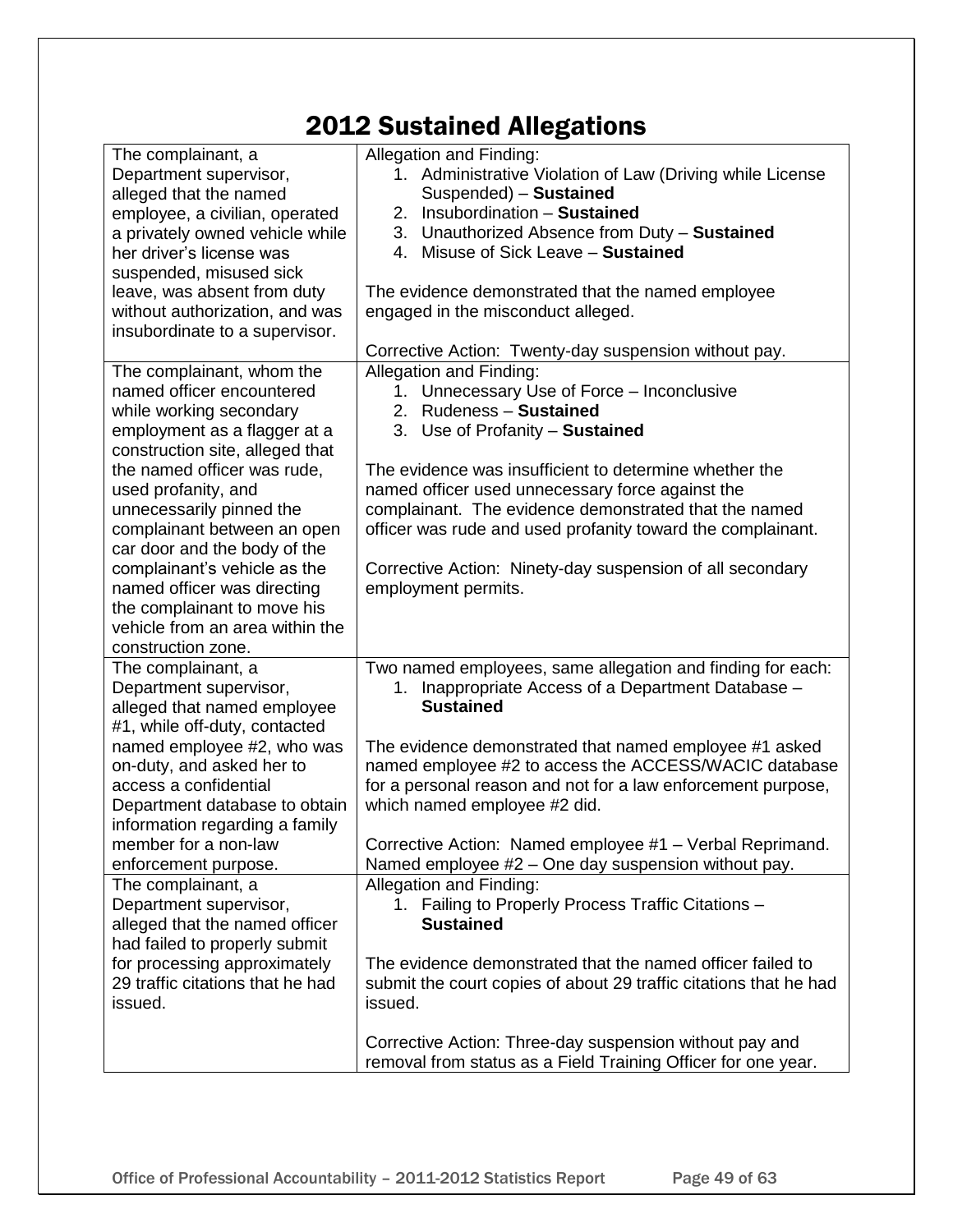| The complainant, a                                 | Allegation and Finding:                                        |
|----------------------------------------------------|----------------------------------------------------------------|
| Department supervisor,                             | 1. Compromising Confidential Information Entrusted to a        |
| alleged that the named                             | Supervisor - Sustained                                         |
| sergeant misrepresented facts                      | 2. Failing to Meet Supervisory Responsibility Regarding        |
| to a co-worker regarding what                      | Work Place Harassment - Sustained                              |
| another supervisor had told                        |                                                                |
| her about a Labor and Industry                     | The evidence demonstrated that the named sergeant had          |
| injury claim that the co-worker                    | revealed confidential information inappropriately and that she |
| had submitted and that the                         | had failed to meet her supervisory responsibility regarding    |
| same supervisor was "out to                        | addressing work place harassment.                              |
| get her." This                                     |                                                                |
| misrepresentation of facts                         | Corrective Action: Twelve-day suspension without pay and a     |
| caused the co-worker to                            | disciplinary transfer to a different work assignment.          |
| initiate a groundless EEO                          |                                                                |
| complaint against that                             |                                                                |
| supervisor based upon the                          |                                                                |
| misrepresentations made to                         |                                                                |
|                                                    |                                                                |
| her by the named sergeant.<br>The complainant, who | Allegation and Finding:                                        |
| attempted to report to the                         | Discourtesy - Sustained<br>1.                                  |
| named sergeant what she                            | 2. Failure to Meet Supervisory Responsibility - Training       |
| believed to be excessive force                     | Referral                                                       |
| having been used against her                       | 3. Failure to Comply with Complainant Process -                |
| boyfriend by arresting officers,                   | Inconclusive                                                   |
| alleged that the named                             | 4. Failure to Identify Self - Inconclusive                     |
| sergeant was rude, failed to                       |                                                                |
| communicate with her, failed to                    | The evidence demonstrated that the named sergeant was          |
| identify himself, and, in                          | rude and failed to meet his supervisory responsibility. The    |
| general, acted                                     | evidence was insufficient to make a determination whether the  |
| unprofessionally.                                  | named sergeant failed to comply with Department policy         |
|                                                    | regarding the complaint process and identifying oneself to the |
|                                                    | public.                                                        |
|                                                    |                                                                |
|                                                    | Corrective Action: Three-day suspension held in abeyance for   |
|                                                    | two years, with the suspension being imposed if the named      |
|                                                    | sergeant engages in the same or similar behavior within the    |
|                                                    | two-year period, and counseling by the named sergeant's        |
|                                                    | captain regarding expectations of supervisory performance.     |
| Complainant, a Department                          | Allegation and Finding:                                        |
| supervisor, alleged that named                     | 1. Violation of Law-Administrative - DUI-Sustained             |
| employee was arrested for DUI                      | 2. Complaint Process/Report Requirements-Sustained             |
| by an outside agency and                           |                                                                |
| possibly failed to report it to his                | The evidence showed that named employee was arrested for       |
| immediate supervisor.                              | DUI and failed to report the arrest to his supervisor per      |
|                                                    | Department policy.                                             |
|                                                    |                                                                |
|                                                    | Corrective Action: 3-days suspension without pay; written      |
|                                                    | reprimand                                                      |
|                                                    |                                                                |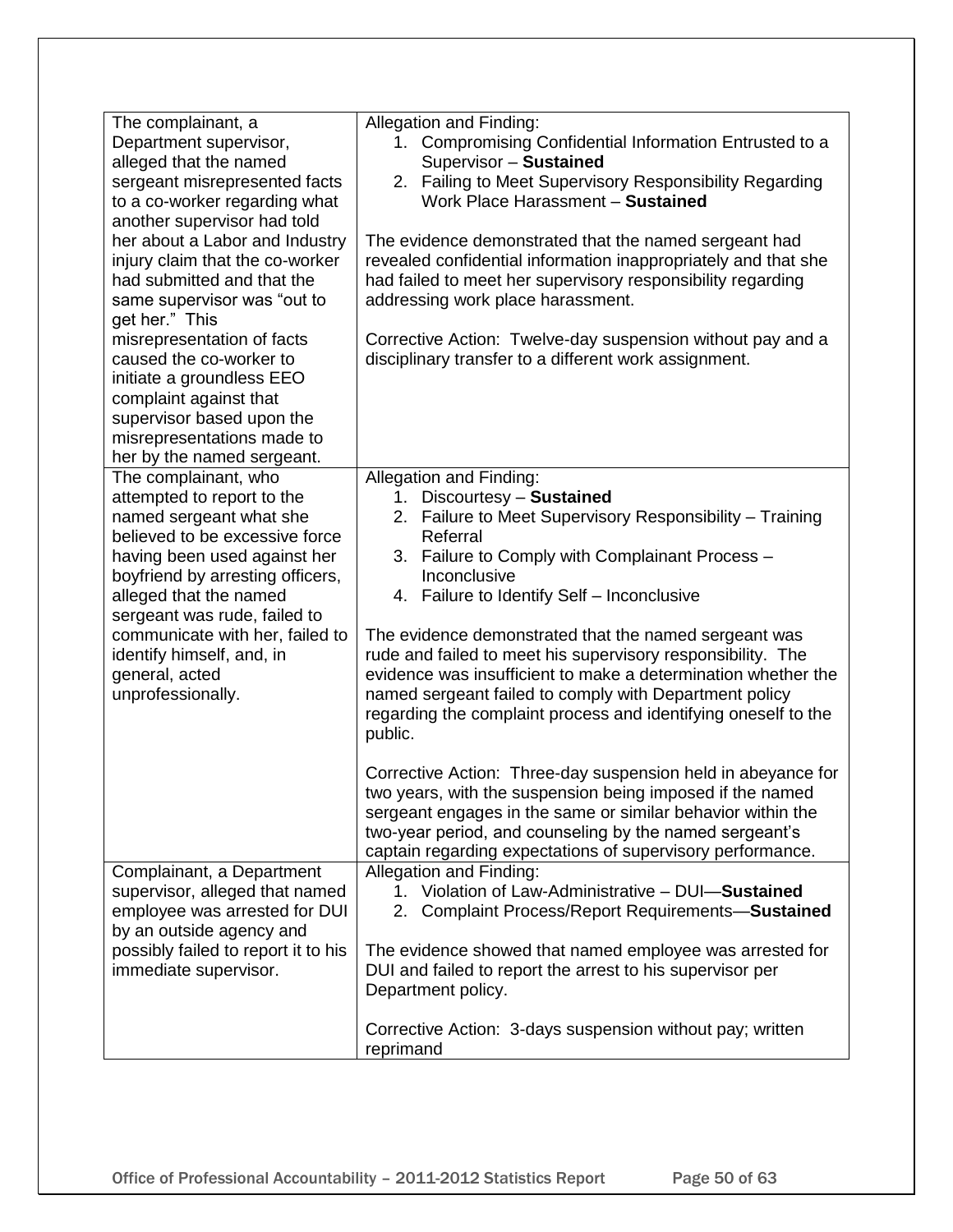| Complainant, a supervisor in<br>the Department, alleged that<br>named employee, a 911<br>Dispatcher, made several<br>policy violations regarding the<br>handling of several 911 calls.                                                                                                                                                                                                                                                                                     | Allegation and Finding:<br>1. Violation of Rules/Regulations - Sustained<br>The evidence showed that the named employee did not use<br>proper procedures in handling several 911 calls. The named<br>employee also admitted that the calls could have been<br>handled more effectively.<br>Corrective Action: 1 day suspension without pay                                                                                                                                                                                                                                                                                                                                               |
|----------------------------------------------------------------------------------------------------------------------------------------------------------------------------------------------------------------------------------------------------------------------------------------------------------------------------------------------------------------------------------------------------------------------------------------------------------------------------|------------------------------------------------------------------------------------------------------------------------------------------------------------------------------------------------------------------------------------------------------------------------------------------------------------------------------------------------------------------------------------------------------------------------------------------------------------------------------------------------------------------------------------------------------------------------------------------------------------------------------------------------------------------------------------------|
| Complainant, a supervisor in<br>the Department, alleged that<br>named officer was arrested for<br>DUI by an outside law<br>enforcement agency.                                                                                                                                                                                                                                                                                                                             | Allegation and Finding:<br>1. Violation of Law-Administrative-DUI- Sustained<br>The evidence showed that the named officer was arrested for<br>DUI.<br>Corrective action: 5-days suspension without pay, 2 of those<br>days will be held in abeyance; any additional or similar related<br>driving incidents where a Department Policy is violated will<br>result in the imposition of the 2 days held in abeyance and<br>disciple up to and including termination of employment;<br>mandatory referral to Employee Assistance Program;<br>revocation of take-home Department vehicle for 2 years.                                                                                       |
| Complainant, who was<br>involved in a vehicle collision,<br>alleged that named officer<br>completed a traffic collision<br>report using information that<br>was obtained from only one of<br>the parties of the accident and<br>that the information was<br>inaccurate. The complainant<br>also alleged that named<br>employee failed to submit the<br>traffic collision report in a<br>timely manner and that it was<br>submitted without proper<br>supervisory approval. | Allegation and Finding:<br>1. Ops Bureau Individual Responsibility, Employee<br>Conduct - Sustained<br>2. Primary Investigations, Rules & Regulations-<br><b>Sustained</b><br>The evidence demonstrated that the named officer completed<br>a traffic collision report using information that he should have<br>known was insufficient for competently completing the report<br>and reaching the conclusion that he did as to assessing fault<br>for the collision. The evidence also demonstrated that the<br>named officer failed to submit the report in a timely manner<br>and to have it properly reviewed and approved by a<br>supervisor.<br>Corrective action: Written reprimand |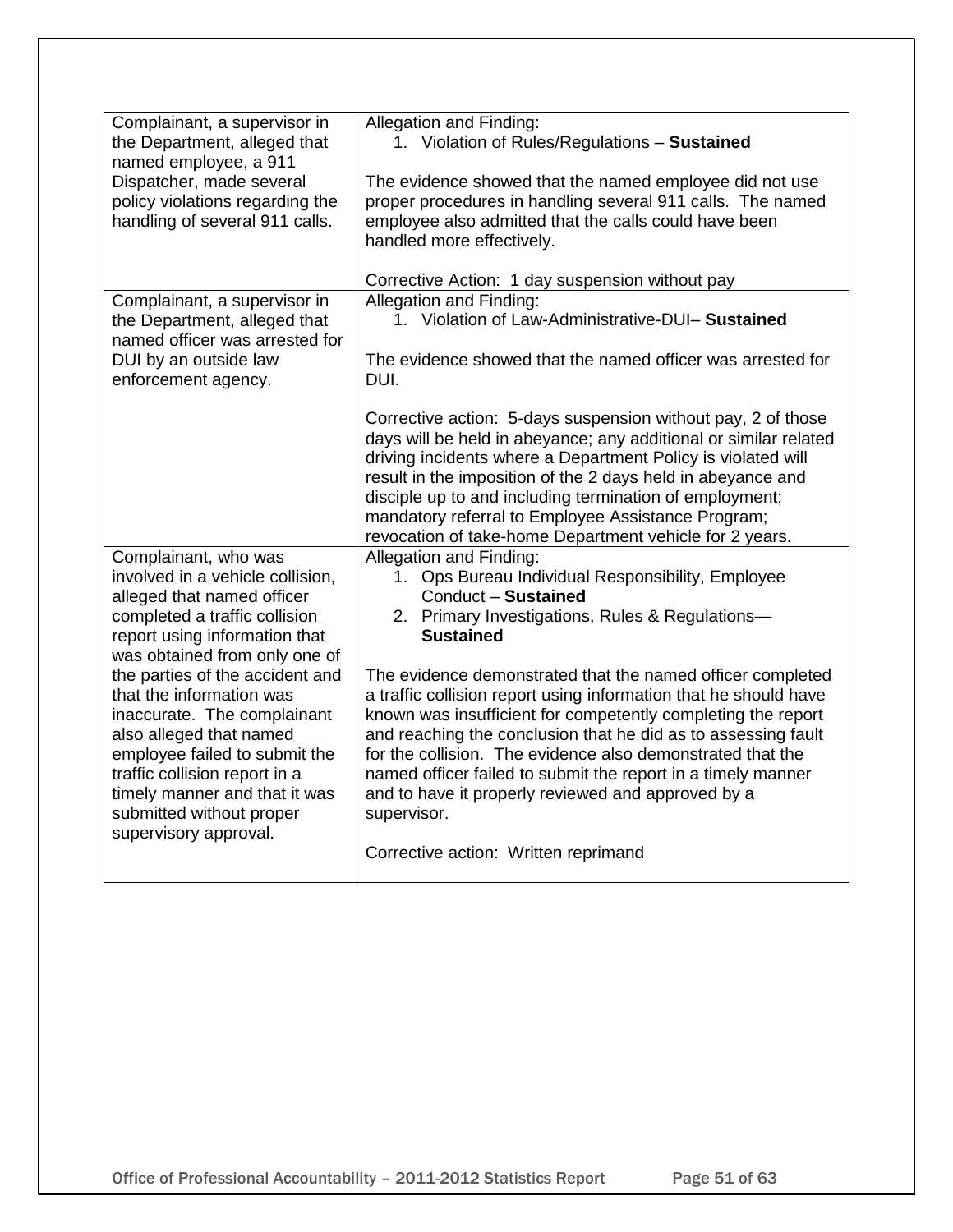| Complainant alleged that<br>named employee, a 911<br>dispatcher, failed to take                                                                                                                                                                                                                             | Allegation and Fining:<br>1. Failure to Take Appropriate Action- Sustained                                                                                                                                                                                                                                                                                                                                                                                                                                                                                                                                            |
|-------------------------------------------------------------------------------------------------------------------------------------------------------------------------------------------------------------------------------------------------------------------------------------------------------------|-----------------------------------------------------------------------------------------------------------------------------------------------------------------------------------------------------------------------------------------------------------------------------------------------------------------------------------------------------------------------------------------------------------------------------------------------------------------------------------------------------------------------------------------------------------------------------------------------------------------------|
| appropriate action when she<br>called 911 to ask for<br>assistance after her boyfriend<br>called her to say he was being<br>robbed.                                                                                                                                                                         | The evidence demonstrated that the named employee failed<br>to properly identify the 911 call as a priority and follow<br>procedure as an in-progress incident involving deadly weapon.<br>Corrective action: 1-day suspension without pay; write letter                                                                                                                                                                                                                                                                                                                                                              |
|                                                                                                                                                                                                                                                                                                             | of acknowledgement to caller                                                                                                                                                                                                                                                                                                                                                                                                                                                                                                                                                                                          |
| The complainant, a supervisor<br>in the Department, alleged that<br>named civilian employee,<br>during the course of a                                                                                                                                                                                      | Allegation and Finding:<br>1. Violation of Law-Administrative - Computer Trespass -<br><b>Sustained</b>                                                                                                                                                                                                                                                                                                                                                                                                                                                                                                               |
| background investigation being<br>conducted by the<br>Department's Human<br>Resource Unit as part of the<br>named employee's testing for<br>the position of police officer<br>within the Department,<br>revealed that he engaged in<br>activity that would constitute<br>the crime of Computer<br>Trespass. | The evidence, including the admissions to representatives of<br>the Department's Human Resources Section, showed that<br>named employee did engage in the crime of Computer<br>Trespass. The Department's Fraud, Forgery and Financial<br>Exploitation Unit conducted a criminal investigation of alleged<br>criminal conducting and concluded the named employee had<br>not used any Department computer systems for this conduct<br>and there was insufficient evidence to seek criminal charge. A<br>neighboring jurisdiction was given this information and they<br>declined to conduct a criminal investigation. |
|                                                                                                                                                                                                                                                                                                             | Corrective action: 15-day suspension without pay; terms of<br>Last Chance Agreement                                                                                                                                                                                                                                                                                                                                                                                                                                                                                                                                   |
| The complainant alleged that                                                                                                                                                                                                                                                                                | Allegation and Finding:                                                                                                                                                                                                                                                                                                                                                                                                                                                                                                                                                                                               |
| named officer, while working<br>off duty at a construction site,                                                                                                                                                                                                                                            | 1. Failure to Possess Secondary Employment Permit -<br><b>Sustained</b>                                                                                                                                                                                                                                                                                                                                                                                                                                                                                                                                               |
| was rude to him when he<br>became confused about a                                                                                                                                                                                                                                                          | 2. Failure to Log-in Over Radio for Secondary<br>Employment - Sustained                                                                                                                                                                                                                                                                                                                                                                                                                                                                                                                                               |
| street closure. It is also                                                                                                                                                                                                                                                                                  | 3. Discourtesy/Rudeness - Inconclusive                                                                                                                                                                                                                                                                                                                                                                                                                                                                                                                                                                                |
| alleged that the named                                                                                                                                                                                                                                                                                      |                                                                                                                                                                                                                                                                                                                                                                                                                                                                                                                                                                                                                       |
| employee failed to obtain an<br>approved secondary                                                                                                                                                                                                                                                          | The evidence demonstrated that named employee did not<br>possess a Secondary Employment Permit and he did not log-                                                                                                                                                                                                                                                                                                                                                                                                                                                                                                    |
| employment permit and did not                                                                                                                                                                                                                                                                               | in over the radio for secondary employment per Department                                                                                                                                                                                                                                                                                                                                                                                                                                                                                                                                                             |
| log into or out of service on the                                                                                                                                                                                                                                                                           | policy. Regarding the allegation of Discourtesy/Rudeness, the                                                                                                                                                                                                                                                                                                                                                                                                                                                                                                                                                         |
| police radio as required by                                                                                                                                                                                                                                                                                 | evidence which included a third party witness, appeared to                                                                                                                                                                                                                                                                                                                                                                                                                                                                                                                                                            |
| Department policy.                                                                                                                                                                                                                                                                                          | show that the named employee was professional and calm                                                                                                                                                                                                                                                                                                                                                                                                                                                                                                                                                                |
|                                                                                                                                                                                                                                                                                                             | during his interaction with complainant, but overall, the                                                                                                                                                                                                                                                                                                                                                                                                                                                                                                                                                             |
|                                                                                                                                                                                                                                                                                                             | evidence was inconclusive regarding whether the named<br>officer was rude.                                                                                                                                                                                                                                                                                                                                                                                                                                                                                                                                            |
|                                                                                                                                                                                                                                                                                                             | Corrective action: Written reprimand                                                                                                                                                                                                                                                                                                                                                                                                                                                                                                                                                                                  |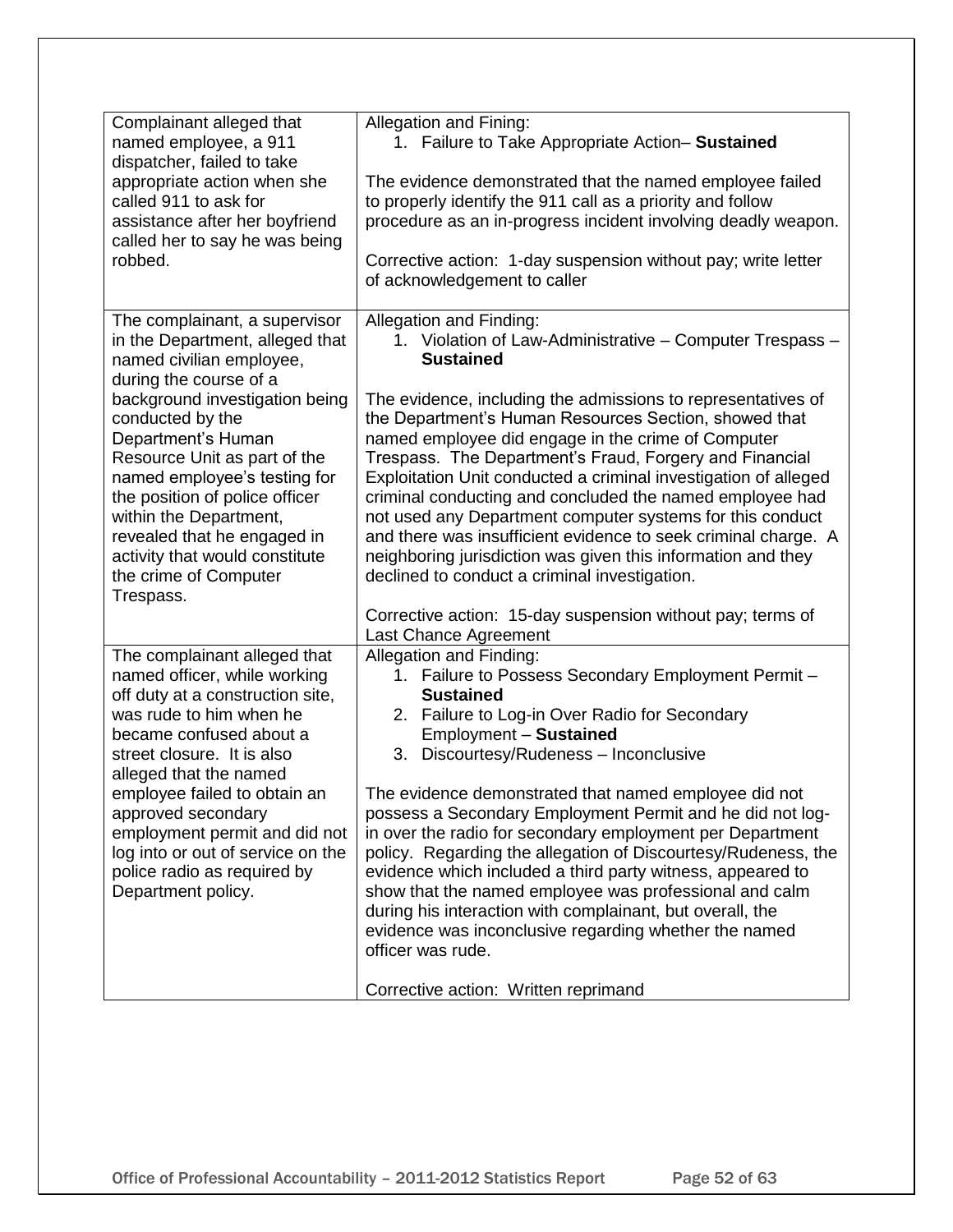| The complainant, a third party,<br>emailed a photograph of the<br>named officer standing next to<br>a woman in public, looking at a<br>cell phone in one hand and<br>"flipping off" (extending his<br>middle finger) to no one in<br>particular. The complainant<br>alleged this photograph was<br>taken sometime in 2008. The<br>complainant states an<br>unknown person gave him the<br>photograph and told him that<br>named officer was giving an<br>unknown woman the "flipping<br>off" gesture in response to her<br>having asked him to pose with<br>her for a picture. The<br>complainant also alleged that<br>named officer was using a<br>non-Department issued Smart<br>phone camera to take<br>photographs of "street kids"<br>with the intention to intimidate | Allegation and Finding:<br>1. Use of Profanity - Sustained<br>2. Photographing Juveniles - Training Referral<br>The named employee admitted to the hand gesture which the<br>photograph memorialized. Regarding the allegation of<br>photographing juveniles, the named officer admitted he<br>sometimes takes photos of citizens in order to disperse a<br>crowd, but there was no evidence that he intentionally took<br>pictures of minors. The named employee will benefit by<br>reviewing with his supervisor the specific policy related to<br>Photographing Juveniles, and also covering in detail 7.030,<br>the Department's policy on Photographic Imaging, along with<br>the Directive concerning the inappropriate use of a personal<br>cell phone to capture and/or share images related to law<br>enforcement efforts.<br>Corrective action: Since the Collective Bargaining Agreement<br>prohibits the imposition of discipline for complaints made to<br>the Office of Professional Accountability more than three years<br>after the date of the incident; no disciplinary action will be<br>taken on the Sustained finding of Use of Profanity. |
|-----------------------------------------------------------------------------------------------------------------------------------------------------------------------------------------------------------------------------------------------------------------------------------------------------------------------------------------------------------------------------------------------------------------------------------------------------------------------------------------------------------------------------------------------------------------------------------------------------------------------------------------------------------------------------------------------------------------------------------------------------------------------------|------------------------------------------------------------------------------------------------------------------------------------------------------------------------------------------------------------------------------------------------------------------------------------------------------------------------------------------------------------------------------------------------------------------------------------------------------------------------------------------------------------------------------------------------------------------------------------------------------------------------------------------------------------------------------------------------------------------------------------------------------------------------------------------------------------------------------------------------------------------------------------------------------------------------------------------------------------------------------------------------------------------------------------------------------------------------------------------------------------------------------------------------------------------|
| them.                                                                                                                                                                                                                                                                                                                                                                                                                                                                                                                                                                                                                                                                                                                                                                       |                                                                                                                                                                                                                                                                                                                                                                                                                                                                                                                                                                                                                                                                                                                                                                                                                                                                                                                                                                                                                                                                                                                                                                  |
| The complainant, a nurse<br>employed at the King County<br>Jail, alleged that named<br>employee berated and shouted<br>at her and fellow nurses when<br>she rejected a prisoner for<br>booking for medical reasons.                                                                                                                                                                                                                                                                                                                                                                                                                                                                                                                                                         | Allegation and Finding:<br>1. Professionalism-Courtesy - Sustained<br>The evidence, including the named employee's admission,<br>showed that named officer became frustrated when the<br>prisoner was rejected into the King County Jail and with the<br>poor radio communications at the jail when he tried to relay<br>the rejection information to a dispatcher or supervisor.<br>Corrective action: Written reprimand; letter of apology to be                                                                                                                                                                                                                                                                                                                                                                                                                                                                                                                                                                                                                                                                                                               |
|                                                                                                                                                                                                                                                                                                                                                                                                                                                                                                                                                                                                                                                                                                                                                                             | approved by the Captain                                                                                                                                                                                                                                                                                                                                                                                                                                                                                                                                                                                                                                                                                                                                                                                                                                                                                                                                                                                                                                                                                                                                          |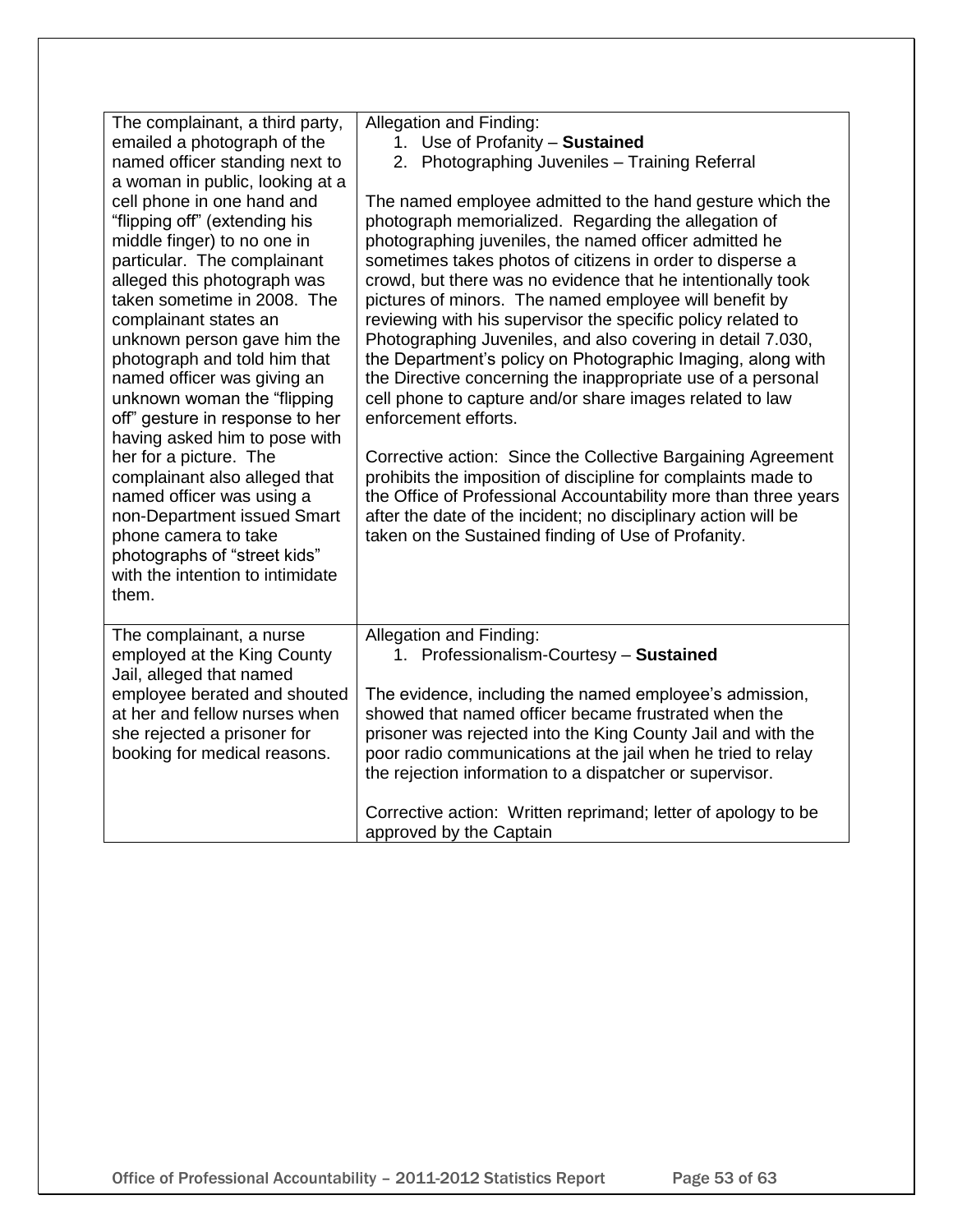| The complainant, a passenger<br>in the car whom the named<br>officer stopped, alleged that<br>the named officer was rude<br>and unprofessional while<br>conducting the traffic stop.<br>OPA-IS added an allegation of<br>Failure to Use In-Car Video<br>System. | Allegation and Finding:<br>1. Discourtesy/Rudeness - Sustained<br>2. Failure to Use In-Car Video System - Training Referral<br>The evidence demonstrated that the named officer was<br>unprofessional when interacting with complainant and the<br>driver of the vehicle. The evidence also demonstrated that the<br>named officer did not make use of the In-Car Video System<br>per Department Policy. A training referral will benefit the<br>named employee to discuss with his supervisor to consistently<br>make use of his In-Car Video System. |
|-----------------------------------------------------------------------------------------------------------------------------------------------------------------------------------------------------------------------------------------------------------------|--------------------------------------------------------------------------------------------------------------------------------------------------------------------------------------------------------------------------------------------------------------------------------------------------------------------------------------------------------------------------------------------------------------------------------------------------------------------------------------------------------------------------------------------------------|
|                                                                                                                                                                                                                                                                 | Corrective action for Discourtesy/Rudeness: Written<br>reprimand; Read "Communication Excellence" by Brian J.<br>Polansky. Prepare a memorandum applying the principles<br>contained in the book and the specific set of facts in this case<br>to demonstrate how the contact could have been handled<br>differently. Submit the memorandum to your Captain or<br>his/her designee for approval.                                                                                                                                                       |
| The complainant, an SPD<br>supervisor, alleged that a local<br>TV station aired a report<br>alleging that the named                                                                                                                                             | Allegation and Finding:<br>1. Citizen Observation of Officer/Policy-Lawful & Proper<br>2. Professionalism-Profanity-Sustained                                                                                                                                                                                                                                                                                                                                                                                                                          |
| employee had cursed at a<br>citizen and stopped this citizen<br>from video recording police<br>activity.                                                                                                                                                        | The evidence demonstrated that the named officer was<br>securing an active crime scene when an unidentified citizen<br>who was video recording the crime scene was asked to move<br>away from the restricted area. The evidence also<br>demonstrated that the named officer, by his own admission<br>used profanity when speaking to the citizen.                                                                                                                                                                                                      |
|                                                                                                                                                                                                                                                                 | Corrective action: 1 day suspension without pay.                                                                                                                                                                                                                                                                                                                                                                                                                                                                                                       |
| The complainant, an SPD<br>supervisor, alleged that the<br>named civilian employee failed<br>to properly report changes in<br>the place of recovery while                                                                                                       | Allegation and Finding:<br>1. Failure to Properly Report Sick Leave Use-Sustained<br>Misuse of Sick Leave-Inconclusive<br>2.<br>3.<br>Dishonesty-Sustained<br>4. Accumulation/Use of Sick Time-Inconclusive                                                                                                                                                                                                                                                                                                                                            |
| using sick leave, and misused<br>sick leave for a purpose other<br>than being incapacitated or<br>recovering from an illness or<br>injury.                                                                                                                      | The evidence demonstrated that the named employee failed<br>to properly report sick leave use and violated SPD policy<br>requiring truthful and complete oral and written<br>communications, statements and reports. The allegations of<br>Misuse of Sick Leave and Accumulative/Use of Sick Time was<br>neither proved nor disproved by a preponderance of the<br>evidence.                                                                                                                                                                           |
|                                                                                                                                                                                                                                                                 | Corrective action: 10-day suspension without pay, 5 days<br>held in abeyance for two years. If there are any future<br>sustained complaints for the same or similar misconduct, the 5<br>days may be imposed in addition to any discipline for the<br>future complaint.                                                                                                                                                                                                                                                                                |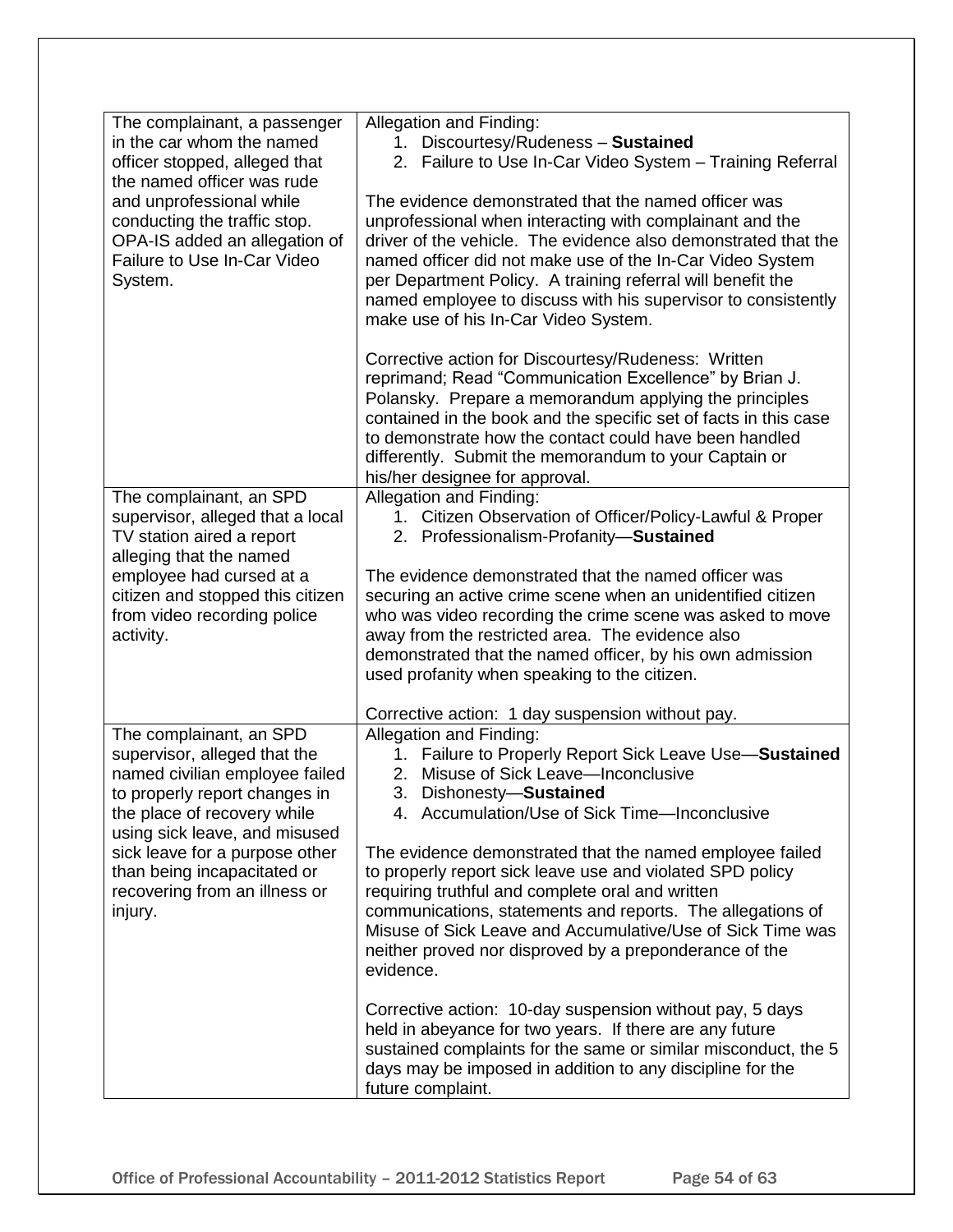| The complainant, a passenger<br>in a vehicle that was waved to   | Allegation and Finding:<br>1. Professionalism-Profanity-Sustained                                                              |
|------------------------------------------------------------------|--------------------------------------------------------------------------------------------------------------------------------|
| the side of the road by named                                    | 2. Professionalism-Discourtesy/Rudeness-Sustained                                                                              |
| employee, alleged the named                                      | Traffic Enforcement/Warning/Contact-Sustained<br>3.                                                                            |
| officer walked up to the<br>motorist and unleashed a             | The evidence demonstrated that the named officer was                                                                           |
| barrage of profanity and                                         | responding to a "help-the-officer" call and the motorist whom                                                                  |
| discourteous language toward                                     | he later waved over did not move to the side when the named                                                                    |
| the motorist for not pulling to<br>the side of the road when the | employee came upon him with full emergency equipment<br>activated. Shortly after passing the motorist the "help-the-           |
| officer passed with his full                                     | officer" call was canceled. The named officer, by his own                                                                      |
| emergency equipment                                              | admission, does not dispute that after waving the driver over                                                                  |
| activated on his patrol car. It is                               | he used profanity, was discourteous, and did not document                                                                      |
| alleged the named officer also                                   | the traffic enforcement.                                                                                                       |
| failed to document the traffic<br>stop as required by            | Corrective action: 3-day suspension without pay; 2 days held                                                                   |
| Department policy.                                               | in abeyance for one year. Any future sustained allegations of                                                                  |
|                                                                  | the same or similar misconduct will result in imposition of the 2                                                              |
|                                                                  | day suspension without pay in addition to whatever discipline                                                                  |
|                                                                  | results from the new case; retraining on the driving simulator;<br>review of Department Traffic Stop Policy with his immediate |
|                                                                  | supervisor.                                                                                                                    |
| The complainant, a                                               | Allegation and Finding:                                                                                                        |
| department supervisor, alleged                                   | 1. Violation of Law (DV Assault)-Sustained                                                                                     |
| that the off duty named<br>employee was arrested for DV          | The evidence, including the named officer's voluntary                                                                          |
| Assault.                                                         | acknowledgement of the fact that his conduct constitutes the                                                                   |
|                                                                  | crime alleged, demonstrated a violation. However, there were                                                                   |
|                                                                  | mitigating factors taken into account by the court and Chief.                                                                  |
|                                                                  | Corrective action: 30-day suspension without pay; Disciplinary                                                                 |
|                                                                  | transfer; Last Chance Agreement                                                                                                |
| The complainant, who was                                         | Allegation and Finding:                                                                                                        |
| observing the investigation and                                  | 1. Professionalism-Courtesy-Sustained                                                                                          |
| arrest of juveniles who<br>removed a package from a              | 2. Professionalism-Profanity-Sustained<br>3. Professionalism-Policy-Sustained                                                  |
| neighbor's porch, alleged that                                   |                                                                                                                                |
| the named officer was                                            | The evidence, including in-car video, demonstrated that the                                                                    |
| discourteous, threatened to                                      | named officer was unprofessional and discourteous when he                                                                      |
| arrest her if she did not move,                                  | made contact with the complainant. The evidence also                                                                           |
| and used profanity when<br>speaking to the juvenile              | showed the named employee used profanity when speaking<br>with the juvenile subjects.                                          |
| suspects.                                                        |                                                                                                                                |
|                                                                  | Corrective action: Written reprimand                                                                                           |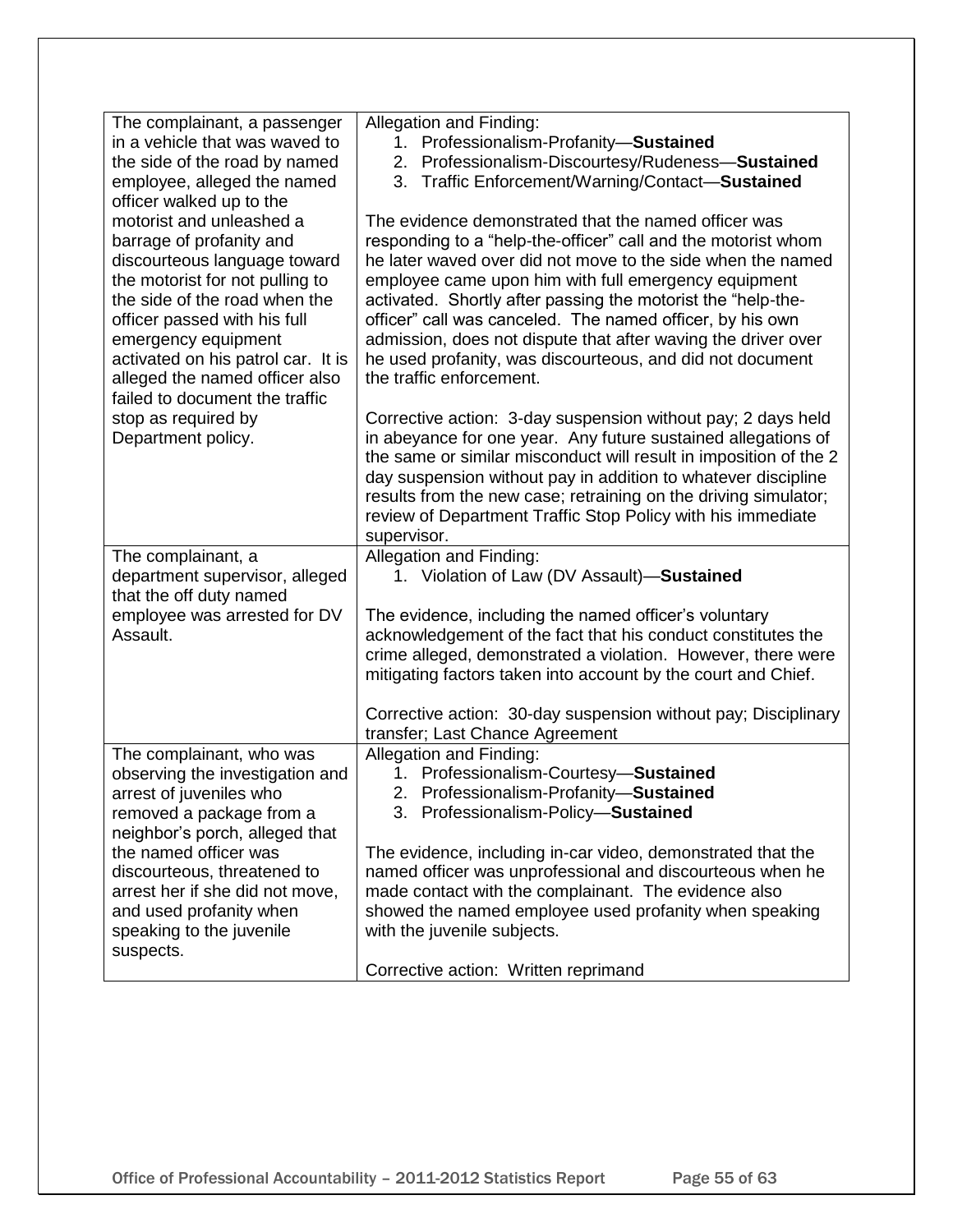| The complainant alleged that                                 | Allegation and finding:                                         |
|--------------------------------------------------------------|-----------------------------------------------------------------|
| the named employee, a                                        | Conflict of Interest-Unfounded<br>$1_{-}$                       |
| civilian, appeared to co-mingle                              | Improper Business Referrals-Sustained<br>2.                     |
| his private business interests                               | Improper Employment Solicitation-Unfounded<br>3.                |
| with his department                                          | 4. Prohibited Secondary Employment-Unfounded                    |
| employment creating an                                       |                                                                 |
| apparent conflict of interest.                               | The evidence demonstrated that the named employee has           |
| Complainant also alleged                                     | operated his private security business since 2001. The          |
| named employee was                                           | evidence suggests that the named employee has not               |
| soliciting business for his                                  | attempted to conceal his activities but has conducted his       |
| private security company while                               | business openly and with explicit or tacit approval of          |
| conducting department                                        | department supervision. However, for the allegation of          |
| business and making                                          | Improper Business Referrals, the evidence demonstrated that     |
| recommendations for preferred                                | named employee did violate department policy by                 |
| vendors. It is also alleged that                             | recommending or suggesting a product or service while           |
| named employee is operating<br>a private security company in | conducting department business.                                 |
| violation of department policy                               | Corrective action: Oral reprimand.                              |
| prohibiting such secondary                                   |                                                                 |
| employment.                                                  | Note- a myriad of issues related to secondary employment        |
|                                                              | have been raised through OPA complaints over the past two       |
|                                                              | years. The SPD Professional Standards Section identified        |
|                                                              | and worked on a few issues, though it became apparent that      |
|                                                              | Human Resources needed to be involved for any systemic          |
|                                                              | revisions. Because HR has been without a Director for a         |
|                                                              | period of time, there was delay in moving this project forward. |
|                                                              | Now that an HR Director is in place, the OPA Director has       |
|                                                              | asked the Deputy Chief of Operations to create a task force to  |
|                                                              | include the HR Director and Professional Standards Section to   |
|                                                              | develop a project plan that will address all secondary          |
|                                                              | employment issues highlighted by the OPA Director and           |
|                                                              | Auditor.                                                        |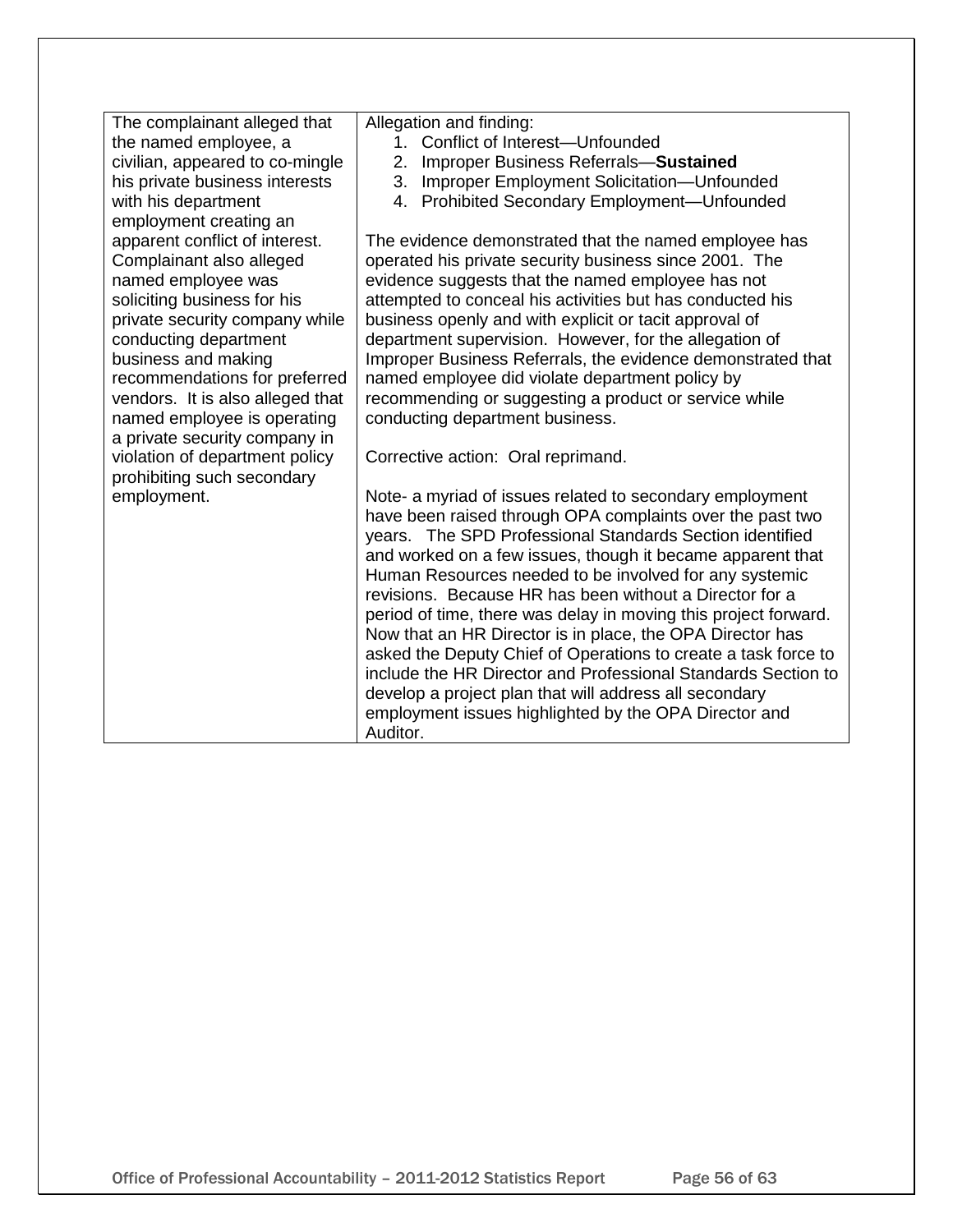| The complainant, an SPD<br>supervisor, alleged that named<br>officer was involved in a fight<br>disturbance outside a<br>downtown club. During the<br>disturbance, officers<br>responded and placed several<br>people in handcuffs. It is<br>alleged that the named<br>employee walked over to a<br>person who was handcuffed<br>and kicked him in the head. | Allegation and Finding:<br>1. Violation of Law (Misdemeanor Assault)-Unfounded<br>2. Professionalism-Exercise of Discretion-Training<br>Referral<br>3. Alcohol/Substance Use Wearing Recognizable Part of<br>Police Uniform-Inconclusive<br>4. Unnecessary Use of Force-Sustained<br>The named officer was charged in Municipal Court for<br>misdemeanor assault and a jury determined that the named<br>officer was not guilty of criminal assault. The evidence<br>showed, however, that the named officer was unjustified in<br>using his foot to contact the head of a handcuffed subject; this<br>action was neither necessary nor reasonable. The evidence<br>also demonstrated that the named employee used poor<br>discretion when confronting an individual regarding items he<br>thought she had stolen from him. A Training Referral will allow<br>the supervisor of the named employee to review the incident<br>to determine how his actions contributed to the events that<br>unfolded. Though making a Training Referral, the Chief and<br>OPA Director pointed to evidence of racial animus in actions<br>taken by some individuals who confronted the named<br>employee, which was of great concern. The evidence was<br>neither proved nor disproved regarding whether the named<br>employee violated Department policy addressing the use of<br>intoxicants.<br>Corrective action: 10-day suspension without pay will be held<br>in abeyance for 2 years; if allegation(s) of the same or similar<br>misconduct are sustained in the 2 year time period, the 10-day |
|--------------------------------------------------------------------------------------------------------------------------------------------------------------------------------------------------------------------------------------------------------------------------------------------------------------------------------------------------------------|----------------------------------------------------------------------------------------------------------------------------------------------------------------------------------------------------------------------------------------------------------------------------------------------------------------------------------------------------------------------------------------------------------------------------------------------------------------------------------------------------------------------------------------------------------------------------------------------------------------------------------------------------------------------------------------------------------------------------------------------------------------------------------------------------------------------------------------------------------------------------------------------------------------------------------------------------------------------------------------------------------------------------------------------------------------------------------------------------------------------------------------------------------------------------------------------------------------------------------------------------------------------------------------------------------------------------------------------------------------------------------------------------------------------------------------------------------------------------------------------------------------------------------------------------------------------------------------|
|                                                                                                                                                                                                                                                                                                                                                              | suspension without pay will be imposed as well as any new<br>discipline for the subsequent misconduct; Retraining by the<br>Deputy Chief of Operations on handling off-duty/plain clothes<br>enforcement.                                                                                                                                                                                                                                                                                                                                                                                                                                                                                                                                                                                                                                                                                                                                                                                                                                                                                                                                                                                                                                                                                                                                                                                                                                                                                                                                                                              |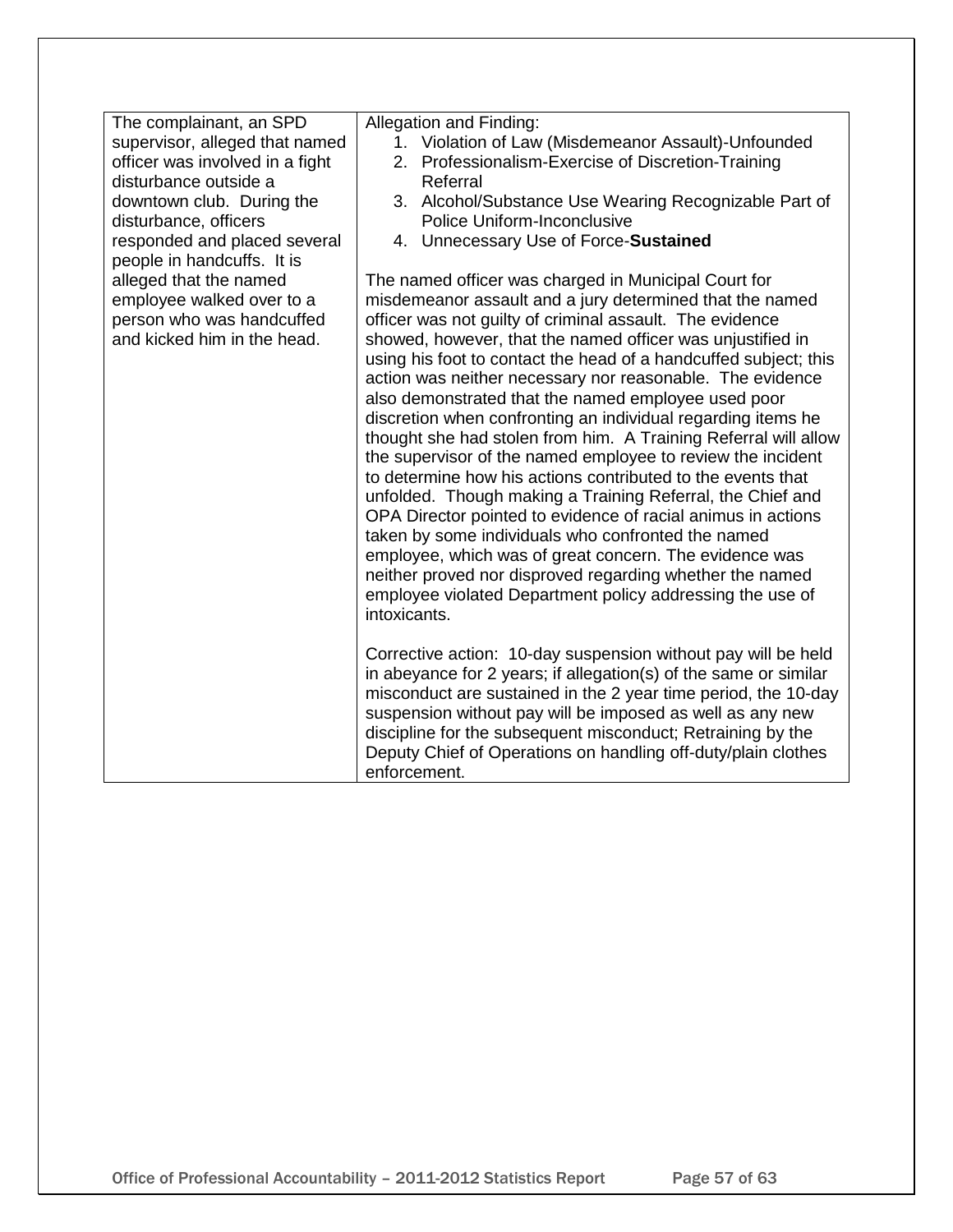| The complainant, while being<br>transported to jail, alleged he<br>became injured due to named<br>officer's failure to seatbelt him<br>in the patrol car causing him to<br>tip over when named officer                                                                       | Allegation and Finding:<br>1. Prisoner Handling & Transport/Seat Belting<br>Prisoners-Lawful & Proper<br>2. Failure to Use In-Car Video-Sustained<br>3. Professionalism-Courtesy-Inconclusive                                                                                                                                                                                                                                                                                                                                                                                                                                                                         |
|------------------------------------------------------------------------------------------------------------------------------------------------------------------------------------------------------------------------------------------------------------------------------|-----------------------------------------------------------------------------------------------------------------------------------------------------------------------------------------------------------------------------------------------------------------------------------------------------------------------------------------------------------------------------------------------------------------------------------------------------------------------------------------------------------------------------------------------------------------------------------------------------------------------------------------------------------------------|
| took a sharp turn. It is also<br>alleged that named officer<br>mockingly laughed at him<br>when he tipped over. OPA<br>also added an allegation of<br><b>Failure to Use In-Car Video</b><br>System.                                                                          | The evidence demonstrated that named officer exercised<br>permissible discretion when he chose not to seatbelt the<br>complainant in the backseat of his patrol car. The evidence<br>was neither proved nor disproved that the named officer<br>mockingly laughed at the complainant. The evidence showed<br>that the named officer did not use the In-Car Video System<br>per Department policy.                                                                                                                                                                                                                                                                     |
|                                                                                                                                                                                                                                                                              | Corrective action: Oral reprimand.                                                                                                                                                                                                                                                                                                                                                                                                                                                                                                                                                                                                                                    |
| The complainant, father of<br>juvenile subject, alleged<br>named employee, while off-<br>duty and after identifying<br>himself as a Seattle Police<br>sergeant, swore at his son,<br>and called him names while<br>accusing him of being involved<br>in suspicious activity. | Allegation and Finding:<br>1. Exercise of Discretion-Sustained<br>2. Professionalism-Profanity-Sustained<br>3. Professionalism-Discourtesy-Sustained<br>The evidence demonstrated that the named employee, while<br>making contact with juveniles near his residence, used poor<br>discretion when he verbally identified himself as a Seattle<br>Police sergeant, displayed his Seattle Police badge, and<br>concluded that the juveniles had a legal obligation to answer<br>his questions or explain their presence. The evidence also<br>showed that the named employee used profanity and was<br>discourteous when talking with the juveniles and their parents. |
|                                                                                                                                                                                                                                                                              | Corrective action: 2-day suspension without pay; 1 day will<br>be held in abeyance for 1 year; if any future sustained<br>allegations of the same or similar misconduct occur, they will<br>result in imposition of the remaining 1 day suspension without<br>pay in addition to the discipline resulting from the new case.                                                                                                                                                                                                                                                                                                                                          |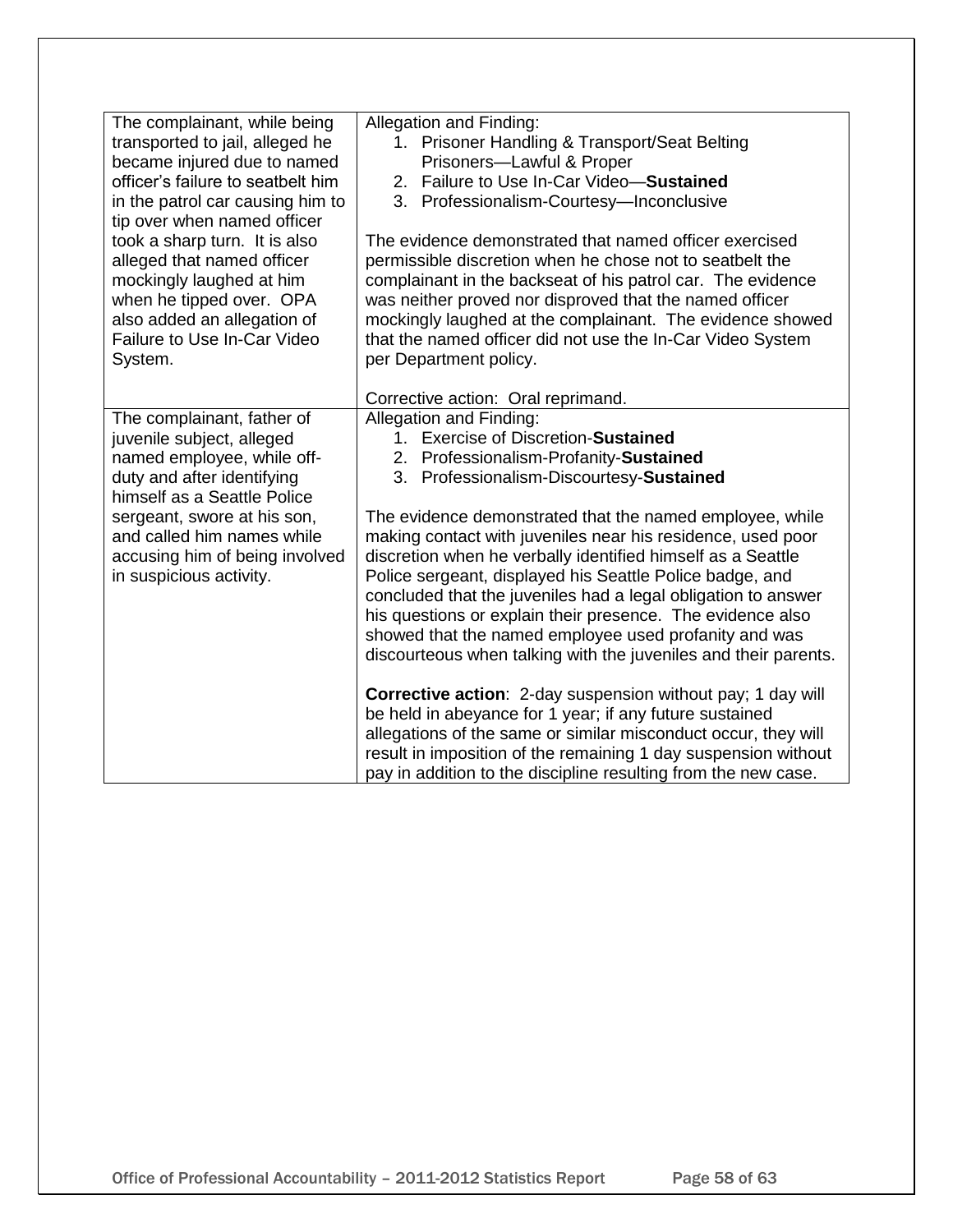| The complainant, who was<br>involved in a disturbance,<br>alleged that named officer #1<br>used a racial comment and<br>was discourteous when<br>contacting him and his friends.<br>OPA added named officer #2<br>to this complaint after<br>reviewing in-car video/audio | Allegation and Finding:<br>Named officer #1<br>1. Biased Policing-Inconclusive<br>2. Professionalism-Courtesy-Sustained<br>Named officer #2<br>1. Professionalism-Profanity-Sustained<br>2. Professionalism-Discretion-Sustained<br>The allegation of racial comments against named officer #1                                                                                                                                                                                                                                                                                         |
|---------------------------------------------------------------------------------------------------------------------------------------------------------------------------------------------------------------------------------------------------------------------------|----------------------------------------------------------------------------------------------------------------------------------------------------------------------------------------------------------------------------------------------------------------------------------------------------------------------------------------------------------------------------------------------------------------------------------------------------------------------------------------------------------------------------------------------------------------------------------------|
| and alleged that named officer<br>#2 used profanity and<br>unprofessional comments to<br>no one in particular and out of<br>earshot of others.                                                                                                                            | was neither proved nor disproved by a preponderance of the<br>evidence. The evidence demonstrated, including admission<br>by named officer #1, that he was less than courteous when he<br>made contact with the complainant and his group of friends.<br>The evidence also demonstrated that named officer #2 did use<br>profanity and used poor discretion when uttering profanity and<br>unprofessional comments into the In-Car Audio System.<br>Corrective action: Written reprimand; disciplinary transfer held<br>in abeyance for 1 year; if any future sustained allegations of |
|                                                                                                                                                                                                                                                                           | the same or similar misconduct occur, they will result in<br>imposition of the disciplinary transfer in addition to discipline<br>resulting from new case.                                                                                                                                                                                                                                                                                                                                                                                                                             |
| The complainant, the victim of<br>a domestic violence incident in<br>which the named employee<br>was dispatched, alleged                                                                                                                                                  | Allegation and Finding:<br>1. Professionalism-Exercise of Discretion-Sustained<br>2. Incomplete Primary Investigation-Sustained                                                                                                                                                                                                                                                                                                                                                                                                                                                        |
| named employee failed to<br>write a police report of the<br>incident.                                                                                                                                                                                                     | The evidence demonstrated that the named employee used<br>poor discretion in not writing a police report because of<br>conflicting information he received from the parties involved.<br>The evidence also demonstrated that the named employee<br>failed to comply with department policy on investigating and<br>documenting a domestic violence incident.                                                                                                                                                                                                                           |
|                                                                                                                                                                                                                                                                           | Corrective action: Written reprimand                                                                                                                                                                                                                                                                                                                                                                                                                                                                                                                                                   |
|                                                                                                                                                                                                                                                                           | Note: The Professional Standards Unit has been working to<br>consolidate and rewrite domestic violence policies and will<br>ensure that there is sufficient guidance to officers about when<br>to write a General Offense report in domestic violence<br>situations. The OPA Director has recommended that, once<br>the policy is revised, consideration be given as to how training<br>can incorporate the revised policy into other report writing,<br>investigation and/or DV specific training.                                                                                    |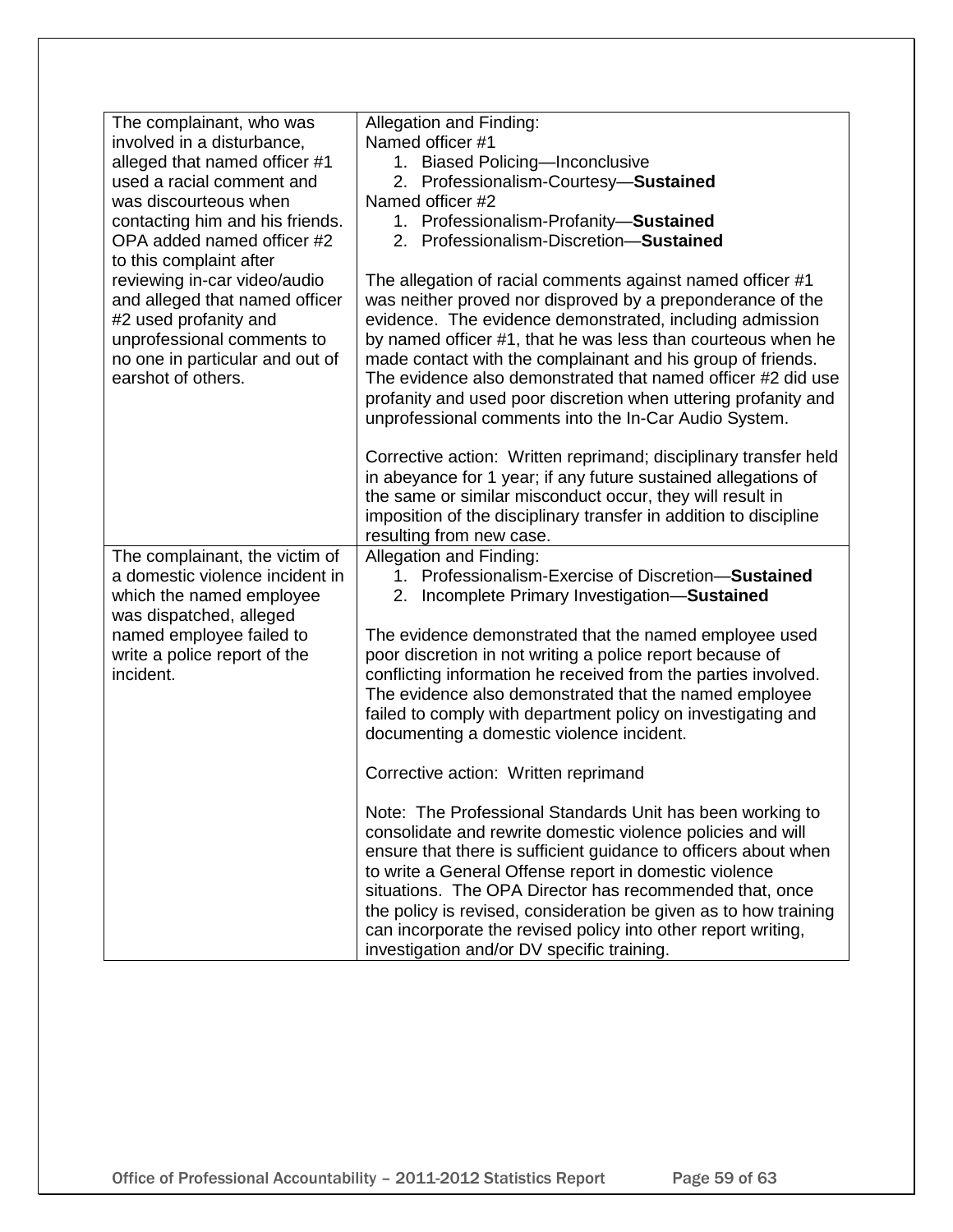| The complainant, a third party     | <b>Allegation and Finding</b>                                     |
|------------------------------------|-------------------------------------------------------------------|
|                                    | 1. Professionalism-Exercise of Discretion-Sustained               |
| friend of the subject, alleged     |                                                                   |
| named employee, while on           | 2. Professionalism-Profanity-Inconclusive                         |
| duty but outside Seattle city      | 3. Unnecessary Use of Force-Inconclusive                          |
| limits, used profanity and         | 4. Reporting the Use of Force-Sustained                           |
| unnecessary force when             |                                                                   |
| contacting his friend for a        | The evidence showed that the named employee used less             |
| misdemeanor malicious              | than acceptable discretion while he engaged and detained the      |
| mischief incident. OPA added       | subject. The evidence also showed, including                      |
| an allegation of Reporting the     | acknowledgment from the named employee, that force was            |
| Use of Force.                      | used. The named employee should have contacted an on-duty         |
|                                    | supervisor to screen the use of force and the arrest and          |
|                                    | release of the subject. The allegations of Unnecessary Use of     |
|                                    | Force and Use of Profanity, were neither proved nor disproved     |
|                                    | by a preponderance of the evidence.                               |
|                                    |                                                                   |
|                                    | Corrective action: 4-day suspension without pay.                  |
|                                    |                                                                   |
|                                    | Note: The circumstances underlying this complaint exemplify       |
|                                    | the tension inherent in officers' duty to enforce the law and the |
|                                    | misunderstanding that can arise when relatively minor             |
|                                    | infractions result in use of force, even when the force itself is |
|                                    | minimal. OPA is sharing the pertinent facts involved with the     |
|                                    | Training Unit, with a suggestion that the case be used in         |
|                                    | developing training scenarios to guide officers in their use of   |
|                                    | discretion in confronting low level offenses.                     |
| The complainant, a                 | <b>Allegation and Finding</b>                                     |
| Department supervisor,             | 1. Dishonesty-Sustained                                           |
| alleged the named civilian         | 2. Timekeeping/Jury Duty-Sustained                                |
| employee was dishonest when        |                                                                   |
| she reported she was               | The evidence, including admission by the named employee           |
| summoned for jury duty when        | that she was not truthful when she reported that she was          |
| she was not.                       | summoned for jury duty, showed she engaged in the alleged         |
|                                    | misconduct.                                                       |
|                                    |                                                                   |
|                                    | Corrective action: 5-day suspension without pay.                  |
| The complainant alleged that       | <b>Allegation and Finding</b>                                     |
| the named employee, while          | 1. Professionalism-Courtesy-Inconclusive                          |
| working off-duty performing        | 2. Secondary Employment Permits-Sustained                         |
| traffic control duties, yelled and |                                                                   |
| threatened arrest because the      | The misconduct of discourteous behavior by the named              |
| complainant disobeyed his          | employee was neither proved nor disproved by a                    |
| directions. OPA added an           | preponderance of the evidence. The evidence showed that           |
| allegation that the named          | the named employee failed to obtain a secondary work permit       |
| employee failed to obtain a        | prior to performing secondary employment.                         |
| <b>Secondary Employment</b>        |                                                                   |
| Permit.                            | Corrective action: Written reprimand.                             |
|                                    |                                                                   |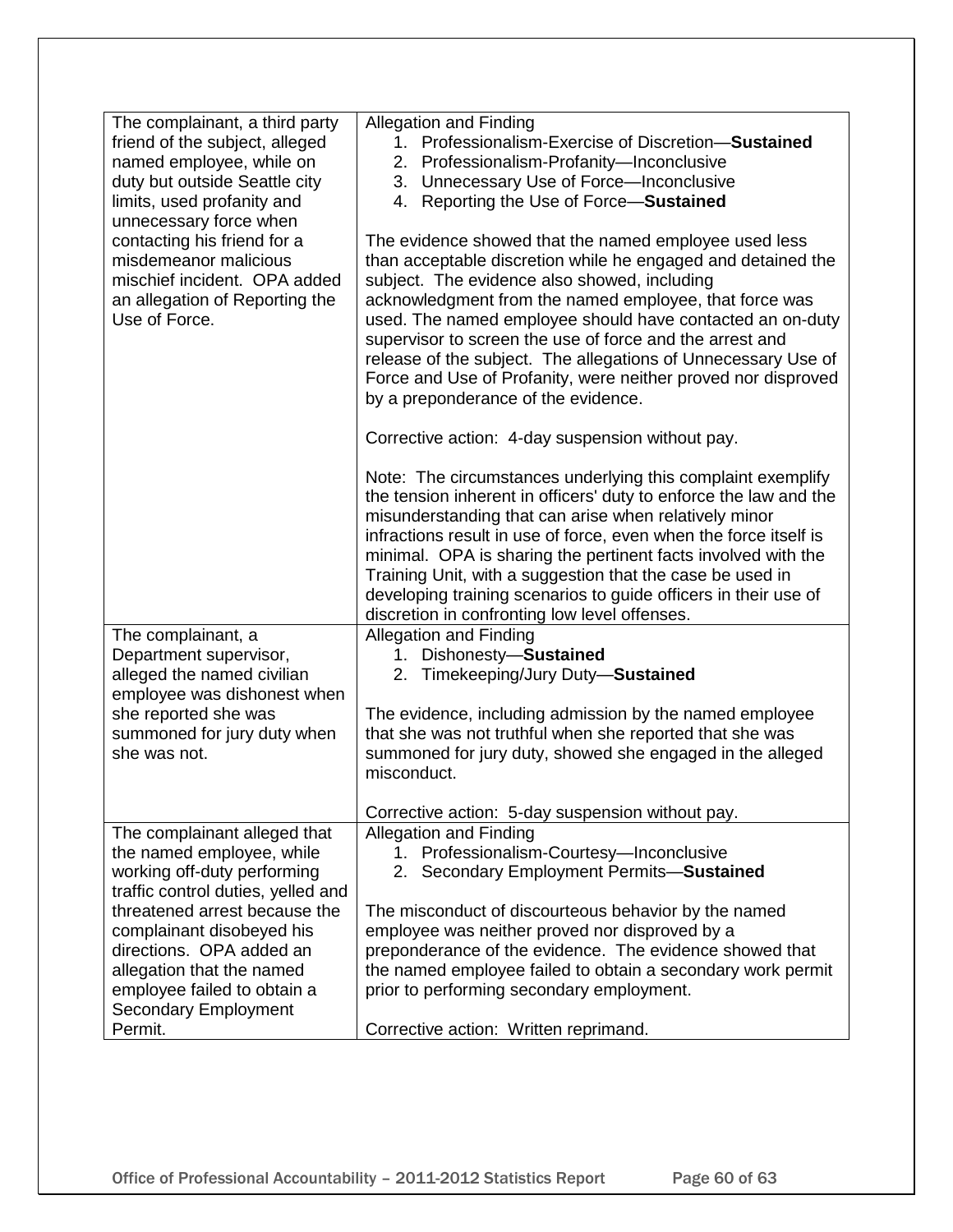| The complainant alleged that                                  | <b>Allegation and Finding</b>                                                                                                                                                                                                                                                                                                                                                                                        |
|---------------------------------------------------------------|----------------------------------------------------------------------------------------------------------------------------------------------------------------------------------------------------------------------------------------------------------------------------------------------------------------------------------------------------------------------------------------------------------------------|
| the two named employees,                                      | Named employee #1                                                                                                                                                                                                                                                                                                                                                                                                    |
| while assisting a neighboring                                 | 1. Searches-General/Procedures-Sustained                                                                                                                                                                                                                                                                                                                                                                             |
| police agency locate a<br>suspect, entered his residence      | Named employee #2<br>1. Searches-General/Procedures-Sustained                                                                                                                                                                                                                                                                                                                                                        |
| without permission and was                                    | 2. Professionalism-Courtesy-Sustained                                                                                                                                                                                                                                                                                                                                                                                |
| discourteous while interacting                                |                                                                                                                                                                                                                                                                                                                                                                                                                      |
| with him.                                                     | The evidence showed that the named employees did not have<br>legal justification for warrantless entry and search of the<br>complainant's home. The evidence also showed that named<br>employee #2 was discourteous when interacting with the<br>complainant.                                                                                                                                                        |
|                                                               | Corrective action: Written reprimand for both named<br>employees.                                                                                                                                                                                                                                                                                                                                                    |
|                                                               | Note: The OPA Director previously has made<br>recommendations that training on searches be emphasized by<br>the Department, particularly given that the law in this area is<br>continually evolving. The Director strongly recommended that<br>Street Skills training always devote time to these issues and<br>that the Department provide multi-media training updates<br>throughout the year as new law develops. |
| The complainant, after being                                  | <b>Allegation and Finding</b>                                                                                                                                                                                                                                                                                                                                                                                        |
| stopped for a traffic violation,                              | 1. Professionalism-Courtesy-Inconclusive                                                                                                                                                                                                                                                                                                                                                                             |
| alleged the named employee                                    | 2. In-Car Video/Policy-Sustained                                                                                                                                                                                                                                                                                                                                                                                     |
| banged on her window                                          |                                                                                                                                                                                                                                                                                                                                                                                                                      |
| aggressively and then asked<br>her questions but interrupted  | The misconduct of courtesy could neither be proved nor<br>disproved by a preponderance of the evidence. The evidence                                                                                                                                                                                                                                                                                                 |
| as she attempted to answer.                                   | did show that the named employee did not engage the In-Car                                                                                                                                                                                                                                                                                                                                                           |
| OPA added an allegation that                                  | Video System per Department policy.                                                                                                                                                                                                                                                                                                                                                                                  |
| the named employee did not                                    |                                                                                                                                                                                                                                                                                                                                                                                                                      |
| use In-Car Video per<br>Department policy.                    | Corrective action: Oral reprimand.                                                                                                                                                                                                                                                                                                                                                                                   |
| The complainant, a supervisor                                 | <b>Allegation and Finding</b>                                                                                                                                                                                                                                                                                                                                                                                        |
| within the Department, alleged<br>that the named employee was | 1. Violation of Law-Administrative (DUI)-Sustained                                                                                                                                                                                                                                                                                                                                                                   |
| arrested for Driving Under the<br>Influence.                  | The evidence showed that the named employee was arrested<br>for Driving Under the Influence and pled guilty to Reckless<br>Driving.                                                                                                                                                                                                                                                                                  |
|                                                               | Corrective action: 5-day suspension without pay (not imposed<br>per Settlement Agreement, though operates as imposed if<br>there is a future alcohol related incident).                                                                                                                                                                                                                                              |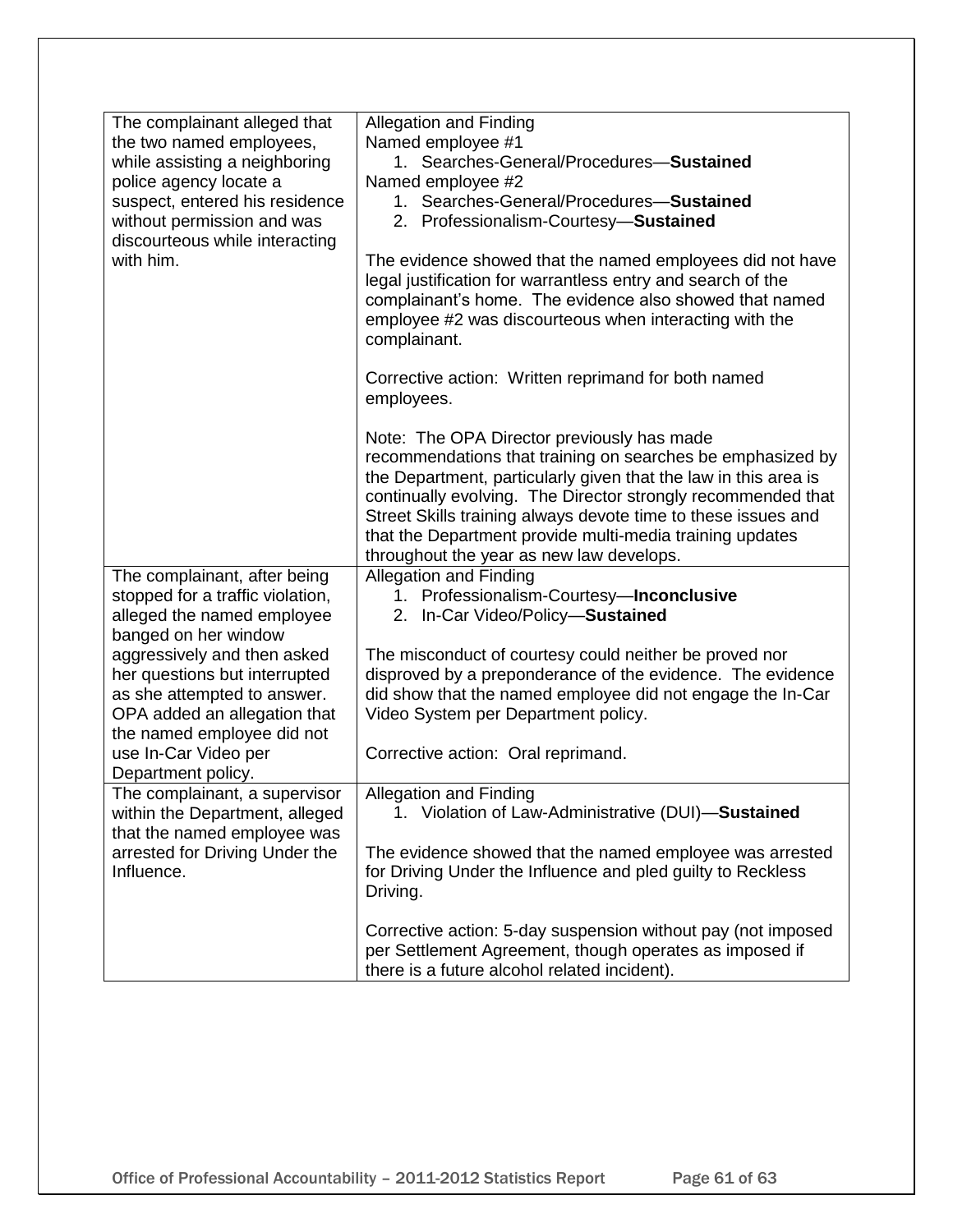| The complainant, an outside<br>law enforcement agency,<br>contacted OPA to report that<br>the named employee was<br>arrested for DUI.                                                                                                                                                                                                                                                                          | <b>Allegation and Finding</b><br>1. Violation of Law (DUI)-Sustained<br>The evidence, including an admission by the named<br>employee, showed that he did engage in an administrative<br>violation of law.<br>Corrective action: 5-day suspension without pay; Mandatory                                                                                                                                                                                                                                                                                                                                                                                                                                                                                                                                                                                                                                                                                                                                                                                                                                                                                                                                                                                                                                                                       |
|----------------------------------------------------------------------------------------------------------------------------------------------------------------------------------------------------------------------------------------------------------------------------------------------------------------------------------------------------------------------------------------------------------------|------------------------------------------------------------------------------------------------------------------------------------------------------------------------------------------------------------------------------------------------------------------------------------------------------------------------------------------------------------------------------------------------------------------------------------------------------------------------------------------------------------------------------------------------------------------------------------------------------------------------------------------------------------------------------------------------------------------------------------------------------------------------------------------------------------------------------------------------------------------------------------------------------------------------------------------------------------------------------------------------------------------------------------------------------------------------------------------------------------------------------------------------------------------------------------------------------------------------------------------------------------------------------------------------------------------------------------------------|
|                                                                                                                                                                                                                                                                                                                                                                                                                | referral to EAP; Any future sustained violations involving<br>alcohol will result in discipline up to and including termination.                                                                                                                                                                                                                                                                                                                                                                                                                                                                                                                                                                                                                                                                                                                                                                                                                                                                                                                                                                                                                                                                                                                                                                                                               |
| The complainant, mother of<br>juvenile victim of a strong<br>armed robbery, alleged that<br>the named employees gave<br>her son inappropriate advice<br>as to how he should have<br>handled a strong armed<br>robbery incident. OPA added<br>the allegation that the named<br>employees failed to write a<br>General Offense Report for<br>the Strong Armed Robbery<br>and the failure to use In-Car<br>Video. | <b>Allegation and Finding</b><br>Named employee #1<br>1. Professionalism-Exercise of Discretion-Training<br>Referral<br>2. Failure to Take Appropriate Action-Sustained<br>3. Failure to Use In-Car Video-Training Referral<br>Named employee #2<br>1. Professionalism-Exercise of Discretion-Training<br>Referral<br>2. Failure to Take Appropriate Action-Sustained<br>3. Failure to Use In-Car Video-Sustained<br>The evidence demonstrated that both named employees failed<br>to investigate and document this alleged felony incident. The<br>evidence also demonstrated that the named employees could<br>have communicated better with the juvenile they contacted. A<br>training referral will benefit both named employees to review<br>the incident with their supervisor and for the supervisor to<br>counsel them on effective communication approaches. The<br>evidence showed that named employee #2 was aware that the<br>In-Car Video System was not working properly. Per<br>Department Policy, officers are to ensure that In-Car Video<br>System is working properly prior to going into service. The<br>supervisor for named employee #1 will counsel him on the<br>importance of ensuring that the In-Car Video System is working<br>prior to going into service.<br>Corrective action for both named employees: Written |
|                                                                                                                                                                                                                                                                                                                                                                                                                | reprimand                                                                                                                                                                                                                                                                                                                                                                                                                                                                                                                                                                                                                                                                                                                                                                                                                                                                                                                                                                                                                                                                                                                                                                                                                                                                                                                                      |